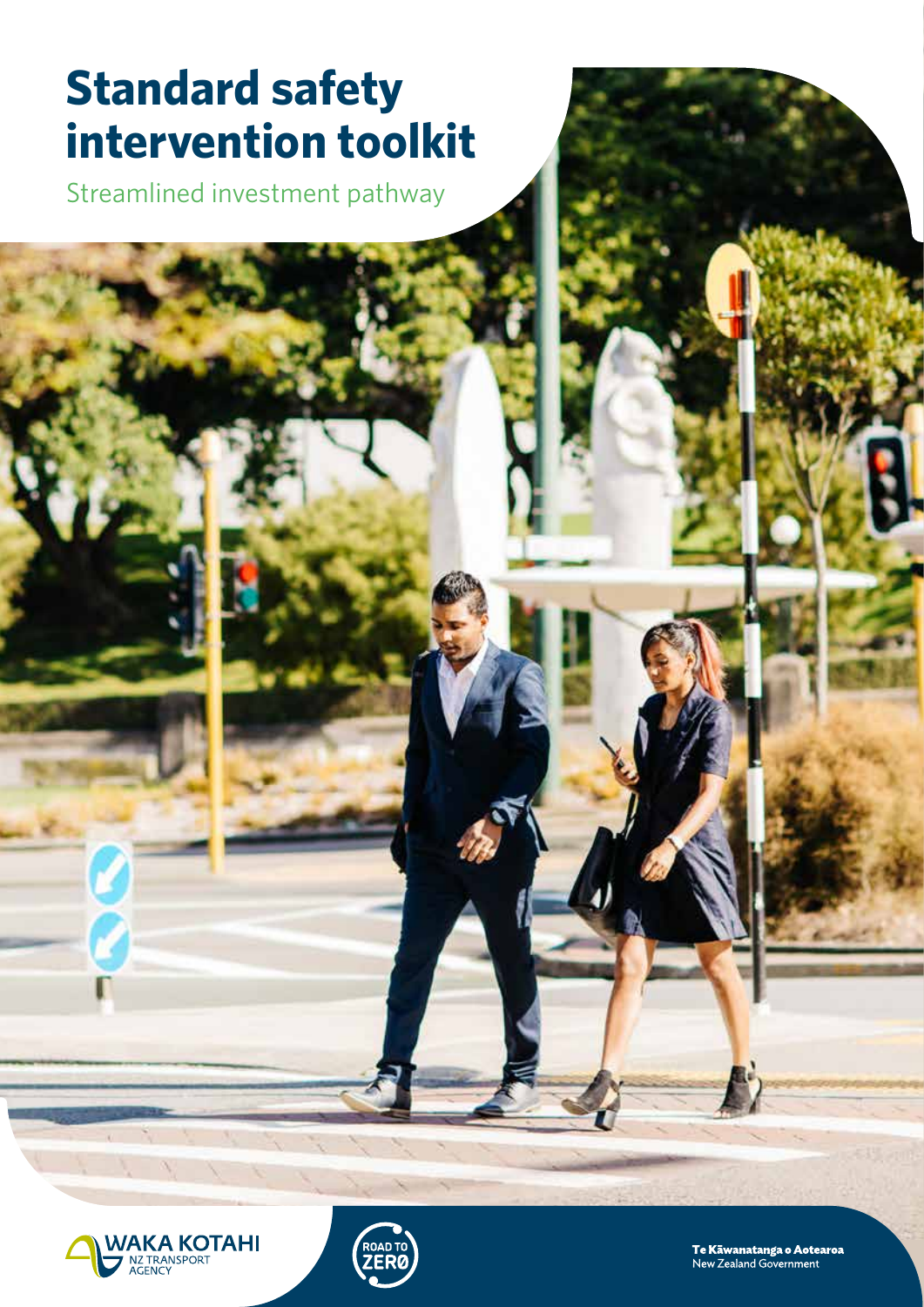

**Waka Kotahi NZ Transport Agency** Published September 2021 (21-350)

Copyright: September 2021 Waka Kotahi NZ Transport Agency NZBN: 9429041910085



If you have questions, call our contact centre on 0800 699 000 or write to us:

Waka Kotahi NZ Transport Agency Private Bag 6995 Wellington 6141

This publication is also available on our website **www.nzta.govt.nz**

The Official Information Act 1982 (OIA) is an important tool and safeguard in New Zealand's democracy. Waka Kotahi NZ Transport Agency is committed to transparency of government and the principles of freedom and availability of information under the OIA. We make the official information we hold as a government agency available to the public, unless there is good reason to withhold it. Making our official information available to the public enables more effective participation in our country's democracy, promotes accountability, enhances respect for the law and promotes the good government of New Zealand. Equally, withholding information is important when it is in the public interest to protect the information or the information is commercially sensitive or necessary to protect personal privacy. If we withhold any information, we state the grounds under the OIA on which we are relying.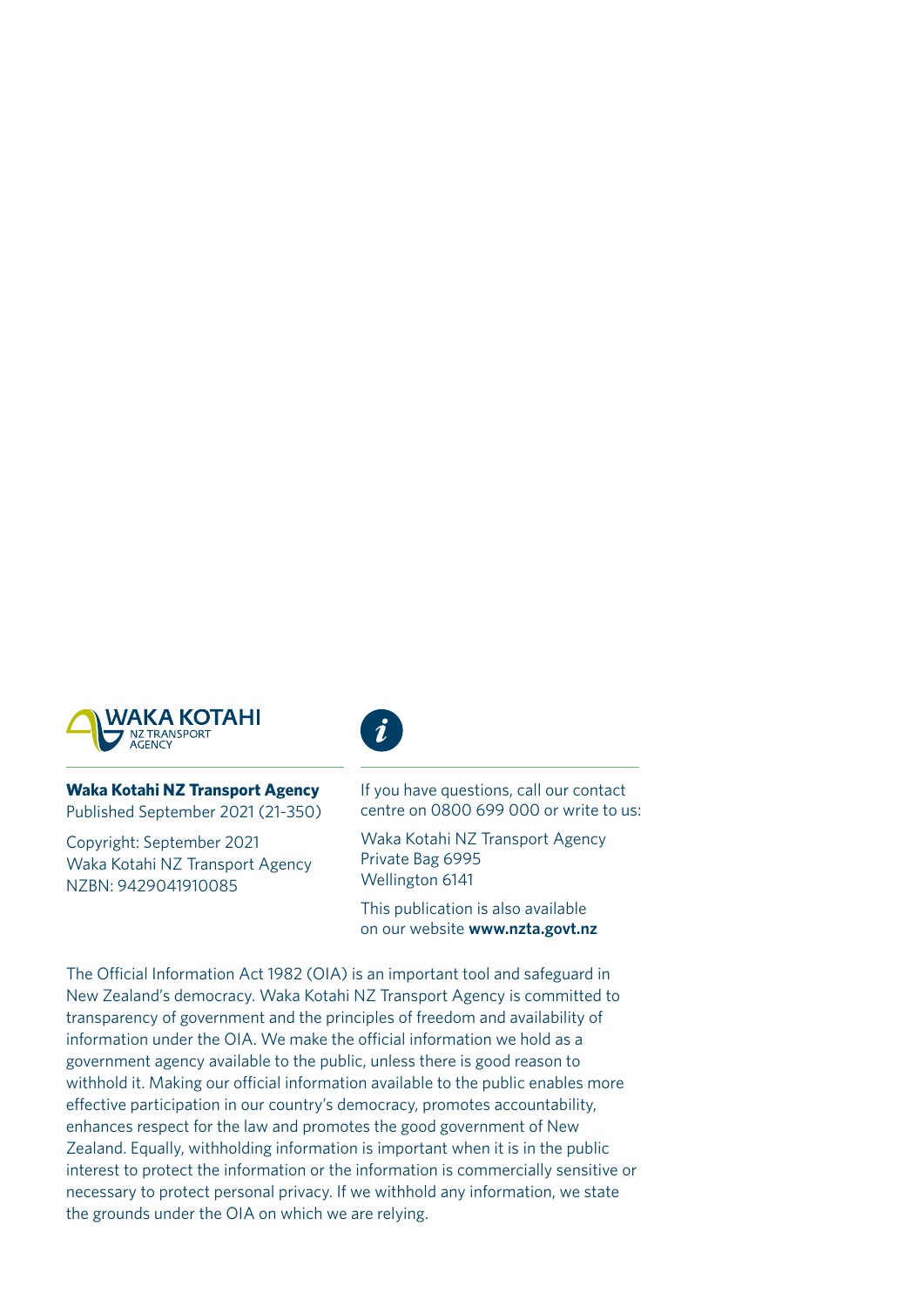# Contents

| <b>Introduction</b>                                                                                | 5  |
|----------------------------------------------------------------------------------------------------|----|
| <b>Streamlined investment pathway</b>                                                              | 13 |
| <b>Standard safety interventions</b>                                                               | 15 |
| Continuous 3-barrier (median and roadside barrier)                                                 | 17 |
| Median barrier                                                                                     | 19 |
| Wide centreline                                                                                    | 21 |
| Roadside safety barrier at high-risk locations                                                     | 23 |
| Shoulder widening at high-risk curves                                                              | 25 |
| Audio tactile pavement markings (ATPM)                                                             | 27 |
| Intersection speed zones                                                                           | 29 |
| Roundabout                                                                                         | 31 |
| Raised safety platforms (at existing signalised<br>intersection/roundabouts)                       | 33 |
| Signalised intersection with raised safety platforms<br>(from an uncontrolled/priority controlled) | 35 |
| Mid-block raised pedestrian crossing                                                               | 37 |
| Skid resistance at high-risk locations                                                             | 39 |
| Signage and marking                                                                                | 41 |
| Speed management (speed limit changes)                                                             | 43 |
| Traffic calming                                                                                    | 44 |
| <b>Summary of assessed economics of standard safety interventions</b>                              | 46 |
| <b>Summary of DSI effectiveness of standard safety interventions</b>                               | 49 |
| <b>Frequently asked questions</b>                                                                  | 53 |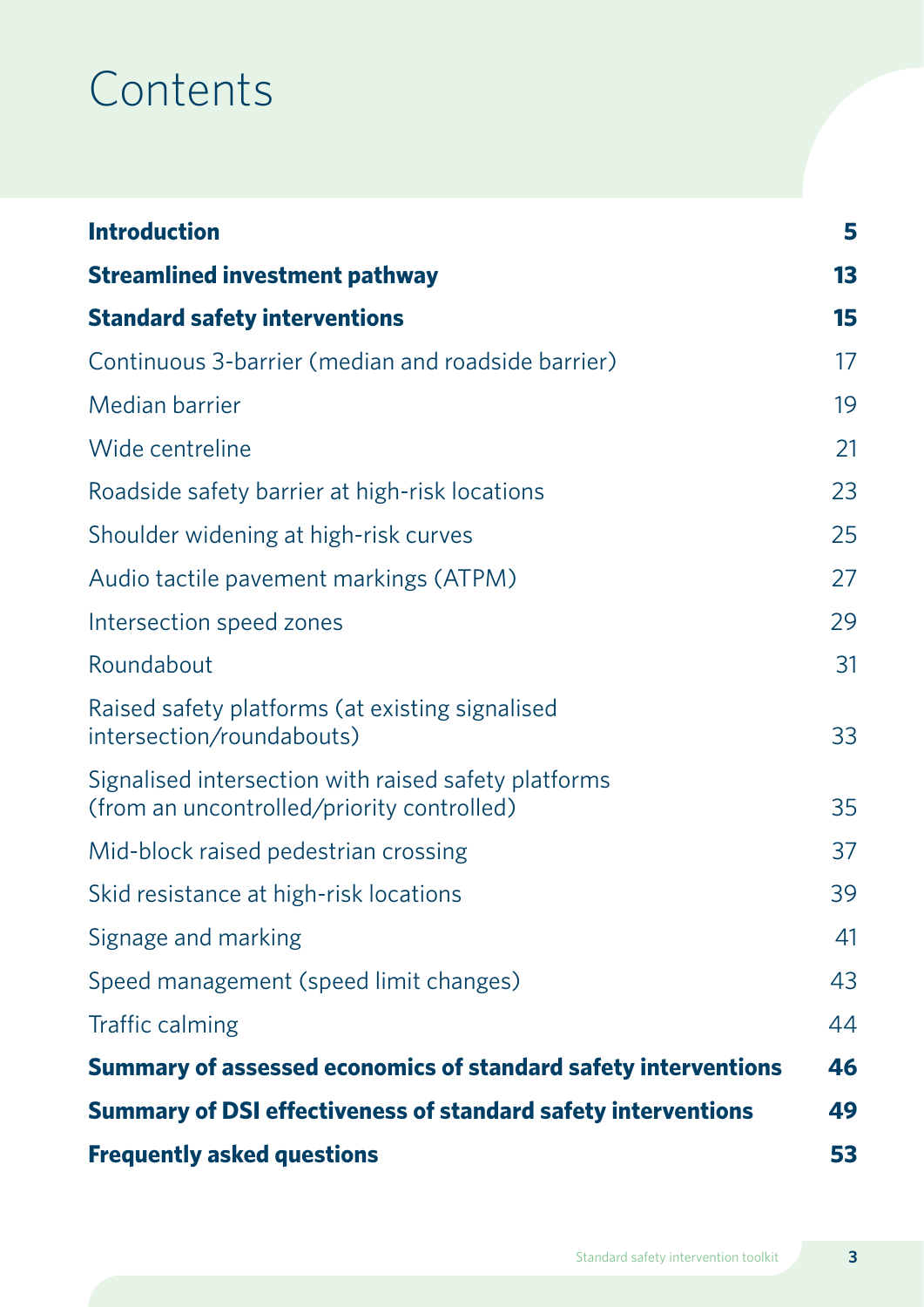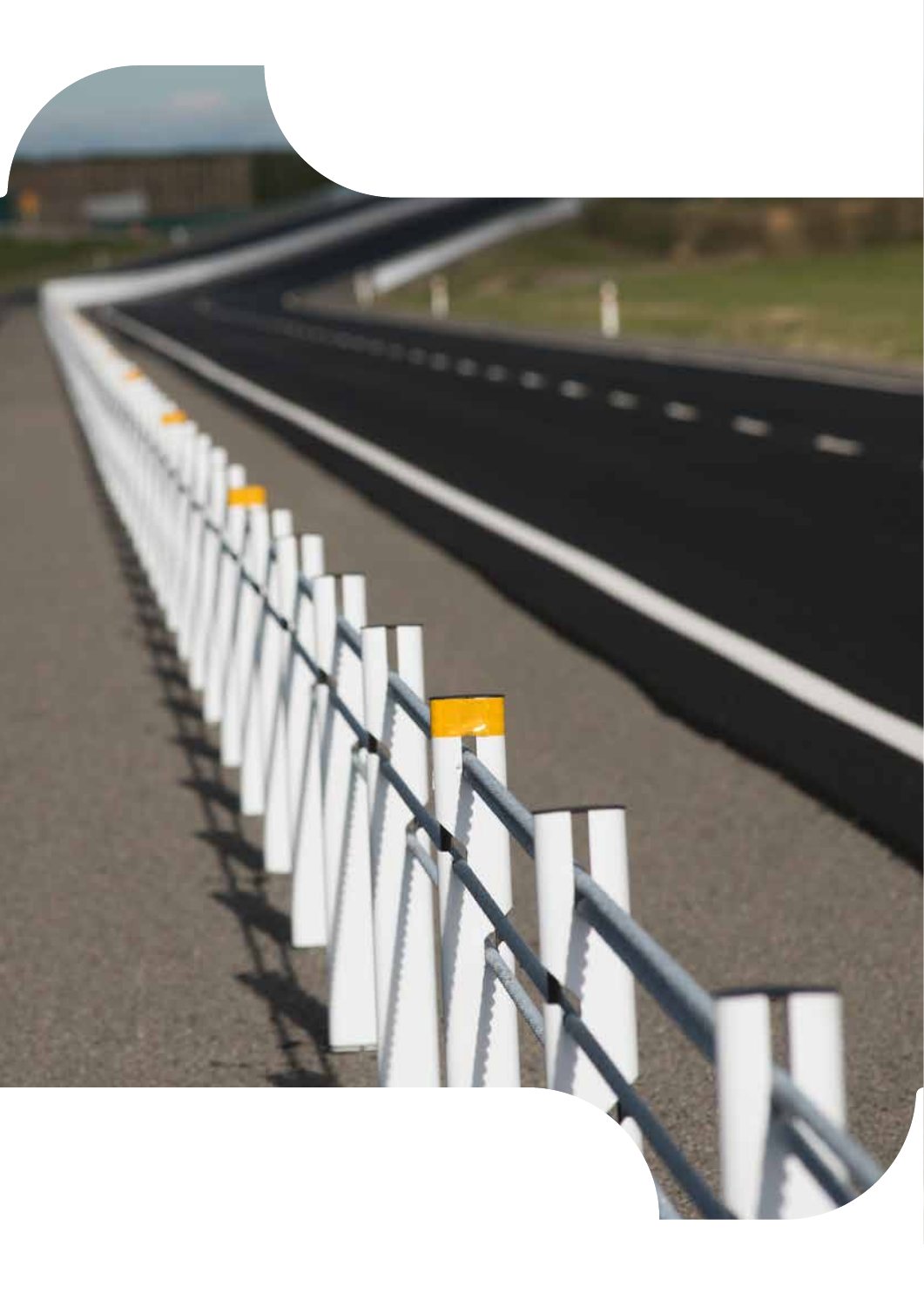## <span id="page-4-0"></span>Introduction

Imagine an Aotearoa New Zealand where no-one is killed or seriously injured on our roads.

A vision of an Aotearoa New Zealand where everyone, no matter their age or ability, can get around safely, where speed limits are safe. Where everyone recognises the vulnerability of people to crash forces and where roads help protect people's lives by being designed in a way that is forgiving of mistakes. Imagine that our vehicles offer the highest levels of protection and our transport system improves people's health and well-being, as well as all the places and spaces we love.

Currently, on average at least one person is killed, and seven people are reported seriously injured in road crashes every day in Aotearoa New Zealand.

To help us address this challenge the government and Waka Kotahi New Zealand Transport Agency (Waka Kotahi) has committed to Road to Zero - Aotearoa New Zealand's road safety strategy for 2020-2030.

### **Road to Zero, Vision Zero and Safe System**

Road to Zero is the government's strategy to significantly reduce road trauma over the period 2020 to 2030. The strategy's vision is an Aotearoa New Zealand where:

#### *…no one is killed or seriously injured in road crashes. This means that no death or serious injury while travelling on our roads is acceptable.*

The strategy puts in place an ambitious target of reducing deaths and serious injuries on our roads by 40 percent over the next 10 years. A series of action plans that outline the priority actions required to help us reach this target will be released over this 10-year period. The first action plan was released at the same time as the strategy and covers three years from 2020-2022.

Road to Zero is based on the ethical stance of Vision Zero and is underpinned by the Safe System approach.

Vision Zero acknowledges human error and fragility but doesn't accept that death or serious injury should be inevitable or an acceptable outcome of travelling on our roads, streets, cycleways and footpaths. Adopting Vision Zero means committing to safety as a critical priority for investment and decisionmaking, and a greater focus on system changes rather than on addressing human error alone.

Underpinning this vision is the Safe System approach, which acknowledges that we all make mistakes on our roads but that these mistakes should not cost us our lives.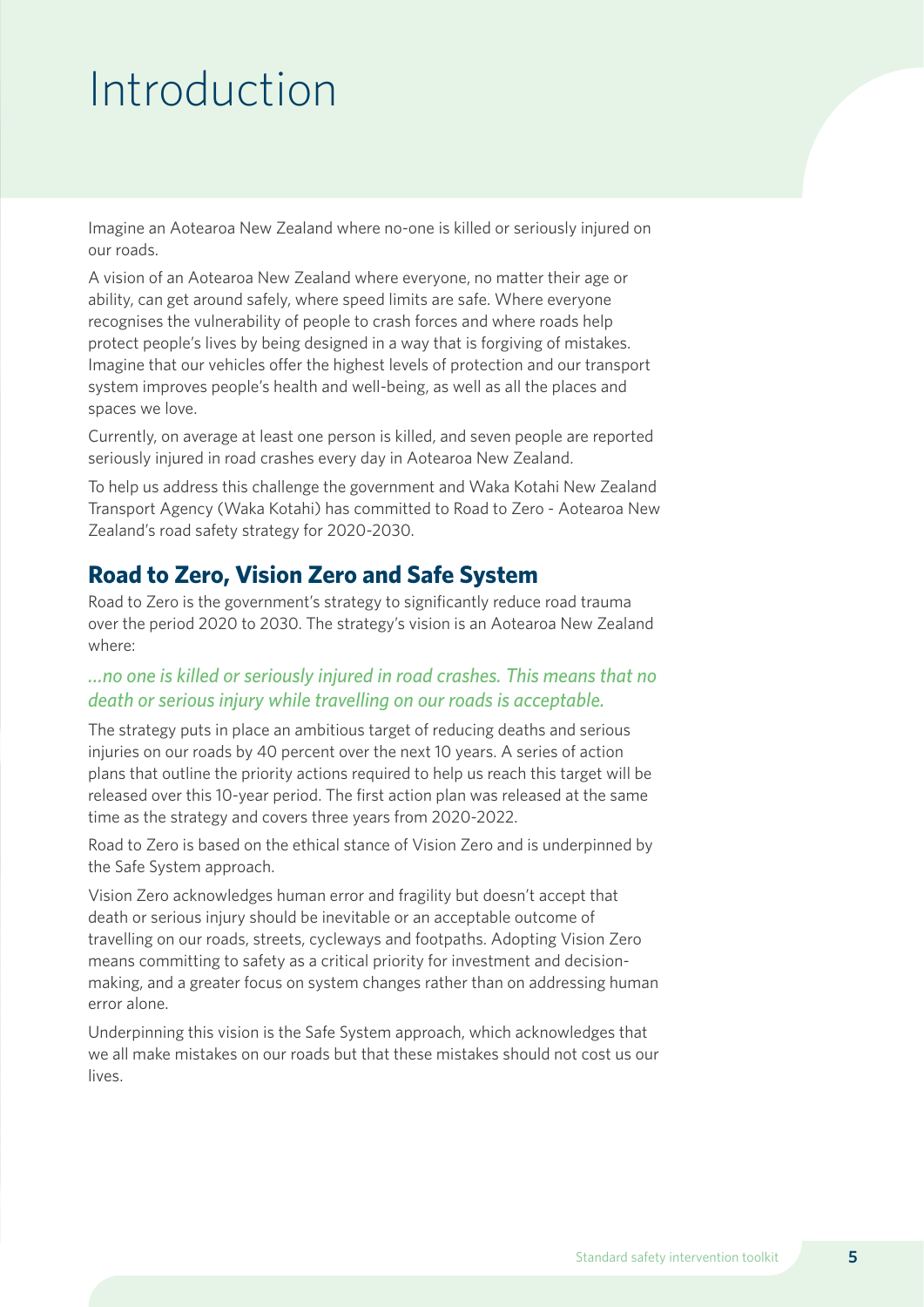The Safe System approach aims to provide a more forgiving transport system that acknowledges people make mistakes and are vulnerable in a crash.

- **• People make mistakes** We need to recognise that people make mistakes and some crashes are inevitable.
- **• People are vulnerable** Our bodies have a limited ability to withstand crash forces without being seriously injured or killed.
- **• We need to share responsibility** System designers and people who use the roads must all share responsibility for creating a road system where crash forces do not result in death or serious injury.
- **• We need to strengthen all parts of the system** We need to improve the safety of all parts of the system – roads and roadsides, speeds, vehicles, and road use so that if one part fails, other parts will still protect the people involved.

By designing all aspects of the transport system to protect people from death or serious injury when they are involved in a crash, we can make progress towards zero deaths and serious injuries on our roads.

The Road to Zero action plan 2020-2022 has a continued focus on areas of greatest risk and disproportionate harm and presents opportunities for the use of current and emerging technologies. This includes increased investment in primary Safe System treatments that create roads that are safe for the prevailing speed limits and reduce the risk of:

- head-on and run-off road crashes (such as through the installation of median and side barriers)
- urban and rural intersection crashes (such as through the installation of roundabouts or speed management devices), and
- harm to vulnerable road users, including pedestrians, cyclists, mobility impaired (such as through segregated facilities, markings or speed management devices, including raised platforms at roundabouts, traffic signals, and pedestrian facilities).

To achieve significant and sustained reductions in deaths and serious injuries to reach the Road to Zero target requires a joint effort and collaboration between Waka Kotahi, our local authority partners, and other central and local government stakeholders.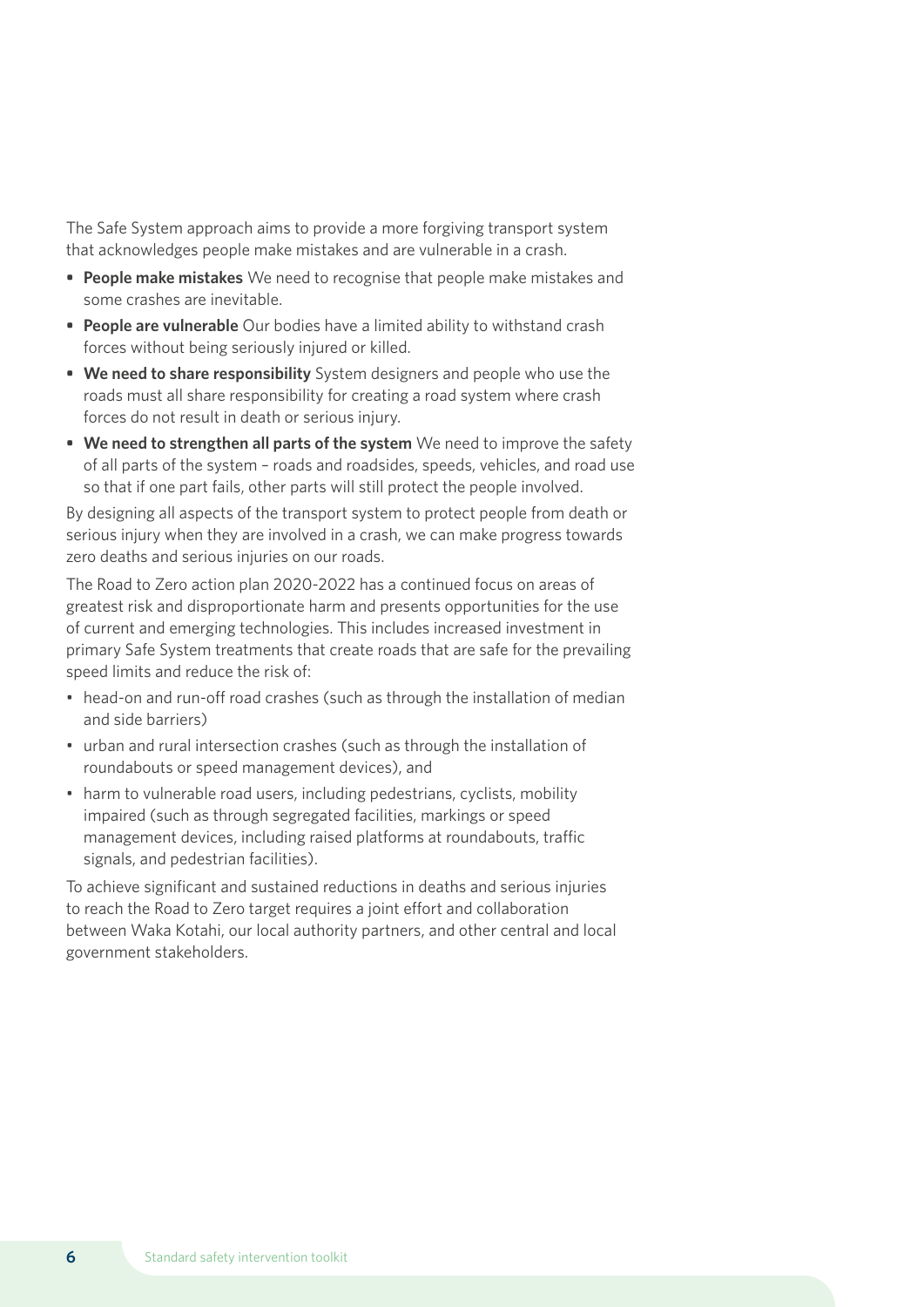### **Responding to government priorities**

Waka Kotahi NZ Transport Agency is guided by the four themes in the Government Policy Statement 2021 (GPS 2021), which outlines the government's strategic priorities for the land transport system. Safety continues to be a key strategic priority within the GPS 2021, which gives effect to but is not limited to Road to Zero.

The GPS 2021 also prioritises better travel options in our towns and cities and supports investments for improving freight connectivity through rail and coastal shipping. By including climate change as a strategic priority, the GPS highlights simpping. By including chritate change as a strategic priority, the GF3 nighigi<br>the government's commitment to reducing greenhouse gas emissions in the transport system. 6. Considering the 10 year context (2021/22-2030), the 10 year context (2021/22-2030  $\mu$ 

The GPS 2021 continues the government's commitment to safety within the transport system and the Road to Zero activity class brings the safety related transport system and the Road to Zero detivity elass brings the safety relationships the safety relationships the safety relationships our safety relationships the safety relationships and intervals and intervals and inter  $\frac{3}{2}$  serious injuries. Investment from other activity classes may also be used to fund activities with a safety outcome. Government has identified four strategic priorities for land



Figure 1 GPS 2021 strategic priorities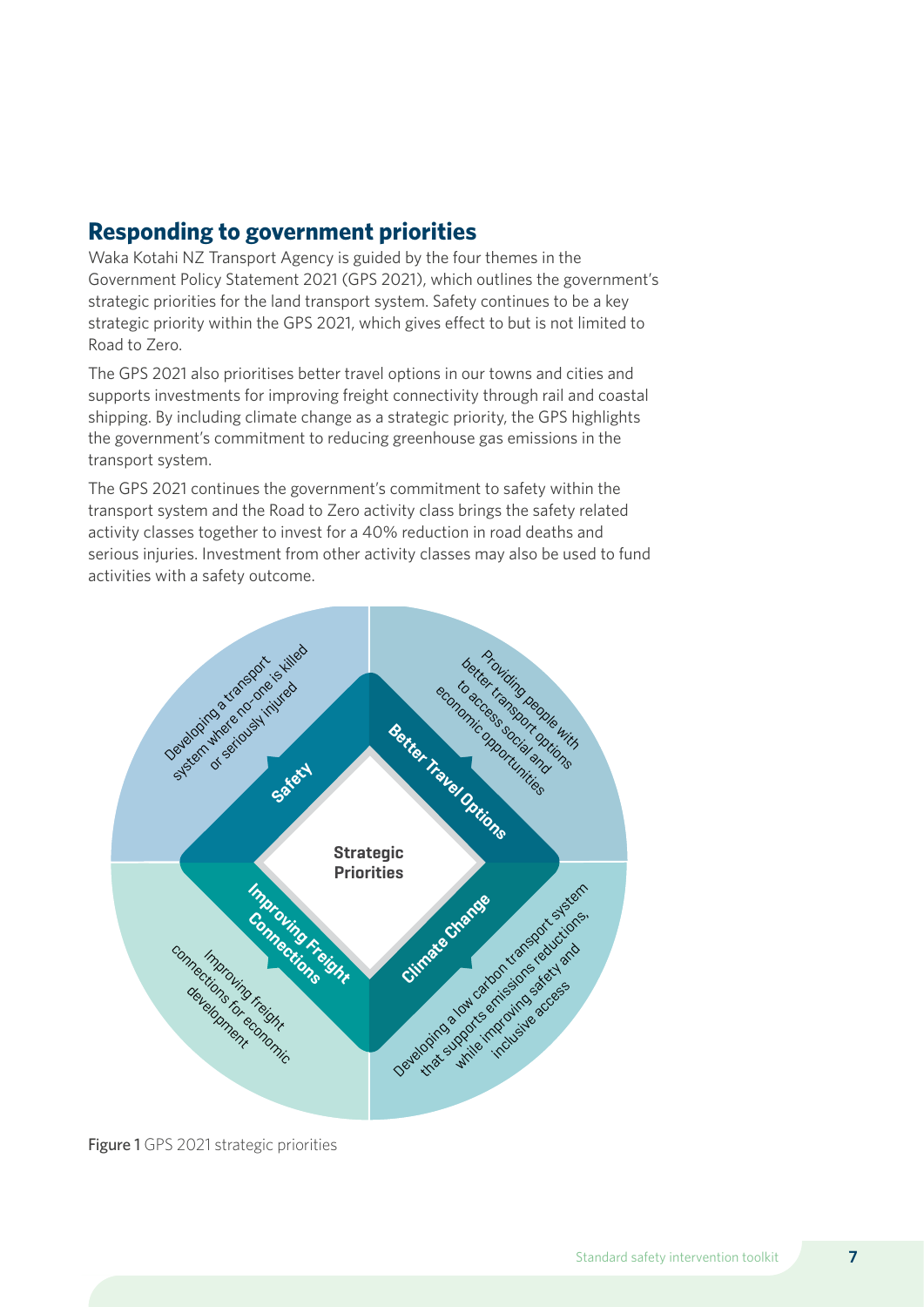### **Road to Zero speed and infrastructure programme**

The Road to Zero Speed and Infrastructure Programme is a collaborative programme that aims to reduce the amount of people killed or seriously injured on New Zealand's highways and local roads, through a range of proven road safety interventions.

To ensure that the speed and infrastructure outcomes sought by the GPS, Road to Zero Strategy and Action Plan are met, Waka Kotahi has led the development, in partnership with Local Authorities, and approval of a single Road to Zero Speed and Infrastructure Programme Business Case for Local Roads and State Highways. This sets the intervention treatment philosophy and the indicative level of investment for each corridor and/or intersection within the programme until 2030.

The successful delivery of the programme is critical as it is expected to deliver approximately half of the Road to Zero target of reducing the amount of people killed or seriously injured on New Zealand's roads by 40%.

The Road to Zero Speed and Infrastructure Programme Business Case was submitted and endorsed by the Waka Kotahi Board at the Wednesday 24th February 2021 meeting.

Endorsement of the 10 Year Speed and Infrastructure Programme by the Waka Kotahi Board provides Waka Kotahi staff, local authority partners, communities and the sector with a clear signal of the importance of the programme, which will ensure delivery momentum and eliminate any potential relitigating of the programme's outcomes and investment priority.

The endorsement of the Road to Zero Speed and Infrastructure Programme Business Case 2021 – 2030 includes the endorsement of the programme's investment ratings and priority, which will be used for all project level investment decisions.

#### **Streamlined investment pathway**

The streamlined investment pathway was initially developed to support the delivery of the Safe Network Programme and has been updated to support the delivery of the Road to Zero Speed and Infrastructure Programme. However, the streamlined investment pathway and standard safety interventions can be used by other programmes that have an approved Programme Business Case or equivalent (eg AMP).

The streamlined investment pathway is informed by the Standard Safety Intervention Toolkit for the implementation of interventions valued above the low-cost low risk threshold that form part of the Road to Zero Speed and Infrastructure programme or other approved programme business case or equivalent.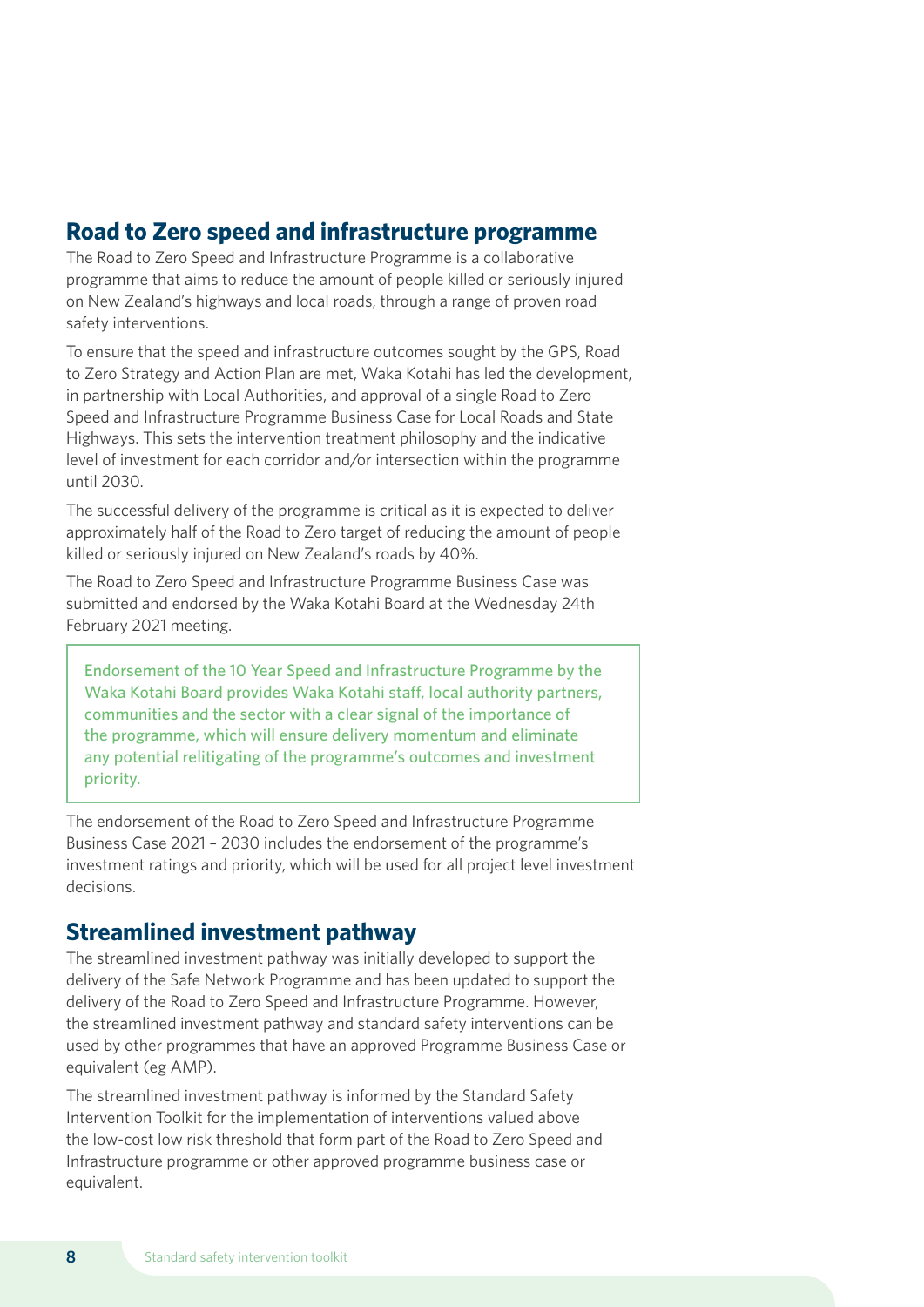This streamlined investment pathway can only be used for interventions that meet the applicable cost ranges and standard safety intervention (SSI) criteria as detailed in the next section or by exception.

Multiple standard safety interventions can be grouped together in a single funding application form where appropriate. This may be due to a project treatment philosophy, location, regional programming and/or where there are delivery efficiencies. For example, a project that has a Safer Corridor Treatment Philosophy may involve three (3) standard safety interventions - roadside barrier at high risk locations, audio tactile pavement marking and a roundabout.

Further guidance can be sought from the appropriate programme team on how standard safety interventions can be combined or packaged together that meet the programme management agreed process and controls eg the Road to Zero Programme Manager.

### **Standard safety intervention toolkit**

This Standard Safety intervention Toolkit is intended to provide investment assurance for the streamlined investment pathway and intervention guidance for transport practitioners of all types and levels of professional experience, including road safety and transport engineers, asset managers, town planners, civil designers and community road safety coordinators. It is relevant to both state highway and local authority networks.

The standard safety intervention toolkit is not design guidance or a specification; it is a tool to assist project teams in demonstrating value for money to support investment decisions on interventions that form part of an approved Programme Business Case.

The standard safety intervention toolkit is not intended to replace any Waka Kotahi and/or Austroads road design or road safety publications as a source of in-depth technical information.

The primary objective of this Toolkit is to support the streamlined delivery of the Road to Zero Speed and Infrastructure programme for both Waka Kotahi and local authorities.

The standard safety intervention toolkit provides photographic examples of individual standard safety interventions and, for most treatments technical references are provided along with links to internet sites containing relevant documents.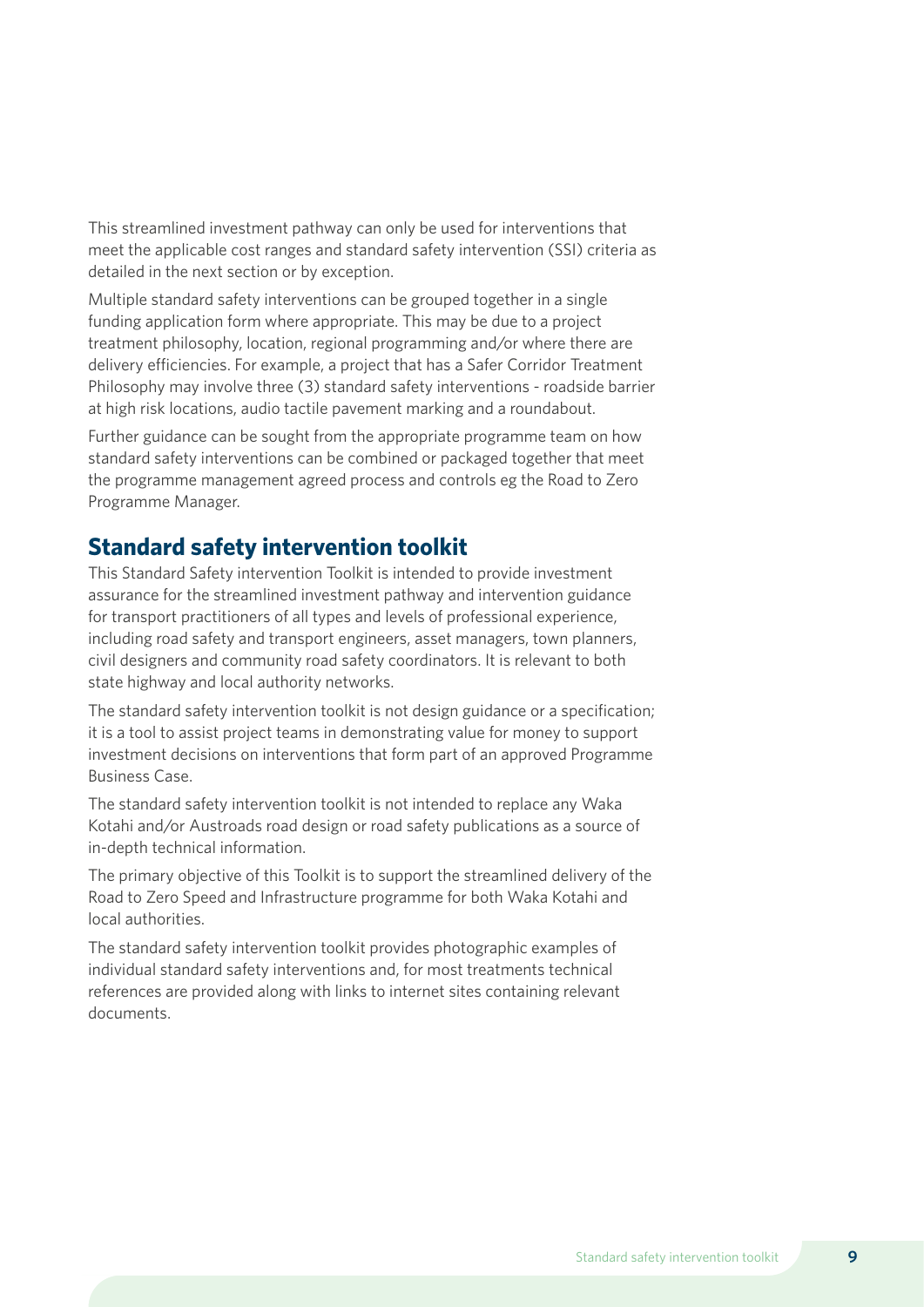### **Safe System implementation hierarchy**

The selection of treatment measures should start with the objective of implementing primary Safe System interventions, which are most likely to eliminate the occurrence of fatal and serious injuries. Often there is a suite of interventions that can be implemented to manage a particular risk, with some measures typically being more effective than others.

On corridors and/or intersections where primary Safe System interventions cannot be achieved, interventions should provide the highest safety performance possible whilst being supportive of, and acting as a steppingstone towards, future achievement of primary Safe System interventions. For example:

- A wide central painted median with audio-tactile lines may be installed with adequate width to allow for future installation of a central median barrier, whilst also allowing for further widening of the road cross-section in the future; whereas,
- Long continuous lengths of roadside barrier installed in the short-term may need to be removed and/or relocated in the longer term in order to allow for a median barrier and/or additional widening.

### **Safe System interventions**

The interventions outlined in the table below are presented as either primary or supporting which indicates their Safe System alignment as per the definitions above.

#### **Primary Safe System intervention**

- Continuous 3 barriers
- Median barrier
- Roundabout
- Raised safety platforms (at existing signalised intersection/roundabouts)
- Midblock raised pedestrian crossing Skid resistance at high risk locations (priority and signalised)
- Traffic calming
- Signalised intersection with raised safety platforms (from an uncontrolled/priority controlled)

#### **Supporting Safe System intervention**

- Wide Centreline
- Roadside barrier at high risk locations
- Audio tactile pavement marking (ATP)
- Shoulder widening at high risk locations
- 
- Signs and markings
- Intersection speed zone
- Signalised intersection
- Speed management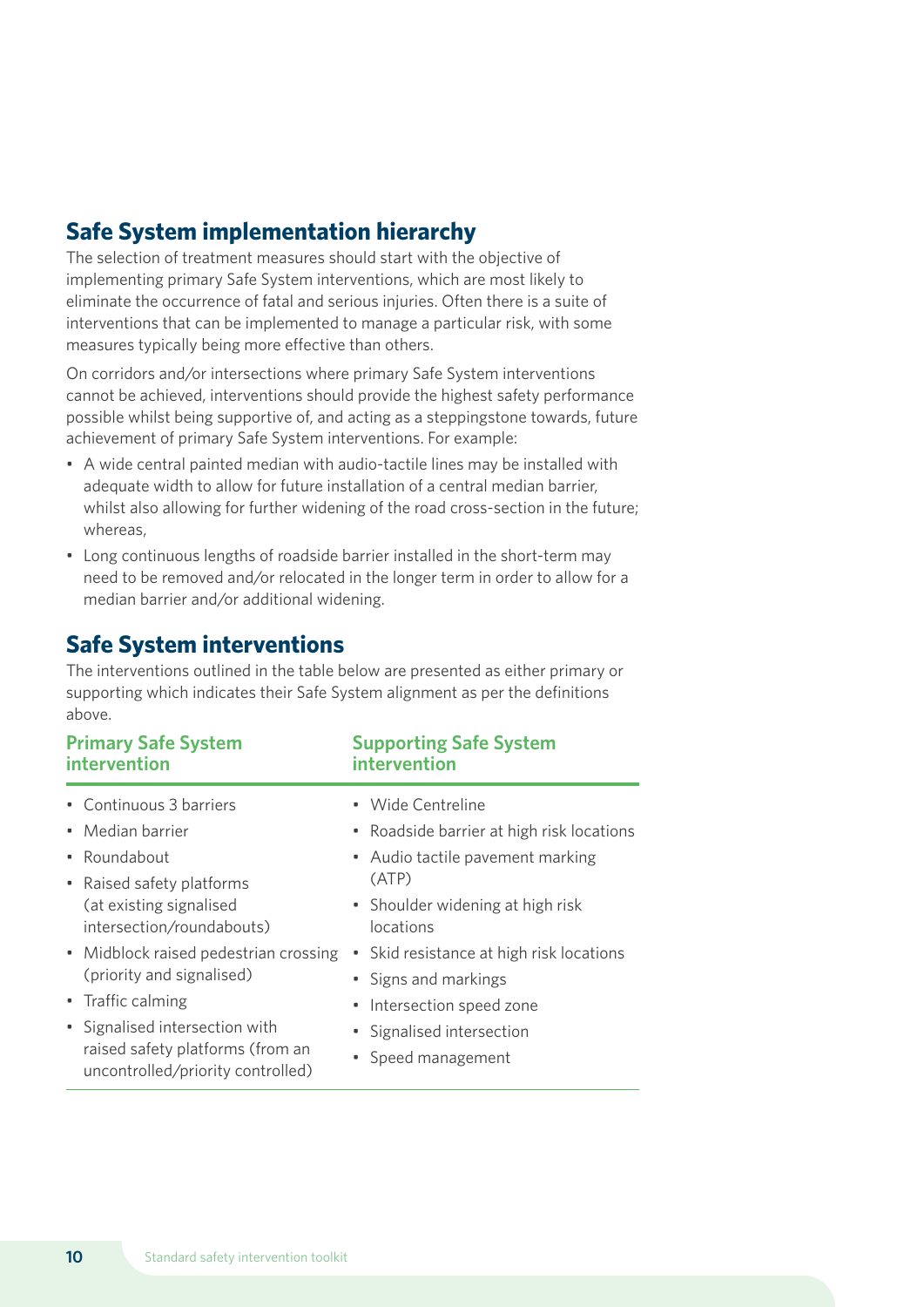### **Safe System treatment philosophy**

The Safe System treatment philosophy gives the indicative level of infrastructure change and investment required to achieve the desired level safety outcome. Note that, within the treatment philosophy diagram below, some measures will cross boundaries. Also note that this is a guide to the types of treatments that are the most appropriate for the level of risk.



**Collective risk**

Figure 2 Safe System treatment philosophy

The treatment philosophy provides an indication of the level of safety service that is required when identifying sites that, although lower risk, are performing worse than would be expected. While the focus is on high-risk intersections and corridors (those typically located in the upper or right quadrants of figure 2), it is important to remember low-cost safety management treatments may still apply to those intersections or corridors that fall into the bottom left quadrant.

Intersections or corridors that do not fall into the upper or right quadrants of figure 2, are not precluded from treatment; however, the improvements should be proportional to the problems exhibited.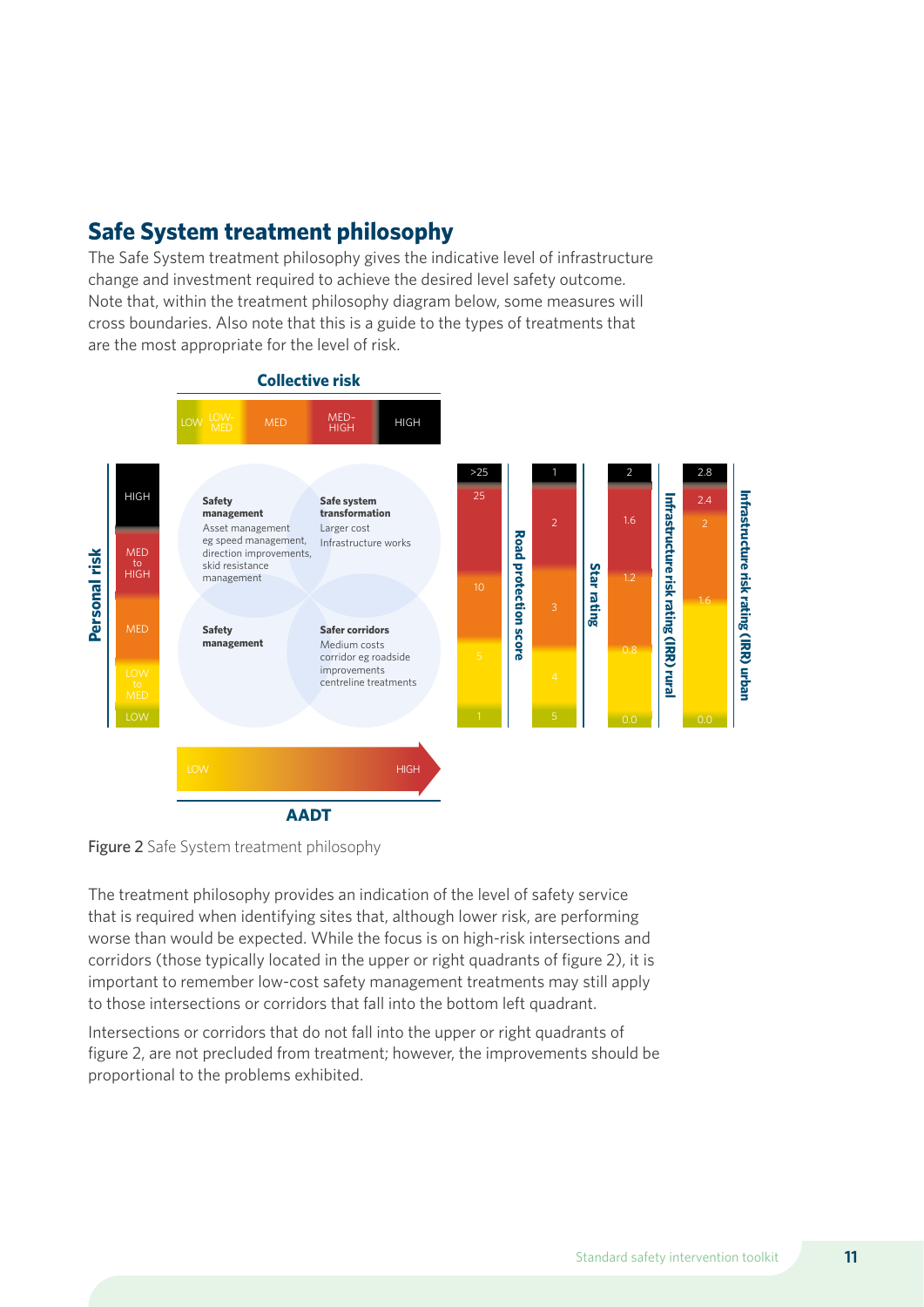#### **Safe System transformation treatment philosophy**

Indicates that higher cost infrastructure measures which are primary Safe System interventions such as median barriers, roundabouts and approach raised safety platforms that offer the highest road safety performance are the most appropriate.

#### **Safer corridors and safer intersection treatment philosophy**

Indicates that medium- to low-cost infrastructure measures which are supporting Safe System interventions such as wide centrelines, speed management, Roadside barrier at high risk locations that generally offer medium to low road safety performance are the most appropriate.

#### **Safety management treatment philosophy**

Indicates that lower-cost measures which are supporting Safe System interventions such as ATP markings, signage and delineation improvements are the most appropriate.

#### **Safety maintenance treatment philosophy**

Is the maintaining and renewal of safety assets to ensure that minimal safety levels of services are maintained.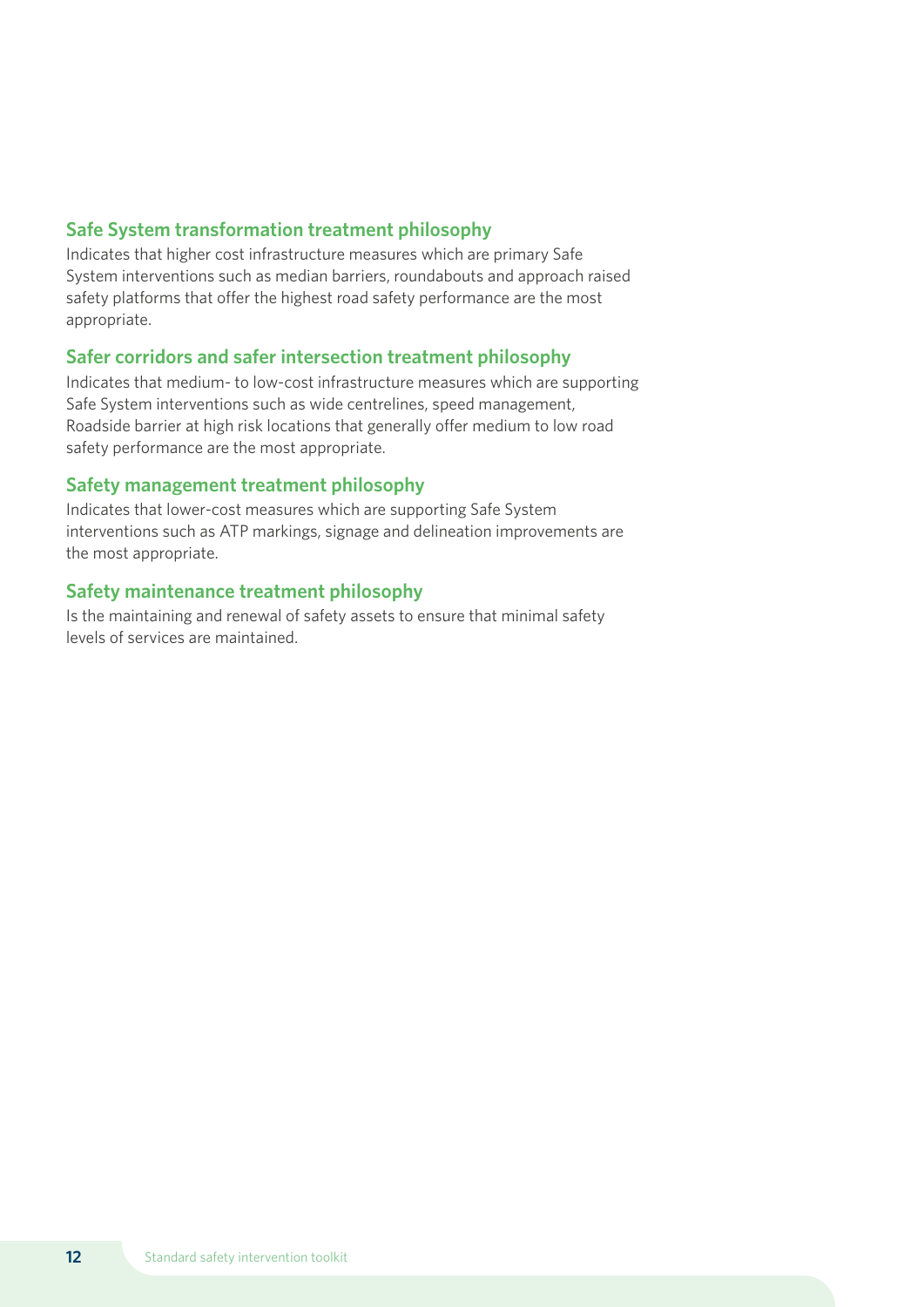## <span id="page-12-0"></span>Streamlined investment pathway

This section outlines the process for applying for funding endorsement of standard safety interventions with a total cost above the low-cost, low-risk improvement threshold.

The project or programme team will determine the appropriate investment pathway for the implementation of their respective projects and submit the appropriate documentation for funding endorsement and approval.

For information regarding other investment pathways refer to the Waka Kotahi Planning and Investment Knowledge Base.

### **Exclusions**

Interventions that are considered complex or high-risk will generally be required to proceed through the single stage business case or alternative pathway. As the business case process is scalable, the level of effort and deliverables required to develop the investment case should be appropriate to the size and risk of the problem and the proposed investment.

Interventions that are deemed to be complex or high-risk, taking into consideration factors unique to the corridor or intersection, will generally include, but are not limited to, the following:

- The intervention requires complex solutions due to difficult engineering issues;
- The intervention has multiple outcomes that all require careful consideration;
- The intervention is located within a high-risk, sensitive receiving environment (environmental, social, cultural or historical);
- The intervention does not comply with Waka Kotahi standards, specifications, guidelines or professional services specialist recommendations.

Each intervention should also be assessed with reference to the problems and benefits in the context of its contribution to programme level investment objectives. Interventions that have a total cost less than the low-cost, low-risk improvement threshold should use that investment pathway. Instructions for the application and process for low-cost, low-risk improvements can be found on the Waka Kotahi Planning and Investment Knowledge Base.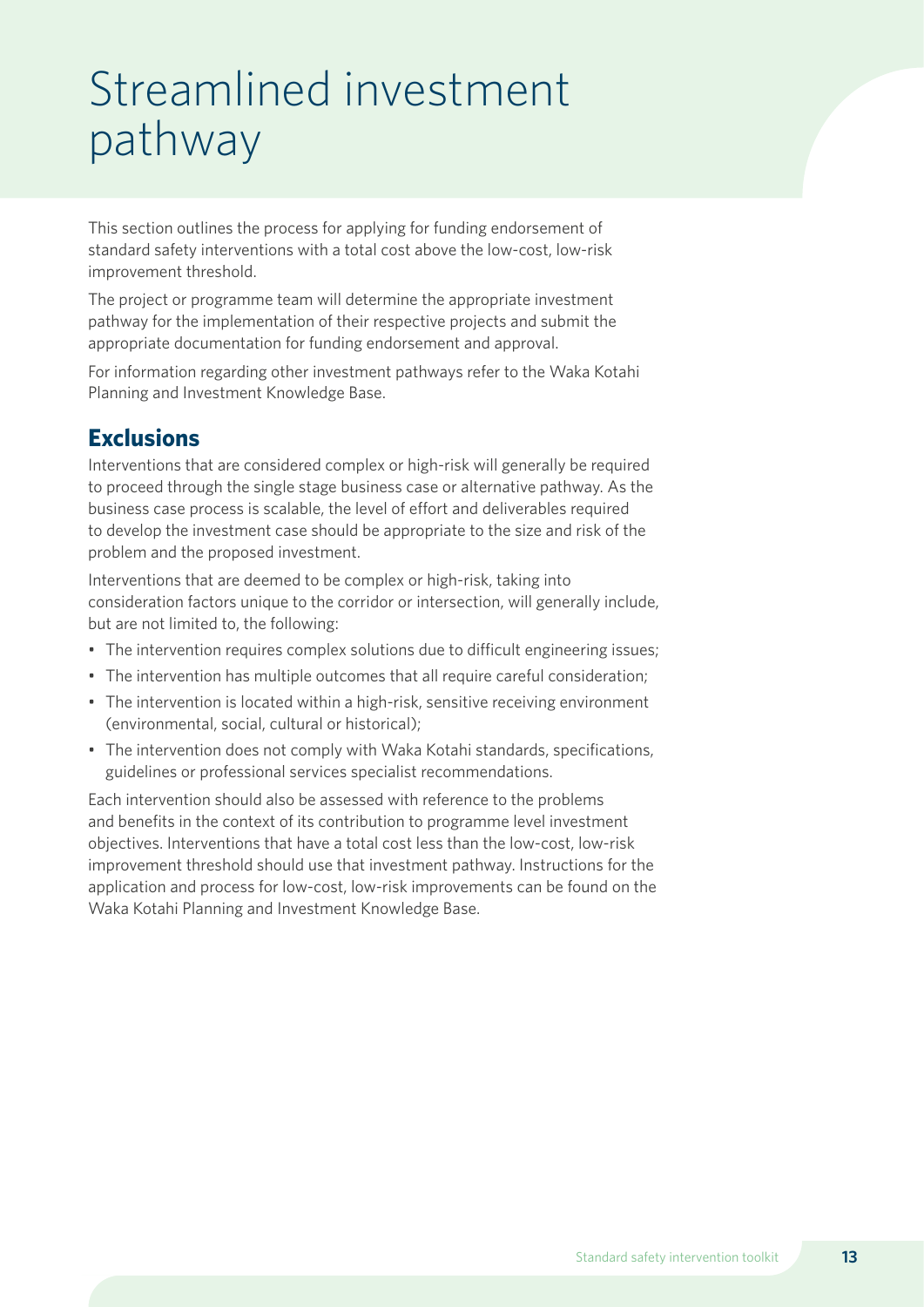### **Funding approvals**

All funding applications for Standard Safety Interventions are required to be applied for using the Streamlined Investment Pathway Application Form (see application template form in appendix).

Multiple standard safety interventions can be grouped together in a single funding application form where appropriate. This may be due to a project treatment philosophy, location, regional programming and/or where there are delivery efficiencies. For example, a project that has a Safer Corridor Treatment Philosophy may involve three (3) standard safety interventions - roadside barrier at high risk locations, audio tactile pavement marking and a roundabout.

Further guidance can be sought from the appropriate programme team on how standard safety interventions can be combined or packaged together that meet the programme management agreed process and controls eg the Road to Zero Programme Manager.

Streamlined Investment Pathway funding applications that form part of the Road to Zero Speed and Infrastructure Programme must be submitted to the Programme Development Manager prior to going through the agreed review process. Applications may then be submitted for recommendation of funding endorsement and release by the appropriate delegation dependent on the scale and cost of the application as per Waka Kotahi business delegations.

For other Streamlined Investment Pathway funding applications (not part of Road to Zero Speed and Infrastructure Programme) please follow the funding approval process as per the Waka Kotahi Planning and Investment Knowledge Base and Waka Kotahi business delegations.

### **Exceptions**

For applications where the Standard Safety Intervention (SSI) criteria or applicable cost range is not met, they can still be considered for funding endorsement by Waka Kotahi appropriate delegated authority but may require further information to support the application.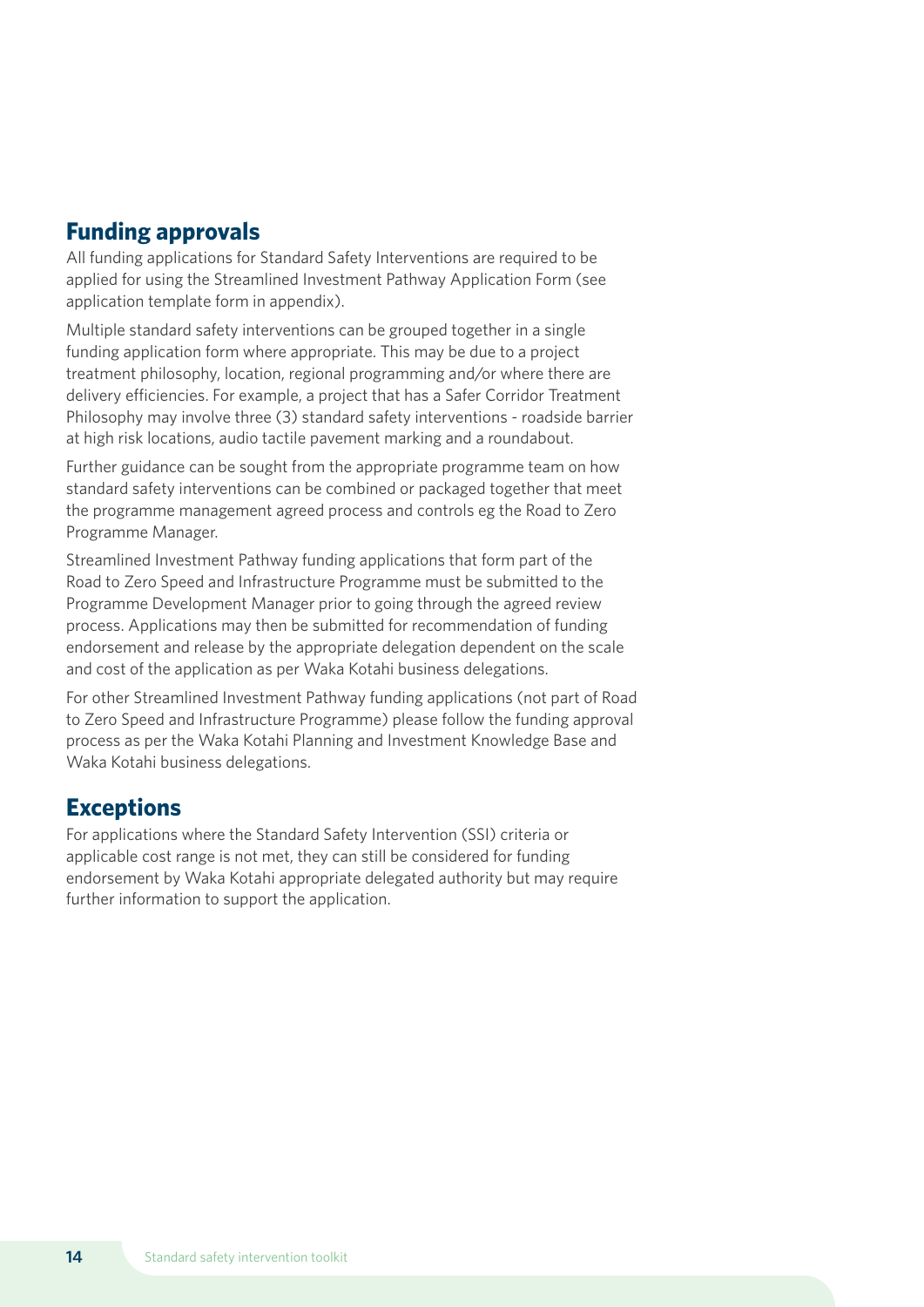# <span id="page-14-0"></span>Standard safety interventions

The standard safety interventions included within the toolkit are proven road safety interventions that deliver beneficial safety outcomes by improving the existing road network; they are not intended to be used for offline or new road corridors.

#### **Intervention implementation guidelines**

Implementation guidelines have been developed to assist project teams to ensure the proposed standard safety intervention/s are appropriate for the site/ corridor being addressed.

These guidelines do not provide an exhaustive list of possible safety interventions and suitably trained and qualified practitioners will need to engage in a critical assessment of the site/corridor to ensure that the road safety issues identified are being treated appropriately.

#### **Safe System intervention hierarchy**

Each standard safety intervention has an associated Safe System intervention hierarchy which indicates its Safe System alignment either as a primary or supporting Safe System treatment.

#### **Safe System treatment philosophy**

Each standard safety intervention has an associated Safe System treatment philosophy, which gives an indication of the type of intervention and appropriate level of investment needed to address the level of risk at the corridor and/or intersection.

#### **Standard Safety intervention (SSI) criteria**

The Standard Safety Intervention criteria presented under each Standard Safety Intervention is the criteria used to evaluate the appropriateness of funding (value for money) through the streamlined investment pathway.

#### **Intervention cost ranges**

For each intervention there is an assumed low to high cost range, which is a best effort at determining the appropriate design and construction cost based on past experiences.

Costs at the low end of the stated range typically apply when the intervention can be implemented with little or no supporting infrastructure changes, such as widening the road cross-section. Conversely, high costs are generally associated with substantial supporting infrastructure changes, typically to meet more conservative or desirable practices and standards.

Projects that exceed the cost ranges will generally not qualify for the streamlined investment pathway, unless by exception.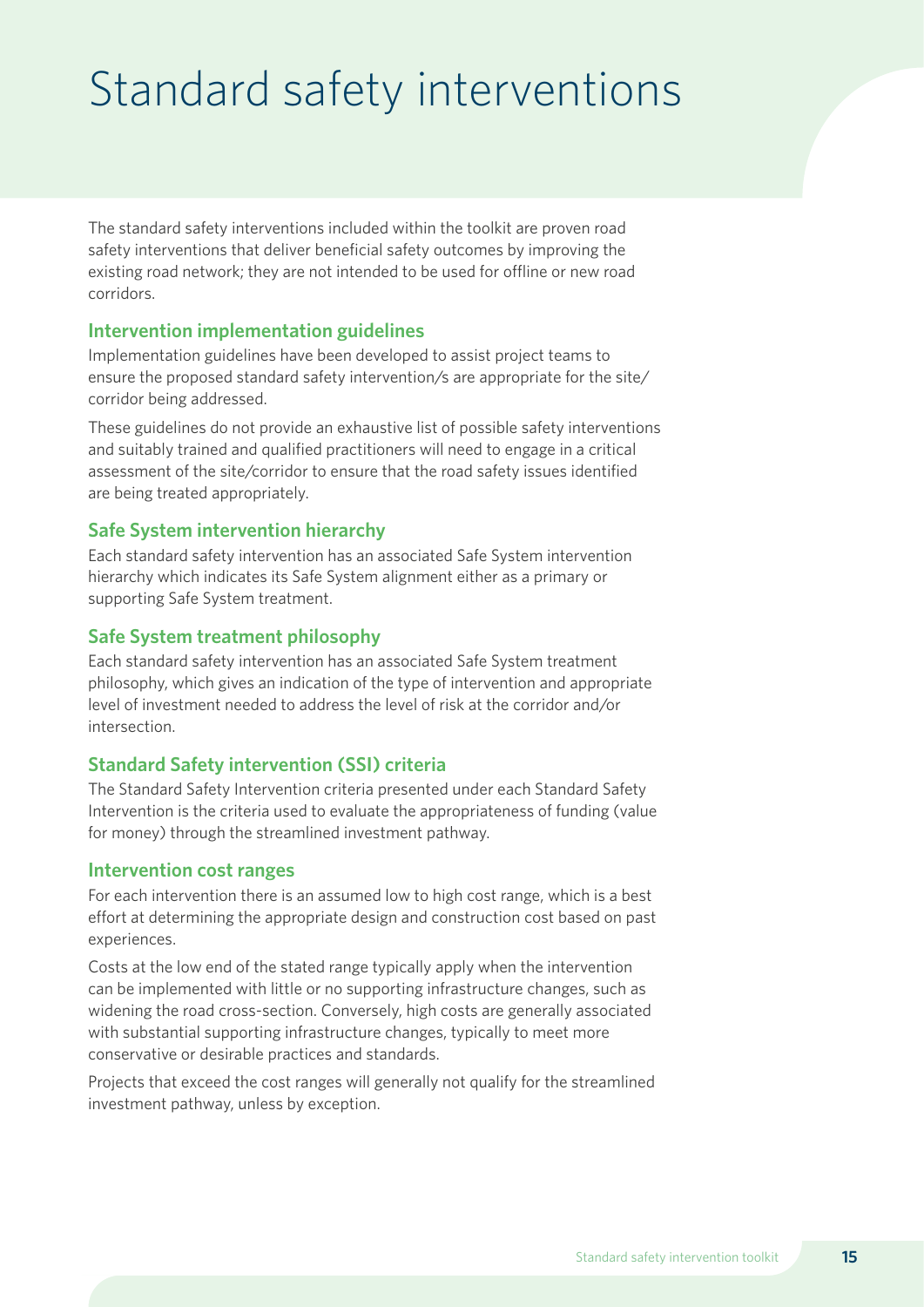#### **Land acquisition**

The costs associated with land/property purchase will need to be included in the funding application however, it does not need to be included within the intervention applicable cost range.

#### **Assessed economics – deaths and serious injuries (DSIs)**

For the economics and effectiveness of the interventions is all referred to as deaths and serious injuries (DSIs).

The assumed cost per DSI for rural environments is \$1.4 million and for urban environments is \$1.1 million.

#### **Assessed economics – benefit cost ratio (BCR)**

A full BCR range has been calculated for each intervention based on the Safe and Appropriate Speed as the 'Do Minimum' approach, with inclusion of travel time disbenefit and vehicle operating costs.

A whole-of-life cost factor based on past experiences has been used eg Safe Roads Alliance, Waka Kotahi and Local Government projects. It allows for the detailed design, site supervision and discounted maintenance costs over a 40 year intervention life.

Interventions which have a higher multiplicative factor are those which have elements that require more frequent renewal. For example, flexible barriers have regular (sometimes monthly) strikes which require regular repair and renewal throughout the intervention life or; road markings which may be remarked every year during a 40-year economic life. Interventions that use more structural elements, such as widening or installation of a roundabout, will have a longer design life and require less maintenance in proportion to the initial capital works cost.

A technical note has been produced that supports this document named Testing of Updated Standard Safety Interventions Toolkit. The technical notes outline the methodology, assumptions made through the economic evaluation of all the standard safety interventions contained within the toolkit as well as the calculated benefit cost ratio ranges. The Technical note is available online along with the toolkit.

If there are any differences in the criteria, cost ranges or information of any of the standard safety interventions the information provided within the Standard Safety Interventions Toolkit supersedes the information provided in the technical note.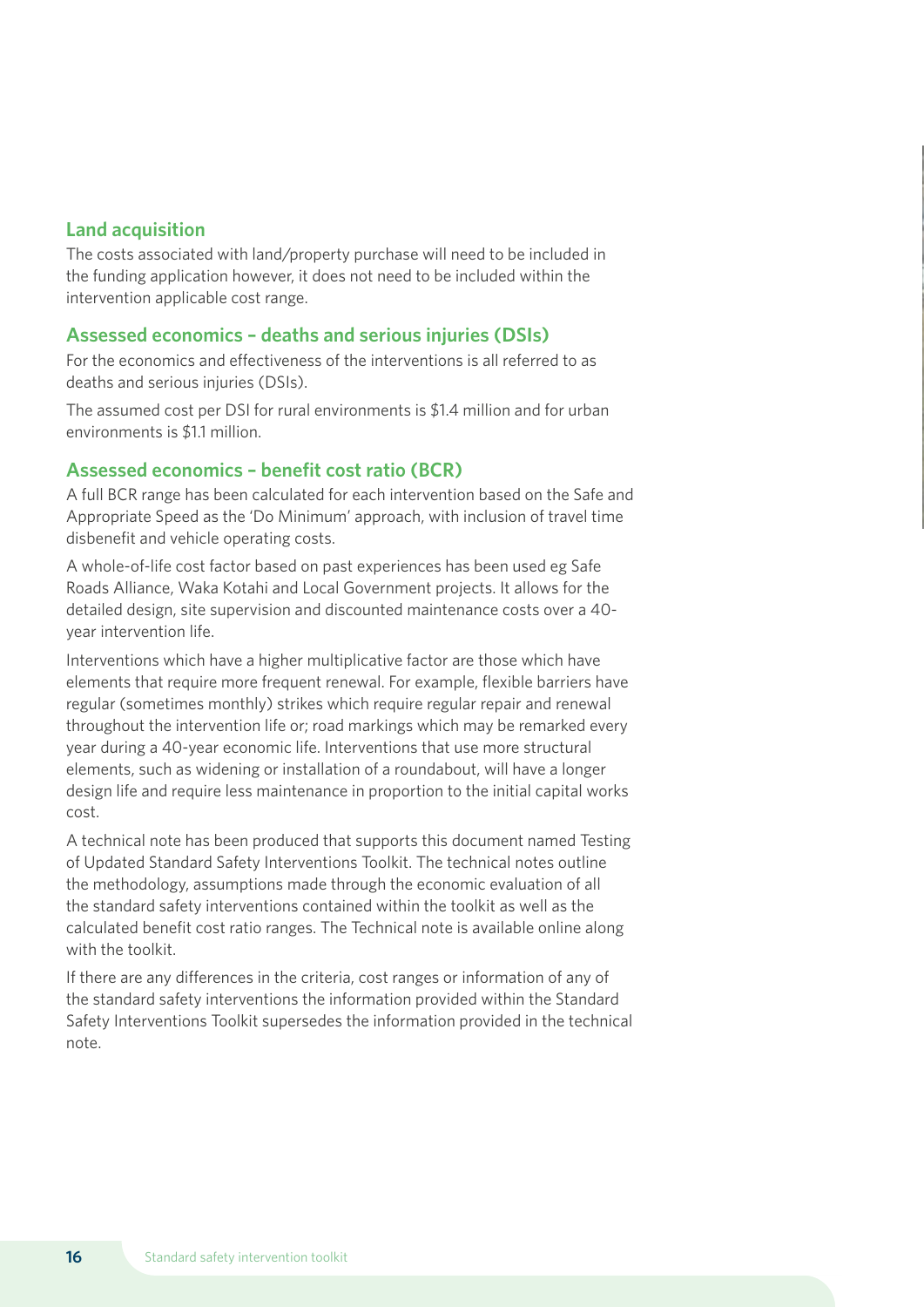## <span id="page-16-0"></span>Continuous 3-barrier (median and roadside barrier)



**Assessed economics for streamlined investment pathway**

Applicable cost range: **\$2M to \$5M per km**

Assumed DSI reduction: **75%**

Continuous 3 barrier is a continuous central and roadside barrier system installed along a corridor, which provides separation between opposing traffic lanes and protection from roadside hazards and furniture.

Continuous lengths of barrier are at present the only way to effectively mitigate the severe harm being caused by road departure and head on crashes and compensate for driver errors.

Three barriers can be effectively retrofitted on two-way two-lane roads, 2+1 and dual lane carriageways. In most cases this will require widening of the carriageway.

Implementation needs to consider a good standard of turnarounds, provision of roundabouts at major intersections and audio tactile pavement marking.

#### **Safe System intervention hierarchy**

Primary Safe System intervention

#### **Safe System treatment philosophy**

Safe System transformation

#### **Standard Safety Intervention (SSI) criteria**

For the project to meet the criteria for the streamlined investment pathway, the total project cost must fall between the applicable cost range and the meet criteria below:

- AADT is greater than 10,000 vehicles per day.
- Collective risk is medium-high or higher or predictive collective risk is medium-high or higher.
- Posted speed limit is 80km/h or higher.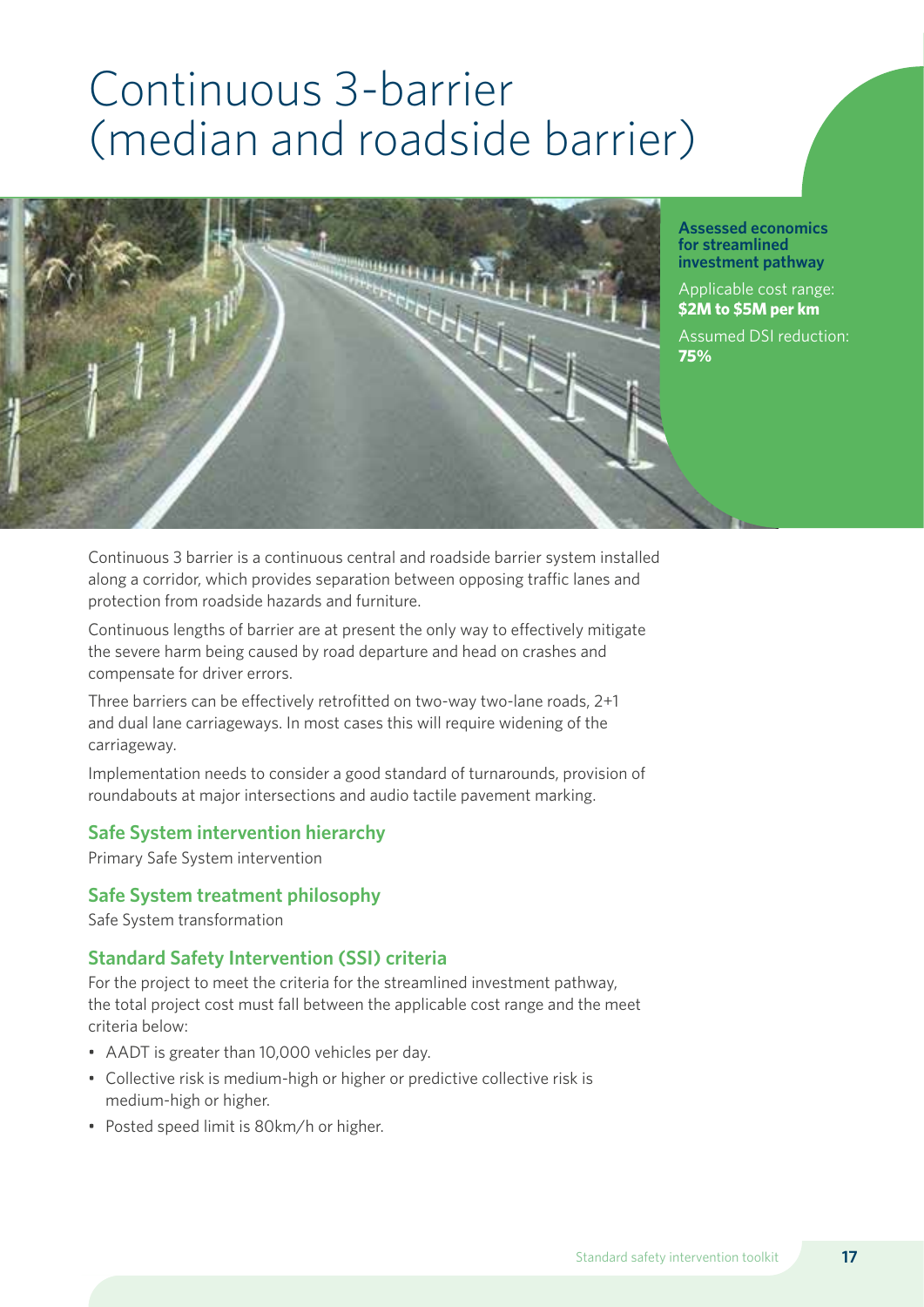The applicable cost range reflects the installation of the 3-barrier intervention on an existing corridor and includes but is not limited to professional services fees, construction costs (establishment, traffic management etc.), pavement widening, audio tactile pavement markings, signage, drainage, full roundabouts, turnarounds and rural intersection activated warning signs. The cost range does not allow for passing lanes and land acquisition.

Intervention implementation guidelines

To assist project teams with the selection of suitable sites for 3 barriers, the following guidelines have been developed:

- A relatively high AADT typically greater than 10,000 vehicles per day, although corridors with a lower AADT may still be considered.
- Is there evidence of runoff road and head-on type reported crash types (crash codes BA – BO, CA – CO, DA and/or DB)?
- Are there significant roadside hazards that require continuous protection?

#### **Other considerations**

While road safety barriers can be installed over shorter lengths, they are most effective when installed over longer lengths of a corridor. This is to minimise the number of terminal ends and potential conflicts as they can pose a greater risk if struck by an errant vehicle.

On national (HV) and regional ONRC corridors, which are identified and agreed as over dimension load routes, an appropriate offset of roadside objects should be considered as per the Waka Kotahi guidance. Roadside objects include streetlights, signage and vegetation.

The sealed shoulder width will need to accommodate cyclists if the corridor is part of the identified cycle network according to Waka Kotahi guidance. However, on other corridors, narrower shoulders will be appropriate.

Audio tactile profiled (ATP) markings should be installed on/adjacent to the white edge line and centreline unless there are practical reasons they cannot be installed. The installation of ATP markings may also reduce the amount of nuisance strikes.

The designer must consider the appropriate offset location of roadside barriers opposite and either side of intersections, access ways and/or entranceways to ensure safe ingress and egress.

The designer must also consider ongoing maintenance activities, including signage, lighting, drainage and vegetation. The designer may need to consider pull-over areas and breaks in the barrier to allow access for appropriate maintenance vehicles, police vehicles etc.

#### **References and guidelines**

**[www.nzta.govt.nz/resources/road-safety-barrier-systems/](http://www.nzta.govt.nz/resources/road-safety-barrier-systems/)**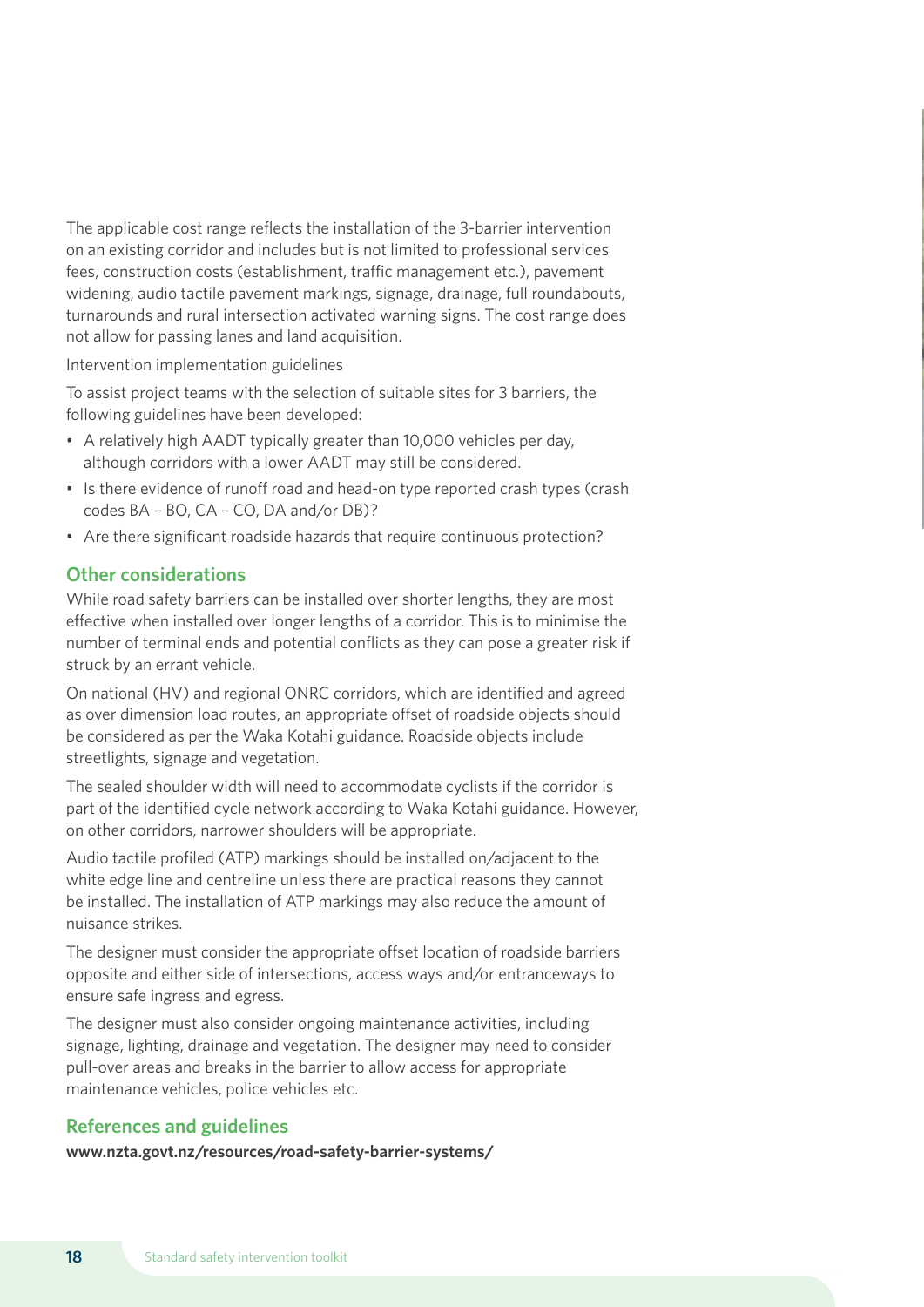## <span id="page-18-0"></span>Median barrier



**Assessed economics for streamlined investment pathway**

Applicable cost range: **\$1M to \$4M per km**

Assumed DSI reduction: **65%**

> State Highway 1 Centennial Highway, Wellington – median barrier treatment

A median barrier consists of a continuous central barrier system installed along a corridor. Median barriers are generally either a rigid or flexible road safety barrier system. A median barrier is most effective at reducing the number and injuries severity of crashes that would have resulted in head-on type (cross centreline) crashes involving two vehicles. The median is also effective at reducing the severity of single vehicle loss of control crashes to the right, which may have started as a lane departure to left followed by an overcorrection travelling over the centreline. As such, a median barrier is the preferred Safe System intervention treatment, where continuous 3 barriers cannot be installed, and roadside safety barriers are being considered.

#### **Safe System intervention hierarchy**

Primary Safe System intervention

#### **Safe System treatment philosophy**

Safe System transformation and/or safer corridors

#### **Standard Safety Intervention (SSI) criteria**

For the project to meet the criteria for the streamlined investment pathway, the total project cost (excluding land acquisition) must fall between the applicable cost range and the meet criteria below:

- AADT is greater than 6000 vehicles per day.
- Collective risk is medium-high or higher or predictive collective risk mediumhigh or greater.
- Posted speed limit is 80km/h or higher.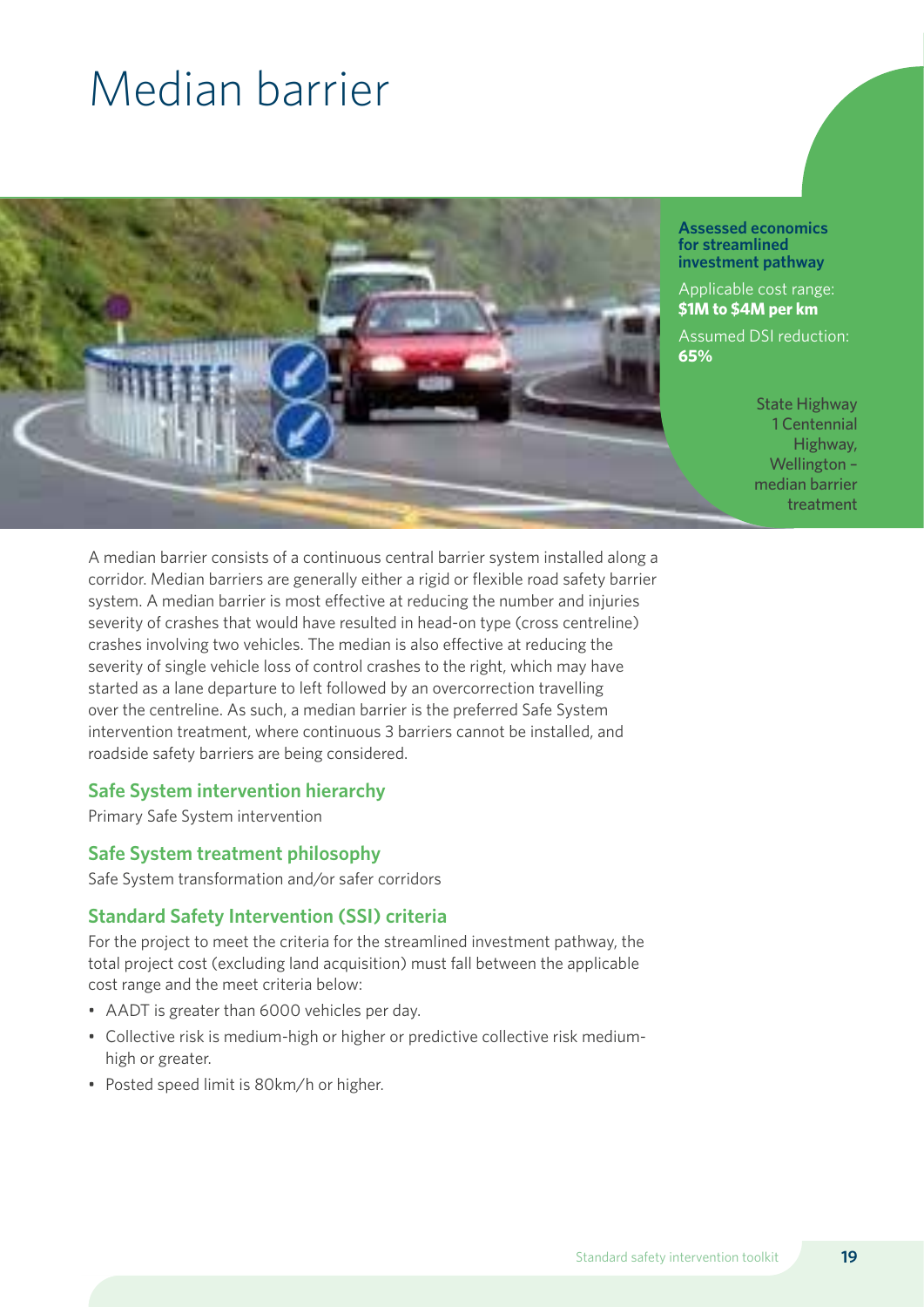The applicable cost range reflects the installation of the median barrier intervention on an existing corridor and includes but is not limited to professional services fees, construction costs including establishment and traffic management, pavement widening of up to 1.5 metres on both sides, audio tactile pavement markings, signage, roadside barrier, drainage, compact roundabouts, turnarounds and intersection speed zones. The cost range does not allow for passing lanes, land acquisition and whole of life costs.

#### **Implementation guidelines**

To assist project teams with the selection of suitable sites for median barriers, the following guidelines have been developed:

- An AADT typically greater than 6000 vehicles per day, although corridors with a lower AADT may still be considered.
- Is there evidence of runoff road or head-on type reported crash types (crash codes BA – BO, CA – CO, DA and/or DB)?

#### **Other considerations**

While median barriers can be installed over shorter lengths, they are most effective when installed over longer lengths of a corridor. This is to minimise the number of terminal ends and potential conflicts as they can pose a greater risk if struck by an errant vehicle.

On corridors, which are identified and agreed as over dimension load routes, an appropriate offset of roadside objects should be considered in accordance with Waka Kotahi guidance. Roadside objects include streetlights, signage and vegetation.

Audio tactile profiled (ATP) markings should be installed on/adjacent to the white edge line and centreline unless there are practical reasons they cannot be installed. The installation of ATP markings may also reduce the amount of nuisance strikes.

The sealed shoulder width will need to accommodate cyclists if the corridor is part of the identified cycle network according to Waka Kotahi guidance. However, on other corridors, narrower shoulders will be appropriate.

The project team should also consider ongoing maintenance activities including signage, lighting, drainage and vegetation. The designer may need to consider pull-over areas and breaks in the barrier to allow access for including but not limited to maintenance vehicles, emergency services and police vehicles.

#### **References and guidelines**

**[https://www.nzta.govt.nz/resources/road-safety-barrier-systems/](https://www.nzta.govt.nz/resources/road-safety-barrier-systems/ )**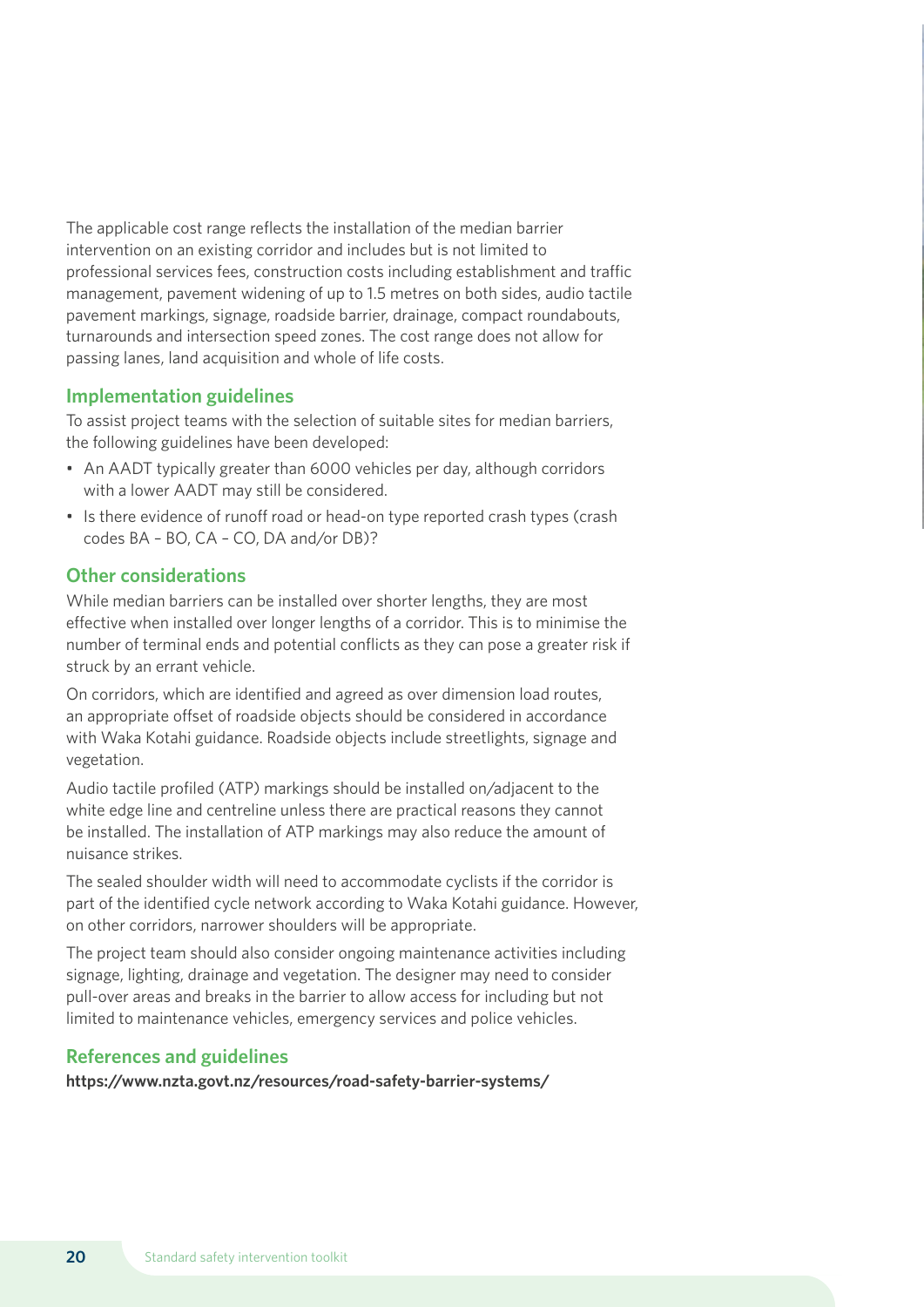## <span id="page-20-0"></span>Wide centreline



**Assessed economics for streamlined investment pathway**

Applicable cost range: **\$0.25M to \$1.5M per km**  Assumed DSI reduction:

**35%**

Wide centrelines consist of two lines marked in the centre of the road which provide greater separation for opposing traffic than standard centreline markings. This separation helps reduce the likelihood of head-on crashes and are typically used on rural roads where 'crossing the centreline' type crashes either exist or there is potential risk of them occurring.

Wide centrelines are appropriate where traffic volumes may not yet warrant a central median barrier. However, the design should allow for the future proofing of the installation of a median barrier to allow for changes in traffic growth and/ or crash risk.

Wide spaced centrelines can be used where space between lanes is not intended to be used for turning traffic and must be marked with two approximately parallel lines spaced not less than 0.5 metres and not more than 1.5 metres apart.

#### **Safe System intervention hierarchy**

Supporting Safe System intervention

#### **Safe System treatment philosophy**

Safer corridors, and/or Safe System transformation corridors.

#### **Standard Safety Intervention (SSI) criteria**

For the project to meet the criteria for the streamlined investment pathway, the total project cost must fall between the applicable cost range and the meet criteria below:

- AADT 3000 or greater
- Collective risk medium-high or greater or predictive collective risk mediumhigh or greater
- Speed limit 80km/h and above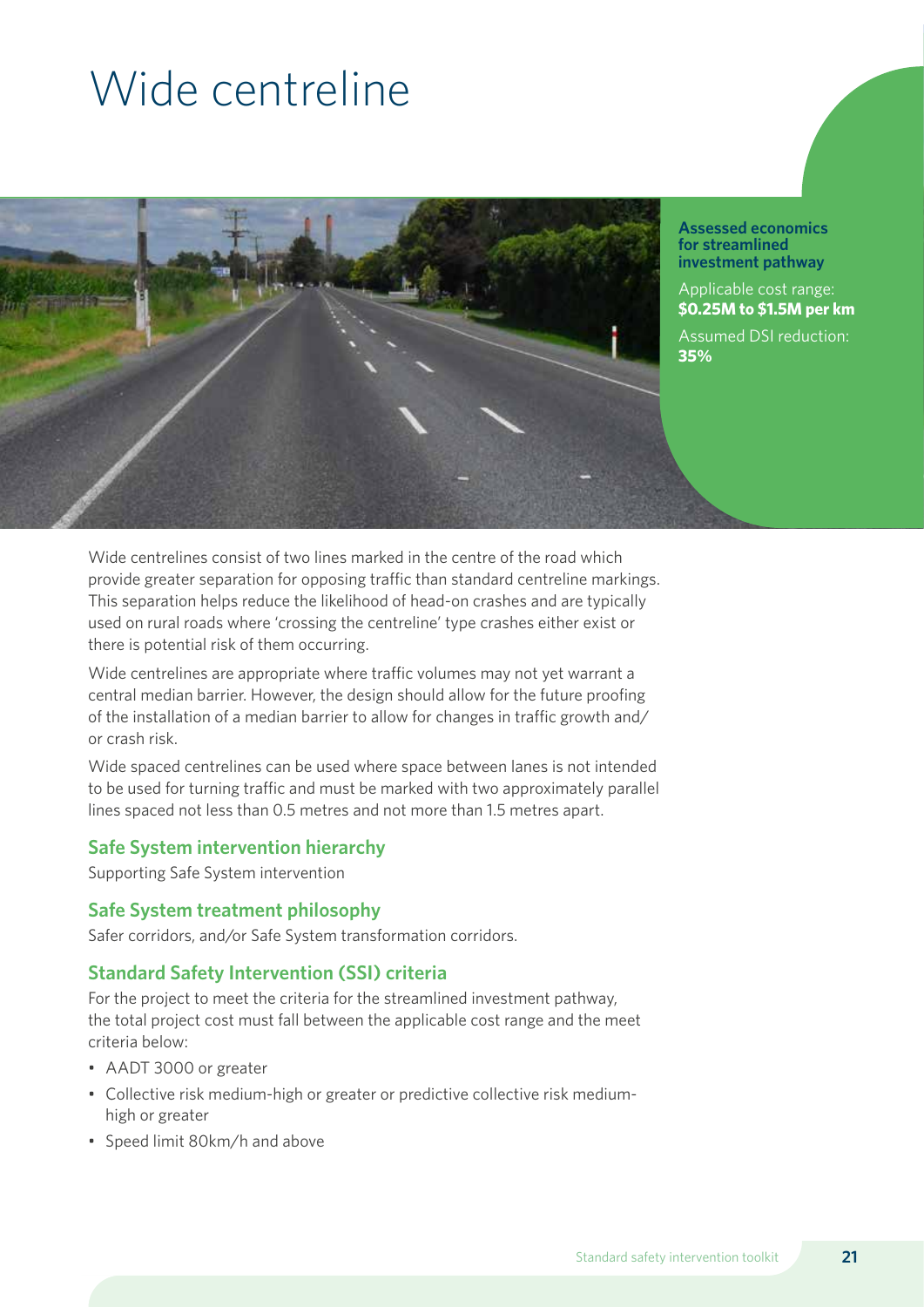The applicable cost range reflects the installation of the wide centreline intervention on an existing corridor and includes but is not limited to professional service fees, construction costs including establishment, traffic management, some pavement widening, roadside barriers, drainage, pavement marking changes, ATP markings and signage. The cost range does not allow for passing lanes, land acquisition and whole of life costs.

#### **Implementation guidelines**

To assist project teams with the selection of suitable sites for wide centreline, the following guidelines have been developed:

• Is there evidence of head-on type reported crash types (crash codes BA – BO)?

#### **Other considerations**

Wide centreline pavement markings must be designed and installed in accordance with the draft Waka Kotahi Traffic control devices manual: Part 5 – Traffic control devices for general use – between intersections.

ATP markings should be installed on/adjacent to the white edge line and within the wide spaced centreline markings in accordance with the draft Waka Kotahi Traffic control devices manual: Part 5 – Traffic control devices for general use – between intersections.

The sealed shoulder width will need to accommodate cyclists if the corridor is part of the identified cycle network according to Waka Kotahi guidance. However, on other corridors, narrower shoulders will be appropriate.

The project team must consider future traffic growth to ensure that the design of the wide centreline intervention could accommodate the future installation of a median barrier.

#### **References and guidelines**

**[https://www.nzta.govt.nz/assets/resources/wide-centreline-trial/docs/wide](https://www.nzta.govt.nz/assets/resources/wide-centreline-trial/docs/wide-centrelinetrial- infosheet)[centrelinetrial- infosheet.pdf](https://www.nzta.govt.nz/assets/resources/wide-centreline-trial/docs/wide-centrelinetrial- infosheet)**

**[https://www.nzta.govt.nz/assets/resources/audio-tactile-profiled](https://www.nzta.govt.nz/assets/resources/audio-tactile-profiled-roadmarkingsguidelines/docs/atp-gui)[roadmarkingsguidelines/docs/atp-guidelines.pdf](https://www.nzta.govt.nz/assets/resources/audio-tactile-profiled-roadmarkingsguidelines/docs/atp-gui)**

**[https://www.nzta.govt.nz/resources/traffic-control-devices-manual/](https://www.nzta.govt.nz/resources/traffic-control-devices-manual/ )**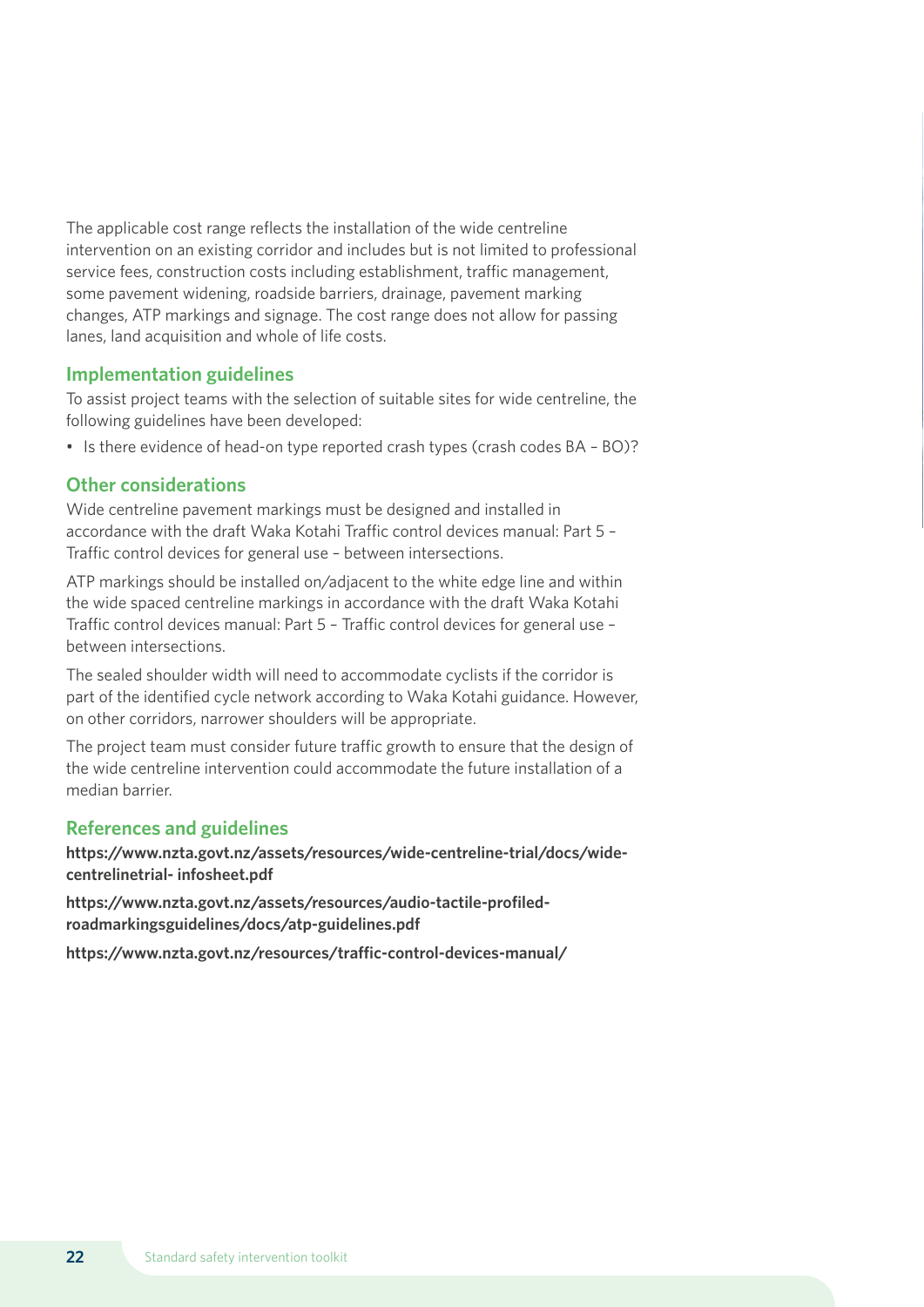## <span id="page-22-0"></span>Roadside safety barrier at high-risk locations



**Assessed economics for streamlined investment pathway**

Applicable cost range: **Between \$0.1M to \$0.6M per km (based on treating approx. 250 metres per km)** 

Assumed DSI reduction: **30%**

Roadside safety barriers are effective at reducing the severity of crashes involving errant vehicles leaving the road and colliding with more severe roadside hazards. Roadside safety barriers include flexible barriers (wire rope), semi-rigid barriers (typically steel beam) and rigid barriers (concrete).

The installation of flexible barriers is more cost effective and better safety performance than clear zones.

#### **Safe System intervention hierarchy**

Supporting Safe System intervention

#### **Safe System treatment philosophy**

Safer corridors and/or safety management

#### **Standard Safety Intervention (SSI) criteria**

For the project to meet the criteria for the streamlined investment pathway, the total project cost must fall between the applicable cost range and the meet criteria below:

- AADT is greater than 1000 vehicles per day.
- Collective risk is medium or higher or predictive collective risk medium or greater.
- Posted speed limit is 60km/h or higher.

The applicable cost range reflects the installation of the roadside barrier at high-risk locations intervention on an existing corridor and includes but is not limited to professional service fees, construction costs (establishment, traffic management etc), some pavement widening, ATP markings and signage. The cost range does not allow for land acquisition, service relocations and whole of life costs.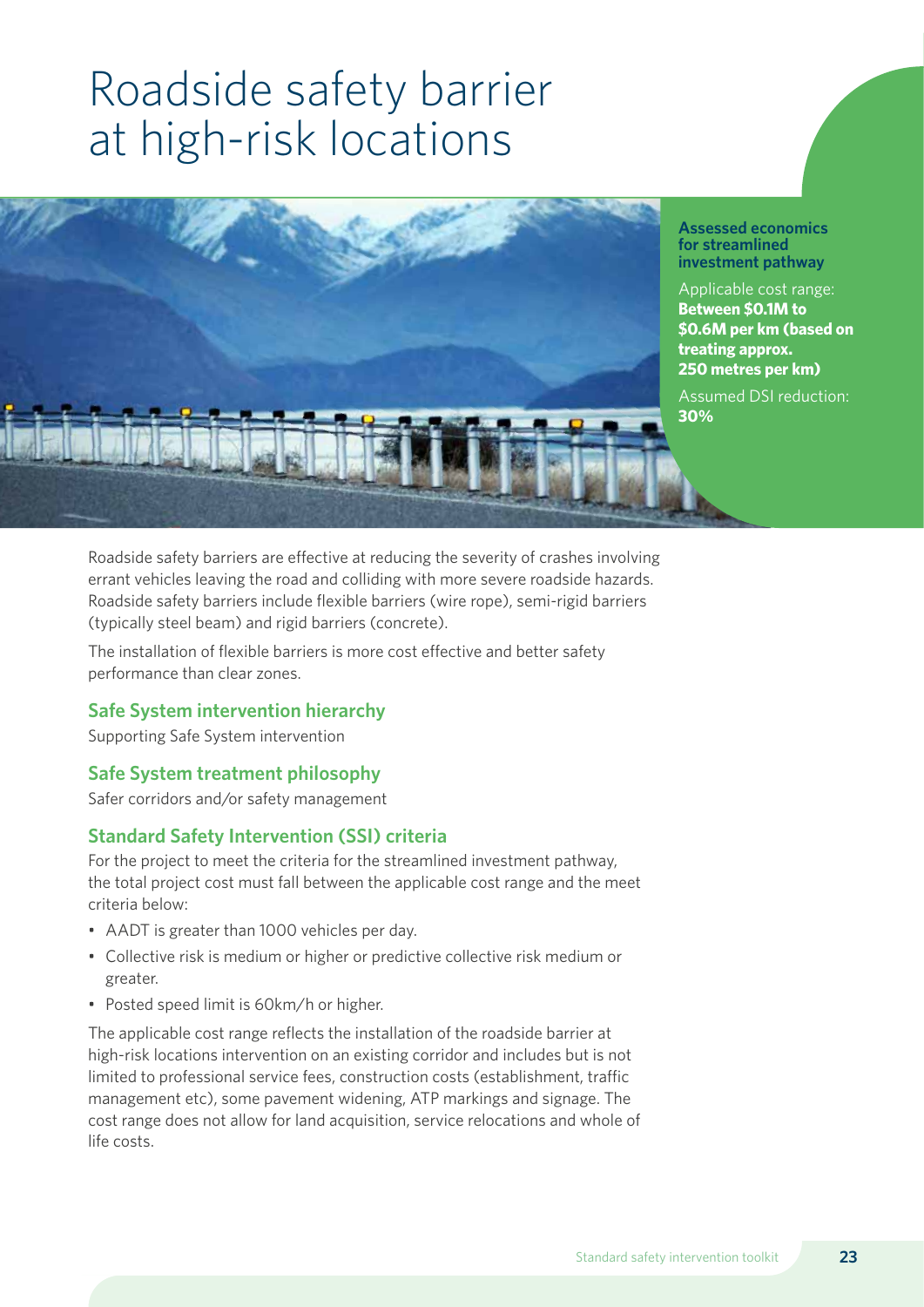#### **Implementation guidelines**

To assist project teams with the selection of suitable sites for roadside barriers at high-risk locations, the following guidelines have been developed.

- Is there evidence of runoff road reported crash types (crash codes CA CO, DA and/or DB)?
- Are there significant roadside hazards that require protection?
- Flexible barriers should be considered for use before other barrier types
- That the location of the barrier is not within Commercial Big Box/Industrial, Commercial Strip Shopping and Urban Residential land uses

#### **Other considerations**

ATP markings should be installed on/adjacent to the white edge line unless there are practical reasons they cannot be installed. The installation of ATP markings may also reduce the amount of nuisance strikes.

Shoulder widening may need to be considered to achieve the desired layout, if the minimum sealed width cannot be achieved.

Roadside barriers should also be offset as much as possible to achieve the desired offset and not impact on the 'effective shoulder width' (being a combination of sealed and unsealed pavement), this may require roadside barriers located with grass berms, or unsealed shoulders.

The sealed shoulder width will need to accommodate cyclists if the corridor is part of the identified cycle network according to Waka Kotahi guidance. However, on other corridors, narrower shoulders will be appropriate.

The designer will need to allow for pull-over areas at regular intervals for heavy vehicles, maintenance vehicles and slower vehicles.

The designer must consider the appropriate offset location of roadside barriers opposite and either side of intersections, access ways and/or entranceways to ensure safe ingress and egress.

The designer must also consider ongoing maintenance activities, eg signage, lighting, drainage and vegetation. The designer may need to consider pull-over areas and breaks in the barrier to allow access for appropriate maintenance vehicles, ego police vehicles.

#### **References and guidelines**

**[https://www.nzta.govt.nz/resources/road-safety-barrier-systems/](https://www.nzta.govt.nz/resources/road-safety-barrier-systems/ )**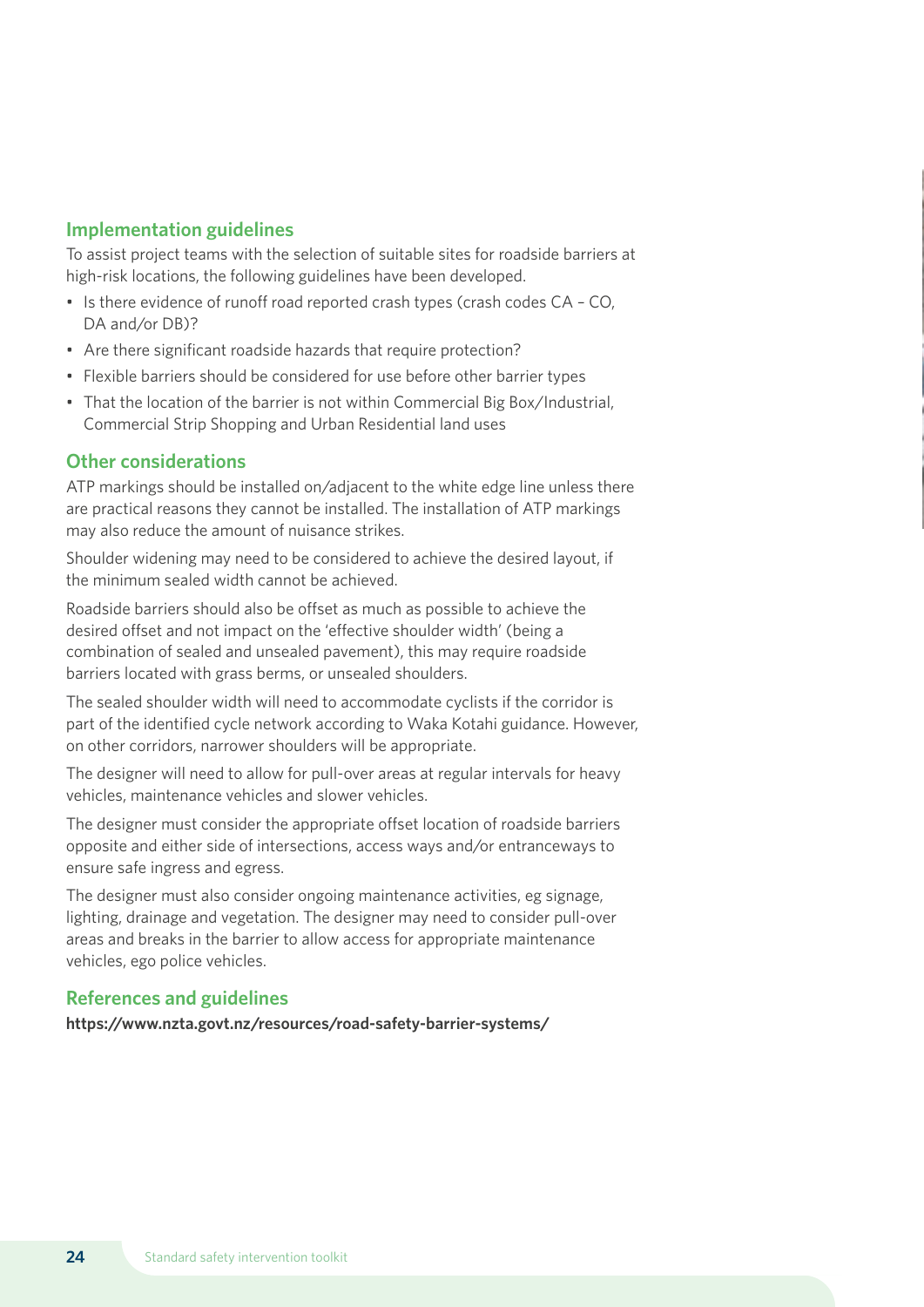## <span id="page-24-0"></span>Shoulder widening at high-risk curves



**Assessed economics for streamlined investment pathway**

Applicable cost range: **\$0.2M-\$0.45M per site (based on an approx. 250 metre site length)** 

Assumed DSI reduction: **25%**

> Figure 8 Widened shoulder on a rural road

A sealed shoulder provides drivers with an appropriate surface on which to regain control of an errant vehicle.

A high risk or out of context curve is where the curve radius is less than 250m radius and up to 400m radius and/or when the difference between the approach and the curve speed exceeds 15km/hr.

#### **Safe System intervention hierarchy**

Supporting Safe System intervention

#### **Safe System treatment philosophy**

Safer corridors

#### **Standard Safety Intervention (SSI) criteria**

For the project to meet the criteria for the streamlined investment pathway, the total project cost must fall between the applicable cost range and the meet criteria below:

- Is a high-risk or out of context curve.
- AADT is greater than 1000 vehicles per day.
- The corridor collective risk is medium risk or higher or predictive collective risk medium or higher.
- Posted speed limit is 60km/h or higher.

The applicable cost range reflects the installation of the shoulder widening at high risk locations on an existing corridor and includes but is not limited to design fees, construction costs (eg establishment, traffic management), pavement widening of up to 1.5 metres on one side of the road up to a length of 250 metres. The cost range does not allow for land acquisition and whole of life costs.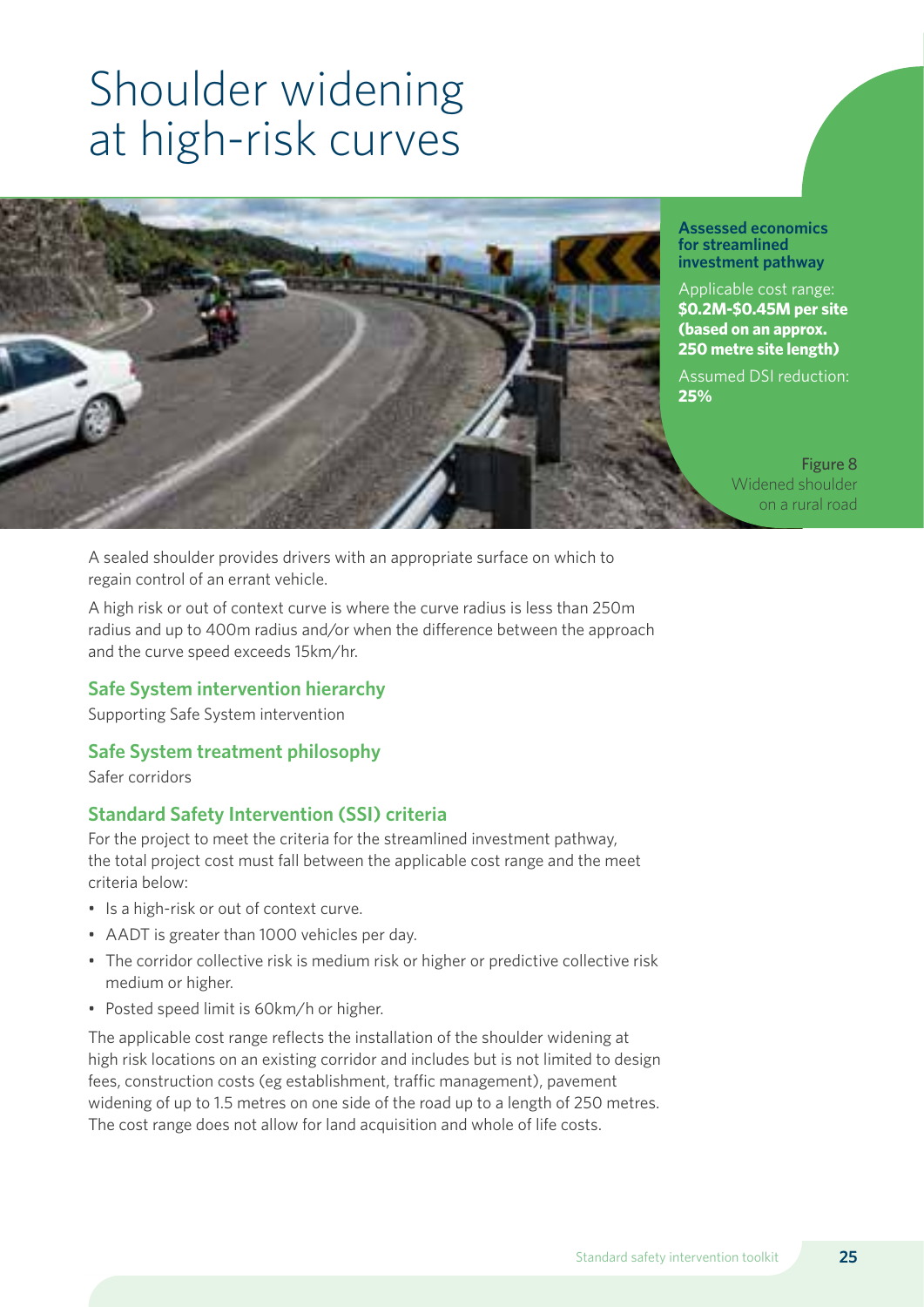#### **Implementation guidelines**

To assist project teams with the selection of suitable sites for shoulder widening at high-risk locations, the following guidelines have been developed:

- Is there evidence of runoff road reported crash types (crash codes CA CO, DA and/or DB)?
- Is there evidence of edge break or vehicle tracking over the edge of sealed shoulder?

#### **Other considerations**

On curves, the vertical and horizontal geometry should be reviewed, and appropriate design vehicles used to determine the extent of appropriate shoulder widening.

Shoulder widening should not exceed 2 metres, as drivers may use them as an additional lane.

Shoulder widening should be initially prioritised to the outside of curves (up to 2.0 metres) as this gives the greatest crash benefits.

Shoulder widening on the inside of curves or on straight sections of a corridor to achieve a total seal width of 1.0 metre will provide good benefits, any widening beyond the 1.0 metre only deliver small incremental benefits unless there is an identified need/warrant for additional shoulder widening width.

#### **References and guidelines**

**[https://www.nzta.govt.nz/assets/resources/state-highway-geometric-design](https://www.nzta.govt.nz/assets/resources/state-highway-geometric-design-manual/docs/shgdm-part-6.pd)[manual/docs/shgdm-part-6.pdf](https://www.nzta.govt.nz/assets/resources/state-highway-geometric-design-manual/docs/shgdm-part-6.pd)**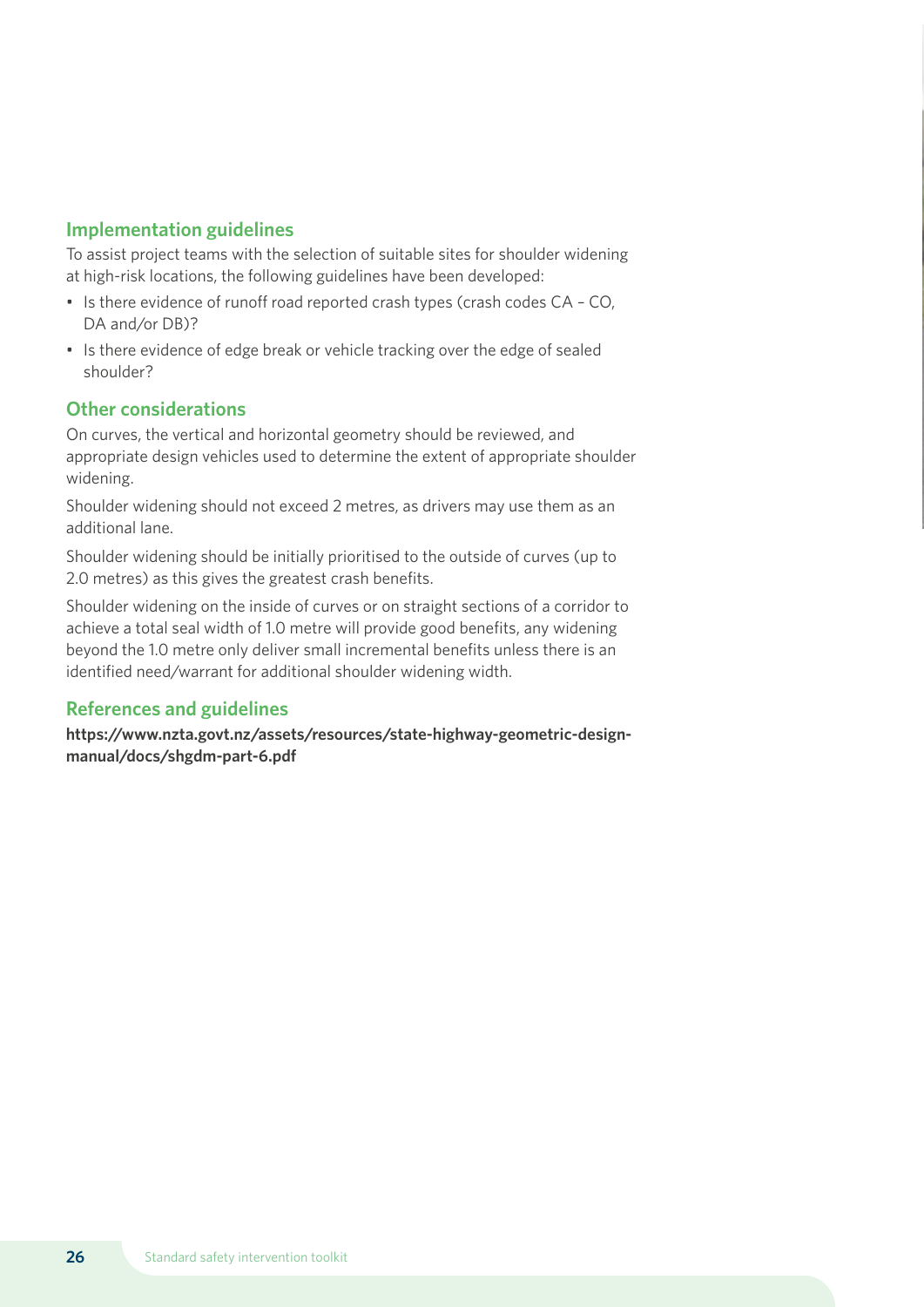### <span id="page-26-0"></span>Audio tactile pavement markings (ATPM)



**Assessed economics for streamlined investment pathway**

Applicable cost range: **\$0.01M and \$0.05M per km** 

Assumed DSI reduction: **20%**

> Figure 9 Centre and edge line audio tactile pavement markings

ATP markings can be provided along the edgeline and/or centreline of a roadway and provide audio and tactile feedback to road users. They may replace or supplement standard edgeline markings on sections of road.

#### **Safe System intervention hierarchy**

Supporting Safe System intervention

#### **Safe System treatment philosophy**

Safer corridors and/or safety management

#### **Standard Safety Intervention (SSI) criteria**

For the project to meet the criteria for the streamlined investment pathway, the total project cost must fall between the applicable cost range and the meet criteria below:

- AADT is greater than 1000 vehicles per day.
- Posted speed limit is 80km/h or higher.

The applicable cost range reflects the installation of the audio tactile pavement marking intervention on an existing corridor and includes but is not limited to professional service fees, construction costs (establishment, traffic management etc), ATP markings including RRPMS and pavement marking removal. The cost range does not allow for whole of life costs.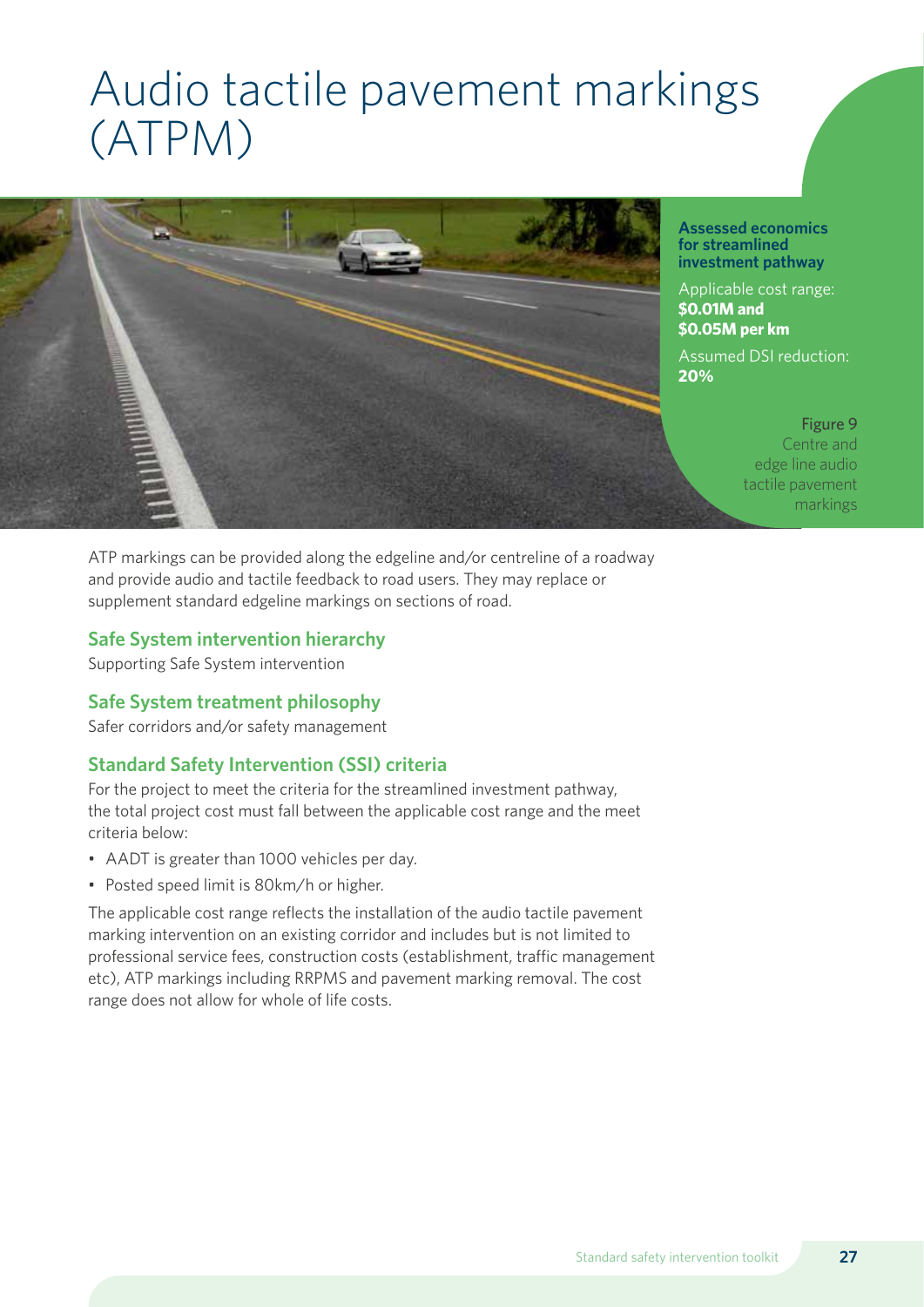#### **Implementation guidelines**

To assist project teams with the selection of suitable sites for ATP marking intervention, the following guidelines have been developed:

- Is there evidence of runoff road or head-on type reported crash types (crash codes BA – BO, CA – CO, DA and/or DB)?
- Is there evidence of crashes where fatigue or driver distraction may have been a contributing factor?
- Are there specific site problems such as poor visibility, frequent or heavy rain, or night-time crash history?
- Will the installation of ATP markings unduly affect nearby residents?

#### **Other considerations**

ATP markings should be used as a continuous treatment system rather than as a series of 'spot' treatments at high crash risk locations.

ATP markings must be installed in accordance with Waka Kotahi's Traffic control devices manual.

ATP markings should be omitted from major access ways and intersections but continuous across minor entrances unless noise is a problem for residents.

#### **References and guidelines**

**<https://www.nzta.govt.nz/resources/audio-tactile-profiled-roadmarkings/>**

**[https://www.nzta.govt.nz/assets/resources/audio-tactile-profiled](https://www.nzta.govt.nz/assets/resources/audio-tactile-profiled-roadmarkingsguidelines/docs/atp-gui)[roadmarkingsguidelines/docs/atp-guidelines.pdf](https://www.nzta.govt.nz/assets/resources/audio-tactile-profiled-roadmarkingsguidelines/docs/atp-gui)**

**[https://www.nzta.govt.nz/assets/resources/audio-tactile-profiled](https://www.nzta.govt.nz/assets/resources/audio-tactile-profiled-roadmarkings/docs/audio-tactile-pro)[roadmarkings/docs/audio-tactile-profiled-roadmarkings-notes.pdf](https://www.nzta.govt.nz/assets/resources/audio-tactile-profiled-roadmarkings/docs/audio-tactile-pro)**

**[https://www.nzta.govt.nz/resources/traffic-control-devices-manual/](https://www.nzta.govt.nz/resources/traffic-control-devices-manual/ )**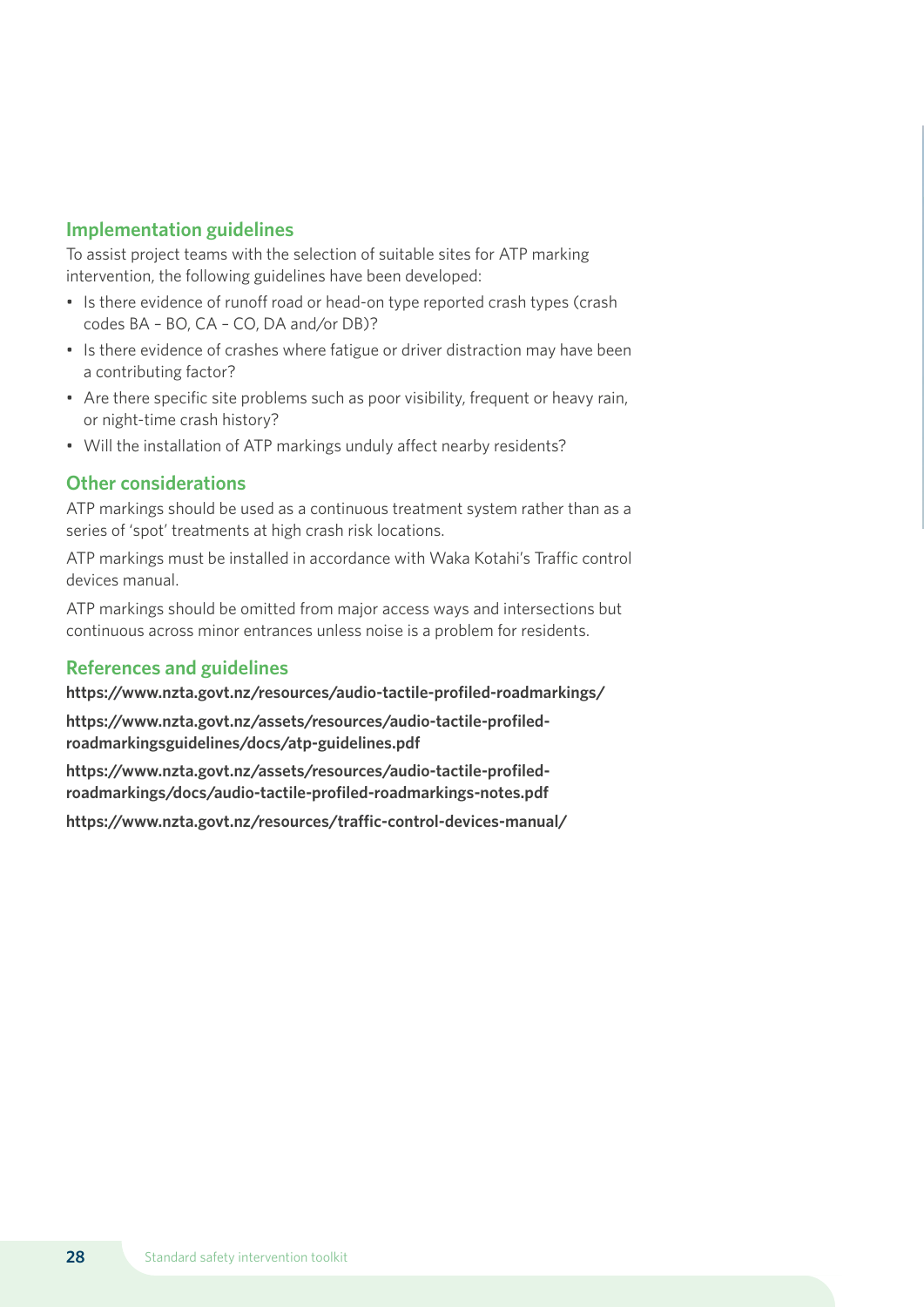## <span id="page-28-0"></span>Intersection speed zones



Intersection speed zones are installed on the major approaches to the intersection and are activated by a right turning vehicle (from the major approach) or an approaching vehicle on the minor leg of the intersection.

Rural intersection crashes mostly involve turning and crossing vehicles colliding with high speed through-traffic. By reducing the speed of the vehicles on the through road at the intersection, it can reduce the number and severity of crashes at rural intersections.

Intersection speed zones reduce speeds and raise awareness of an intersection with deficiencies or crash problems where transformational works are not appropriate or possible.

#### **Safe System intervention hierarchy**

Supporting Safe System intervention

#### **Safe System treatment philosophy**

Safer intersection, although they may still be a viable solution for Safe System transformation intersection sites if primary Safe System solutions are not possible.

#### **Standard Safety Intervention (SSI) criteria**

For the project to meet the criteria for the streamlined investment pathway, the total project cost must fall between the applicable cost range and the meet criteria below:

- Collective risk or personal risk is medium-high or greater.
- Posted speed limit is 80km/h or higher.

The applicable cost range reflects the installation of the intersection speed zones intervention at an existing intersection and includes but is not limited to professional service fees, construction costs (establishment, traffic management etc) electronic sign infrastructure, poles, detector system, power and communications. The cost range does not allow land acquisition and whole of life costs.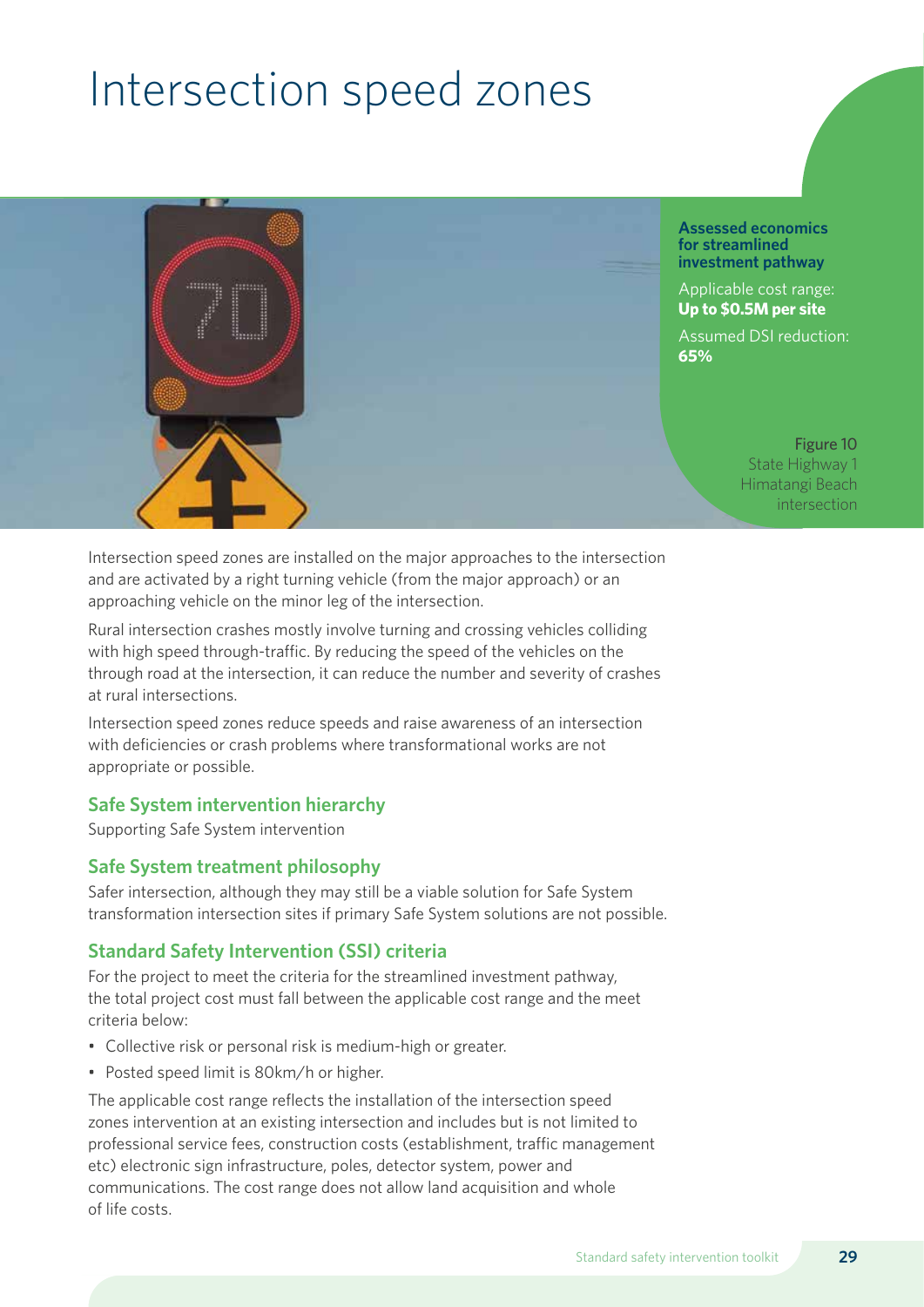#### **Implementation guidelines**

To assist project teams with the selection of suitable sites for intersection speed zones intervention, the following guidelines have been developed:

- Does the intersection have a high-risk rating?
	- Have there been 3 or more fatal or serious crashes over a 5-year period, or
	- 2 or more DSI equivalents (estimated from all injury crashes), or
	- Medium-high collective or personal risk or higher.
- Is there evidence of reported crossing and turning crash types (crash codes HA, JA, KA and KB)?
- Is the traffic volume proportionally higher on the through route than the side road traffic volume lower, but not so low that exposure is minimal? Initial evaluation advice from Sweden was that the optimum traffic volumes would be approximately 10,000 vehicles per day on the through road and 2000 vehicles per day on the side road. However, we have sites well above that, even if the higher the crossing/turning volumes, the more often the lower speed limit is activated.
- Does the intersection have approach visibility issues (too little or too much)?
- Does the intersection have relatively simple geometry (T or X), without complicating factors such as multiple lanes on through road (accepting that many intersections have acceleration lanes and right turn bays)?

#### **Other considerations**

The project team needs to fully understand and consider if there are regional site works planned for the intersection over the short to medium term.

Intersection speed zones can be considered an appropriate interim safety solution where a longer-term Safe System transformational project is planned or being considered.

#### **References and guidelines**

**[https://www.nzta.govt.nz/assets/network/operating/safely/doc/Intersection](https://www.nzta.govt.nz/assets/network/operating/safely/doc/Intersection speed zones -info-sheet.pd)  [speed zones -info-sheet.pdf](https://www.nzta.govt.nz/assets/network/operating/safely/doc/Intersection speed zones -info-sheet.pd)** 

**[https://www.nzta.govt.nz/assets/planning-and-investment/knowledge](https://www.nzta.govt.nz/assets/planning-and-investment/knowledge-base/Uploads/Documents/Speed-Manag)[base/Uploads/Documents/Speed-Management-Toolbox-and-Appendices](https://www.nzta.govt.nz/assets/planning-and-investment/knowledge-base/Uploads/Documents/Speed-Manag)[combined-Final-July-2016.pdf](https://www.nzta.govt.nz/assets/planning-and-investment/knowledge-base/Uploads/Documents/Speed-Manag)**

**[https://www.nzta.govt.nz/resources/traffic-control-devices-manual/](https://www.nzta.govt.nz/resources/traffic-control-devices-manual/ )**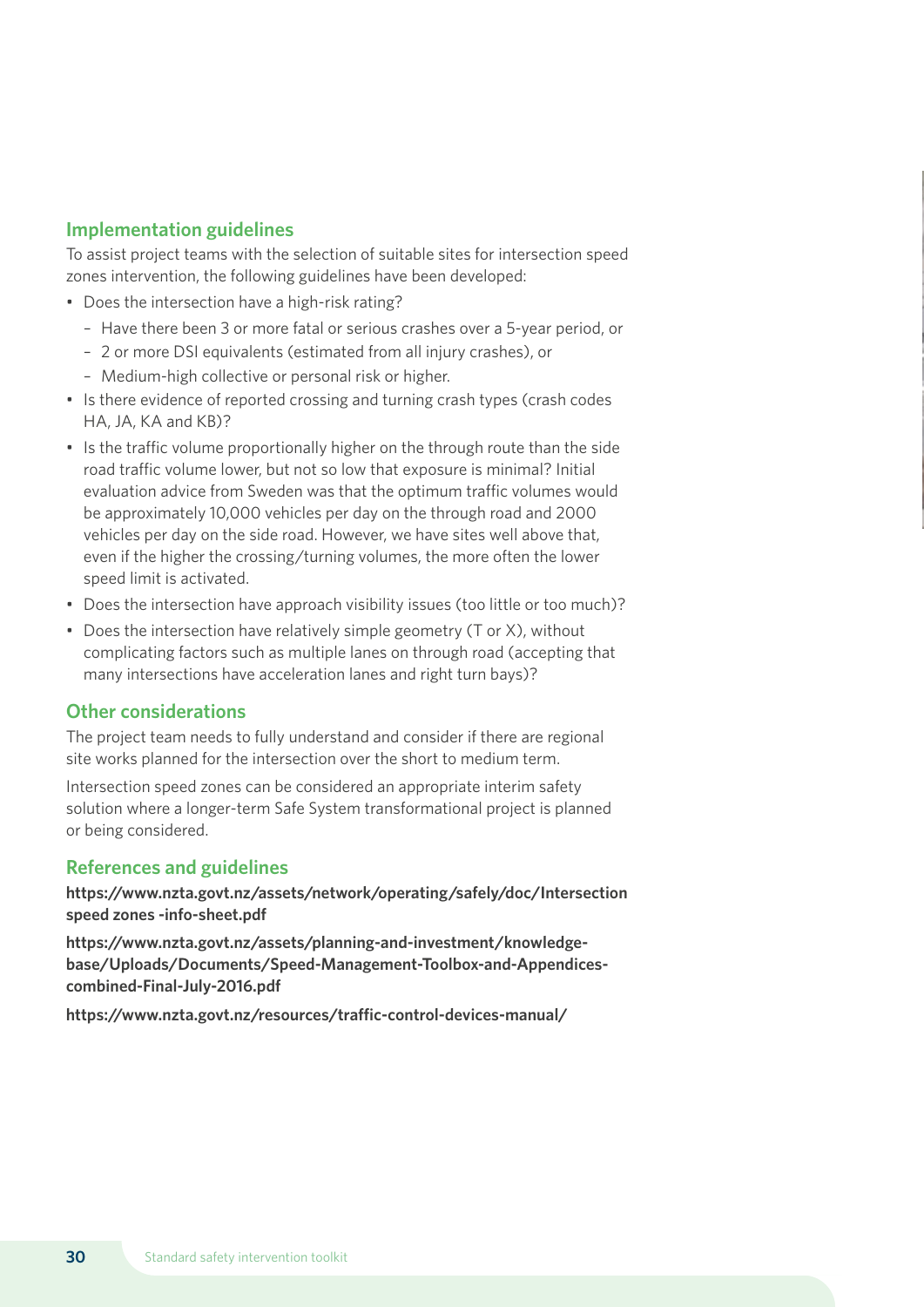### <span id="page-30-0"></span>Roundabout



**Assessed economics for streamlined investment pathway**

Applicable cost range: **\$0.5M - \$6M per site** 

Assumed DSI reduction: **75%**

> Figure 11 Rural roundabout

A roundabout is a safer form of intersection control compared to most other types. As they are effective method of reducing both the number and severity of injury crashes. This is due to the reduced number of conflict points, lower relative impact speeds and more favourable impact angles when compared with other layouts.

In many situations' roundabouts provide a similar capacity to signals, but may operate with lower delays and better safety, particularly in off-peak periods.

Where additional capacity is required, or the minor flows are suffering significant delays, partial or full signalisation of the roundabout should be considered.

Signalised roundabouts have been shown to have an even better safety performance than unsignalised roundabouts and improve safety for vulnerable road users.

They provide smoother traffic flow and fewer delays for drivers in off-peak periods and can mean less delay for pedestrians.

#### **Safe System intervention hierarchy**

Primary Safe System intervention

#### **Safe System treatment philosophy**

Safe System intersection transformation

#### **Standard Safety Intervention (SSI) criteria**

For the project to meet the criteria for the streamlined investment pathway, the total project cost must fall between the applicable cost range and the meet criteria below:

- Intersection collective risk medium-high or greater.
- 3 or more injury crashes in 5 years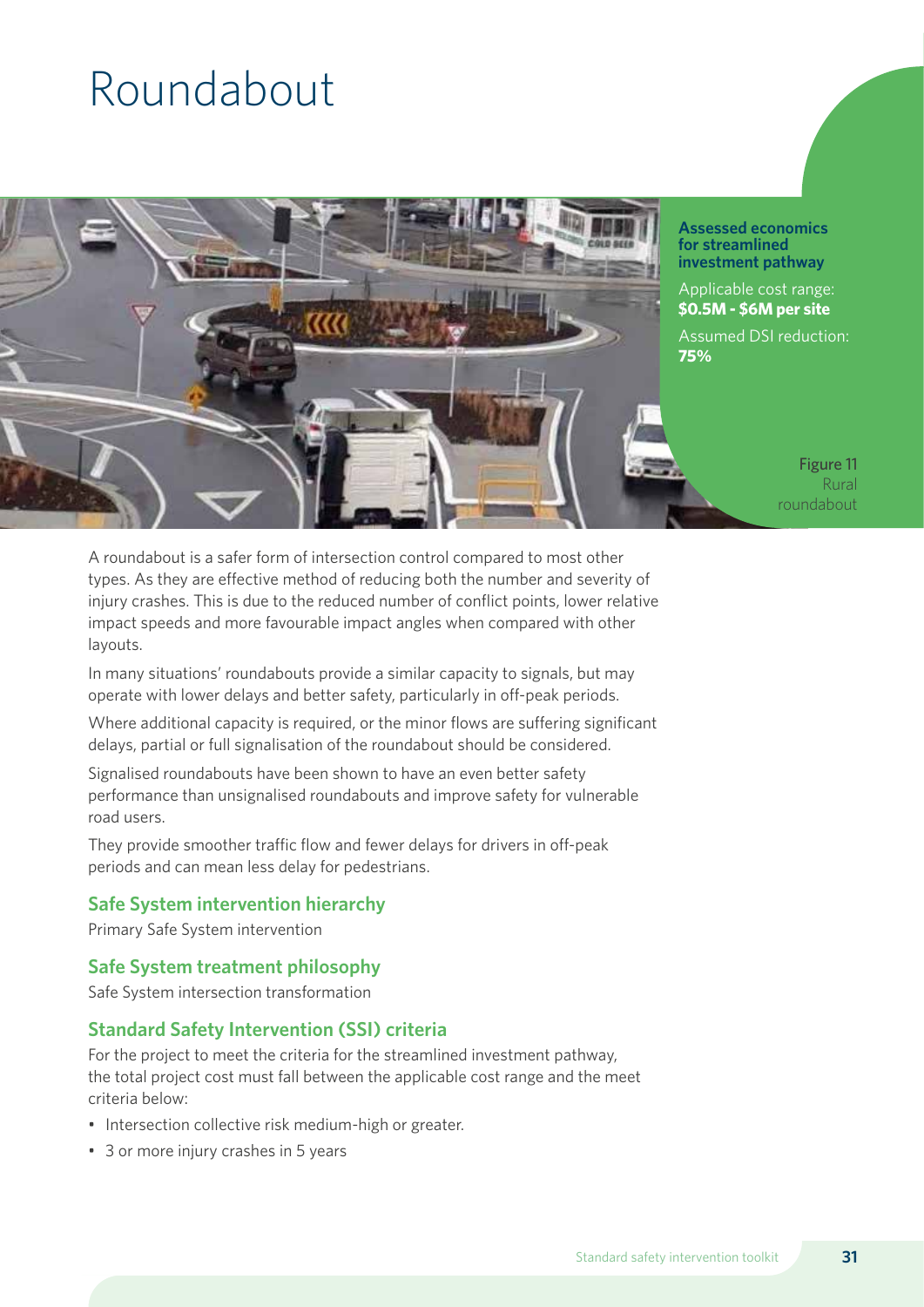The applicable cost range reflects the installation of the roundabout intervention on an existing intersection and includes but is not limited to professional service fees, construction costs (establishment, traffic management etc), pavement widening, lighting, signage, pavement markings and drainage. The cost range does not allow for land acquisition and whole of life costs.

#### **Implementation guidelines**

To assist project teams with the selection of suitable sites for a rural roundabout intervention, the following guidelines have been developed:

• Is there evidence of crossing/turning type crashes?

#### **Other considerations**

Speeds and collision angles need to be managed down on the approaches, so as not to result in unacceptably high entry speed onto the circulating carriageway.

Two thirds of DSIs at rural roundabouts involve loss of control or colliding with roadside objects downstream of the exit. So clear zones in these areas are crucial.

Ensuring optimum visibility on the approach to the roundabout – excessive visibility particularly to the right – has been shown to result in early decision making and high entry speeds.

Visibility should (both around the circulatory and on approach to) also be even to avoid differential speeds.

Where there is insufficient exit deflection to adequately manage vehicle speeds, raised speed platforms on the approaches could be considered as an alternative solution. However, while being trialled overseas, the concept is new to New Zealand and should be discussed with the Waka Kotahi Intersection Working Group.

The exit radius should also be easier than entry to reduce likelihood of vehicles losing control. Multiple approach lanes can result in vehicles straight lining the roundabout and losing control on exit. For example, islands to separate the left turn lane can reduce this likelihood.

A well-designed roundabout could have an advantage over traffic signals in reducing right turn opposed type crashes and overall delays. Smaller (mini) roundabouts may be installed using simple markings or raised islands but are best applied in conjunction with plantings that beautify the street and the surrounding neighbourhood. Careful attention should be paid to the available lane width and turning radius used with traffic circles.

Single lane roundabouts are safer for all road users, particularly vulnerable road users and should be used where possible.

On-road cyclists can use roundabouts safely enough if vehicle speeds are managed to 30 km/h or less, and road crossings for cycle paths can be used at/ near roundabouts.

Installation of raised zebra crossings clarify where pedestrians should cross and that they have priority of approaching vehicles.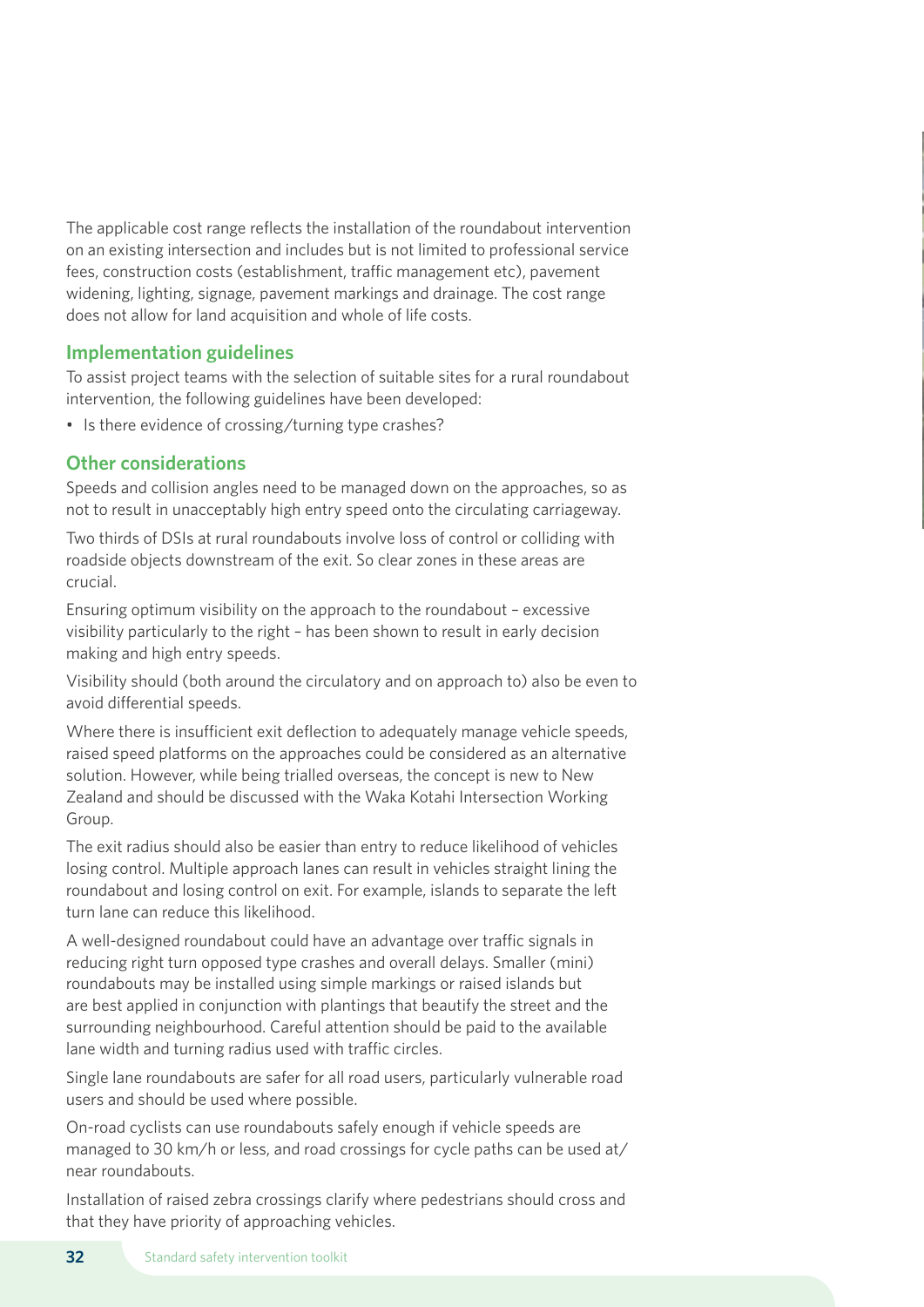### <span id="page-32-0"></span>Raised safety platforms (at existing signalised intersection/roundabouts)



**Assessed economics for streamlined investment pathway**

Applicable cost range: **\$0.3M - \$2M per site** 

Assumed DSI reduction: **40%**

> Figure 16 Mid-block raised pedestrian crossing

Picture credit: **Department** of Transport Victoria

The installation of raised safety platforms on the approaches of an existing signalised intersection or roundabout intersection. Raised Safety Platforms (RSPs) are a vertical deflection device increasingly used to reduce the maximum comfortable operating speed for vehicles to Safe System collision speeds, particularly at intersections.

Raised Safety Platforms have historically been associated with use in lower speed environments, they are increasingly being used in higher speed environments and for other locations where pedestrians and cyclists would typically be injured.

Raised Safety Platforms are essentially speed tables; however, they are distinguished from other vertical deflection devices when being designed for use in higher speed environments, with the aim to achieve Safe System speeds while not unduly impacting comfort and speed of motorists. Identified benefits of RSPs include relative ease of installation and replication compared to other more transformative treatments, such as raising a whole intersection (if approach platforms are chosen), with similar benefits to different road users, and lower cost (Pratt and Aumann 2014).

#### **Safe System intervention hierarchy**

Primary Safe System intervention

#### **Safe System treatment philosophy**

Safe System intersection transformation and/or safer intersection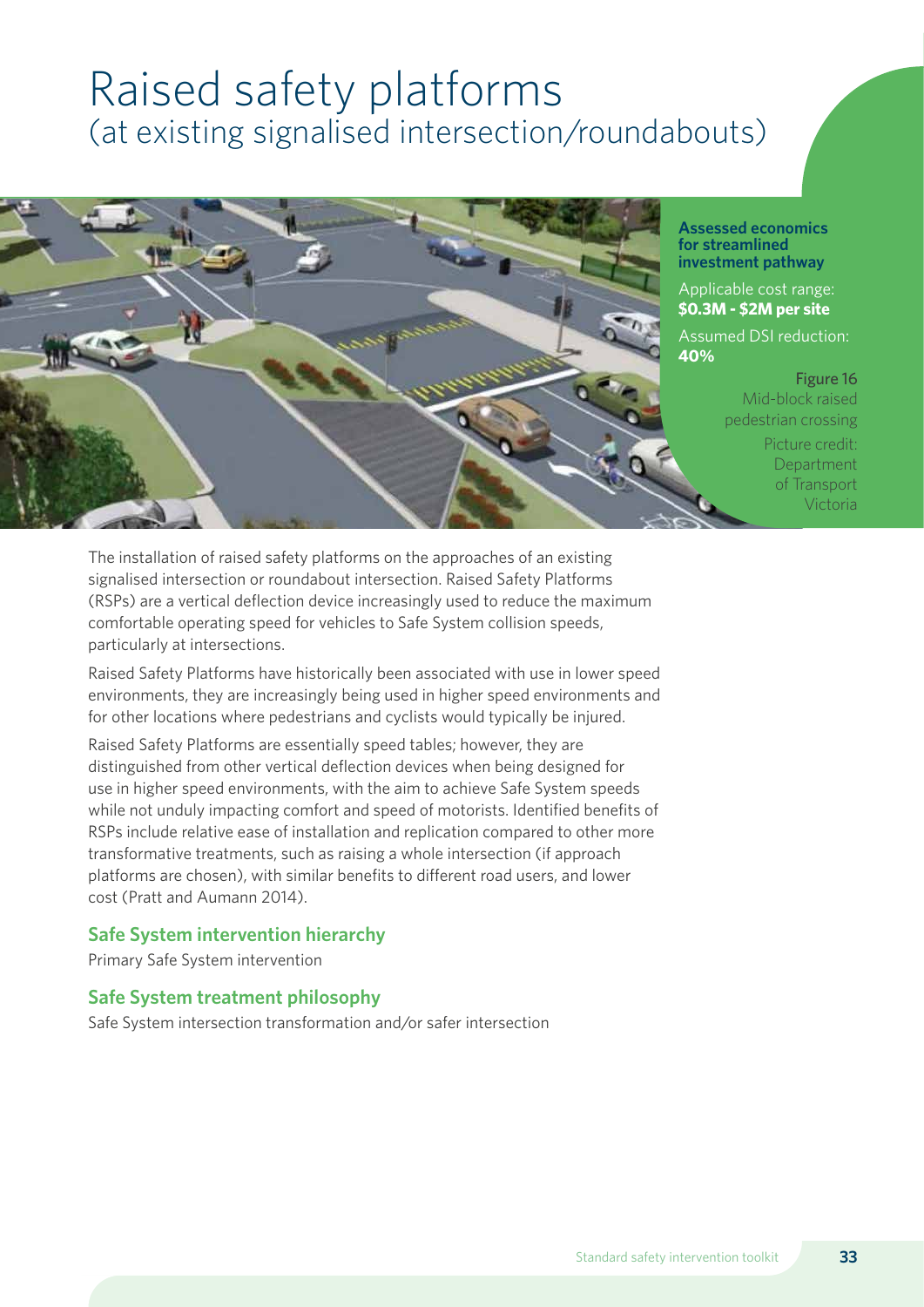#### **Standard Safety Intervention (SSI) criteria**

For the project to meet the criteria for the streamlined investment pathway, the total project cost must fall between the applicable cost range and the meet criteria below:

- Intersection collective risk medium-high or greater
- 3 or more injury crash types.
- Speed limit 60km/h and below.

The applicable cost range reflects the installation of the raised safety platform intervention at an existing intersection and includes but is not limited to professional service fees, construction costs including establishment and traffic management, pavement construction, signage, pavement markings and drainage. The cost range does not allow for land acquisition, lighting and whole of life costs

#### **Implementation guidelines**

To assist project teams with the selection of suitable sites for raised intersection platforms, the following guidelines have been developed:

• Is there evidence of turning/crossing type reported crash types and/or crashes involving vulnerable road users?

#### **Other considerations**

Where two one-way streets intersect, there will be two corners around which no drivers turn. This can be designed with the smallest constructible radius.

#### **References and guidelines**

**[https://www.vicroads.vic.gov.au/-/media/files/technical-documents-new/](https://www.vicroads.vic.gov.au/-/media/files/technical-documents-new/road-designnotes/road-design-n) [road-designnotes/road-design-note-0307-raised-safety-platforms-rsp](https://www.vicroads.vic.gov.au/-/media/files/technical-documents-new/road-designnotes/road-design-n)[oct-2018.ashx](https://www.vicroads.vic.gov.au/-/media/files/technical-documents-new/road-designnotes/road-design-n)**

**<https://www.nzta.govt.nz/resources/traffic-notes/traffic-notes/>**

**[https://austroads.com.au/publications/traffic-management/ap-r642-20/](https://austroads.com.au/publications/traffic-management/ap-r642-20/media/AP-R642-20_Effectiveness_a) [media/AP-R642-20\\_Effectiveness\\_and\\_Implementation\\_of\\_Raised\\_Safety\\_](https://austroads.com.au/publications/traffic-management/ap-r642-20/media/AP-R642-20_Effectiveness_a) [Platforms.pdf](https://austroads.com.au/publications/traffic-management/ap-r642-20/media/AP-R642-20_Effectiveness_a)**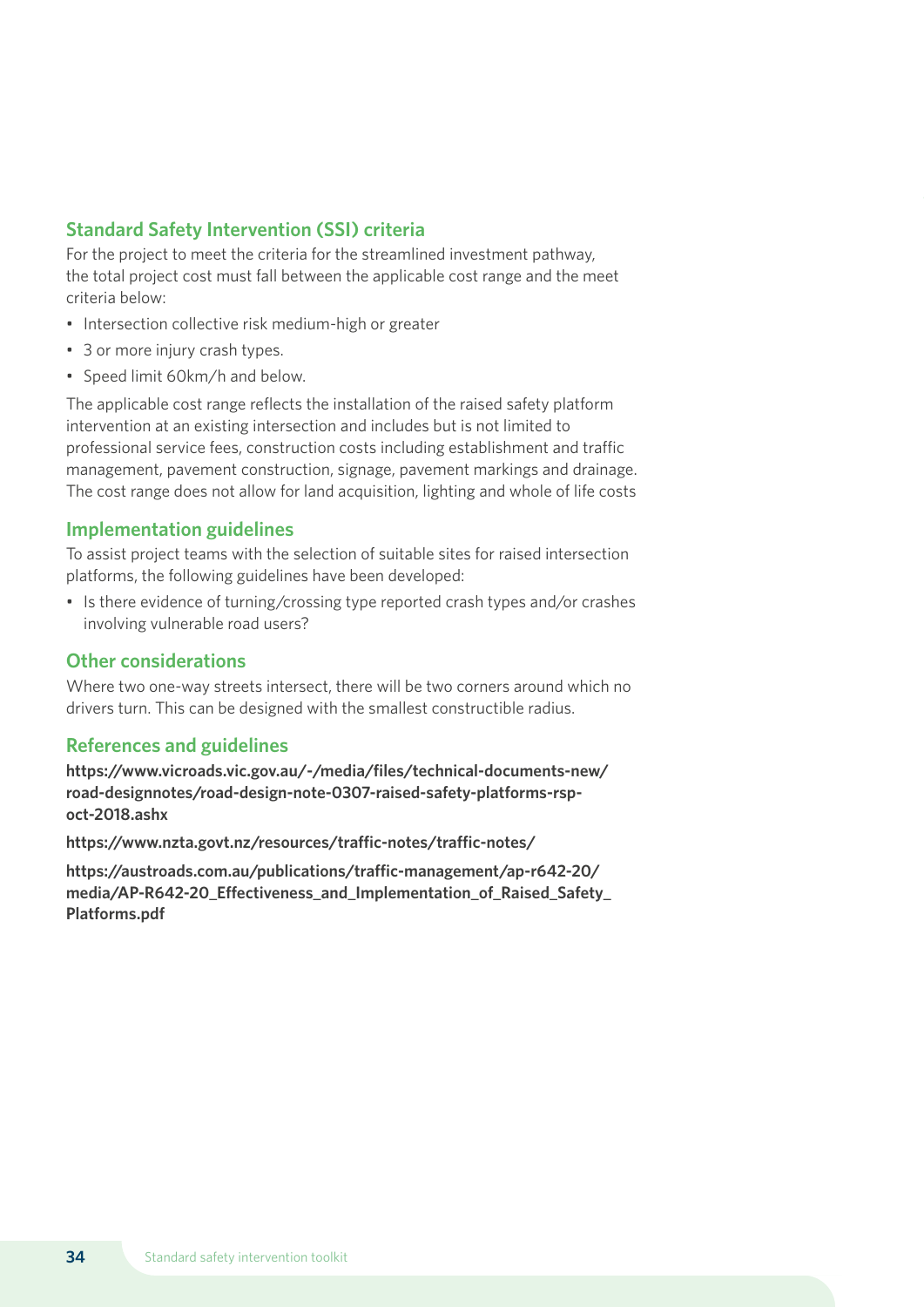### <span id="page-34-0"></span>Signalised intersection with raised safety platforms (from an uncontrolled/priority controlled)



**Assessed economics for streamlined investment pathway**

Applicable cost range: **\$0.5M - \$2M per site** 

Assumed DSI reduction: **55%**

> Figure 14 Gordonton Road Intersection, Hamilton City Council

Signalising an existing uncontrolled or controlled intersection including the signalisation of roundabouts which must include the installation of raised safety platforms and to fully control the right turn phases to eliminate right turn filtering.

#### **Safe System intervention hierarchy**

Primary Safe System intervention

#### **Safe System treatment philosophy**

Safe System Transformation and/or Safer intersection

#### **Standard Safety Intervention (SSI) criteria**

For the project to meet the criteria for the streamlined investment pathway, the total project cost must fall between the applicable cost range and the meet criteria below:

- Intersection collective risk medium-high or greater
- 3 or more injury crash types
- Speed limit 80km/h and below

The applicable cost range reflects the installation of the upgrade to a signalised intersection intervention and includes but is not limited to professional service fees, construction costs including establishment and traffic management, and additional signal aspects, right turn arrows, protected pedestrian phases, advance cycle stop box, splitter islands, high friction surfacing and lighting. The cost range does not allow for land acquisition and whole of life costs.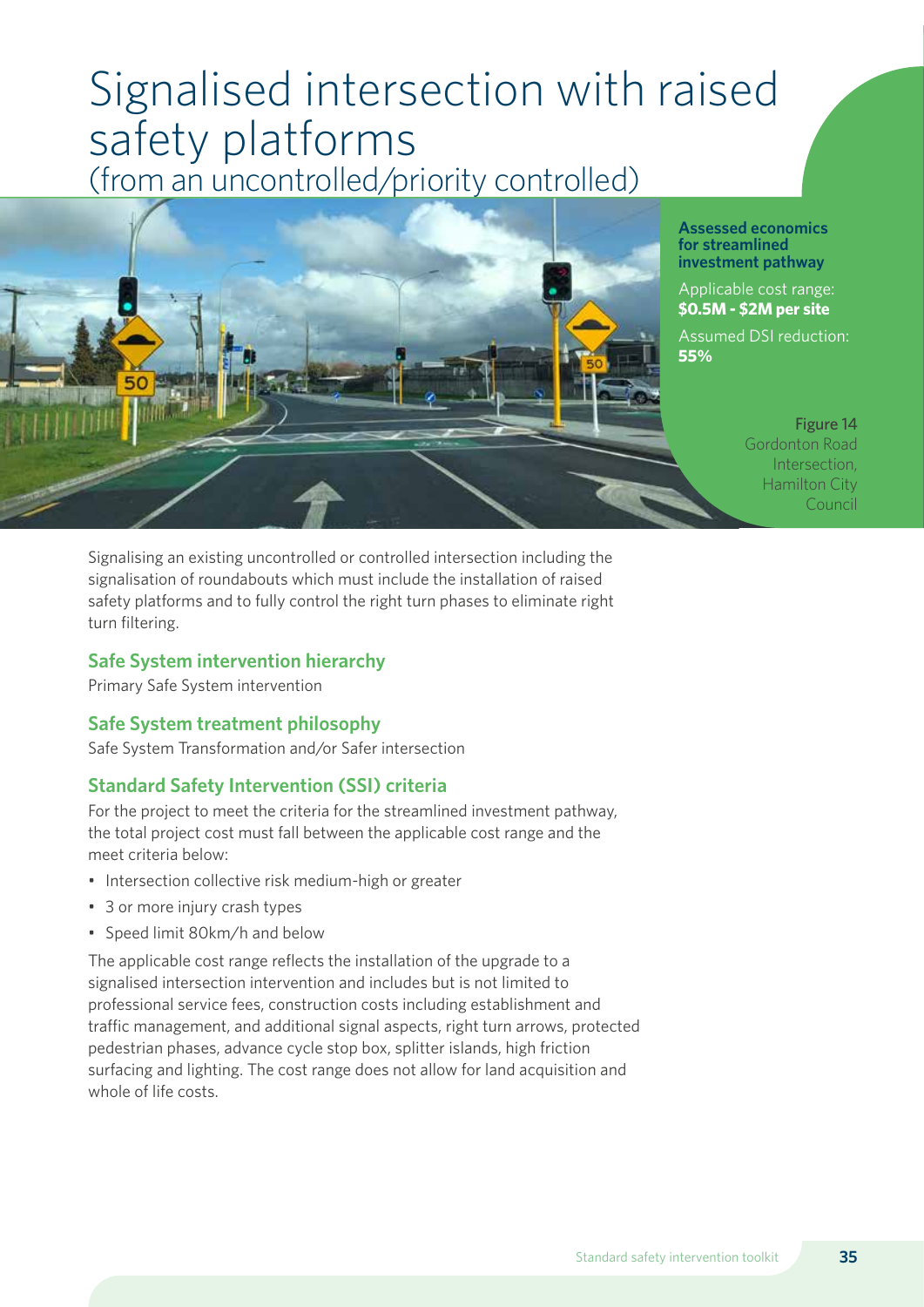#### **Implementation guidelines**

To assist project teams with the selection of suitable sites for this intervention, the following guidelines have been developed:

• Is there evidence of turning/crossing type reported crash types and/or turning crashes involving vulnerable road users?

#### **Other considerations**

Drivers that are attempting to turn right, are often not looking for and fail to see approaching cyclists and motorcyclists and fail to give way to them resulting in high severity injury crashes. Exclusive right turn phases are particularly beneficial to motorcyclists and cyclists.

Protected right turn phases may result in excessive delays to pedestrians waiting to cross and increase the number of pedestrians crossing against the lights. Signal timings should be reviewed and optimised, so pedestrians are not frustrated at the delay and cross against a red signal.

#### **References and guidelines**

**<https://www.nzta.govt.nz/resources/traffic-notes/traffic-notes/>**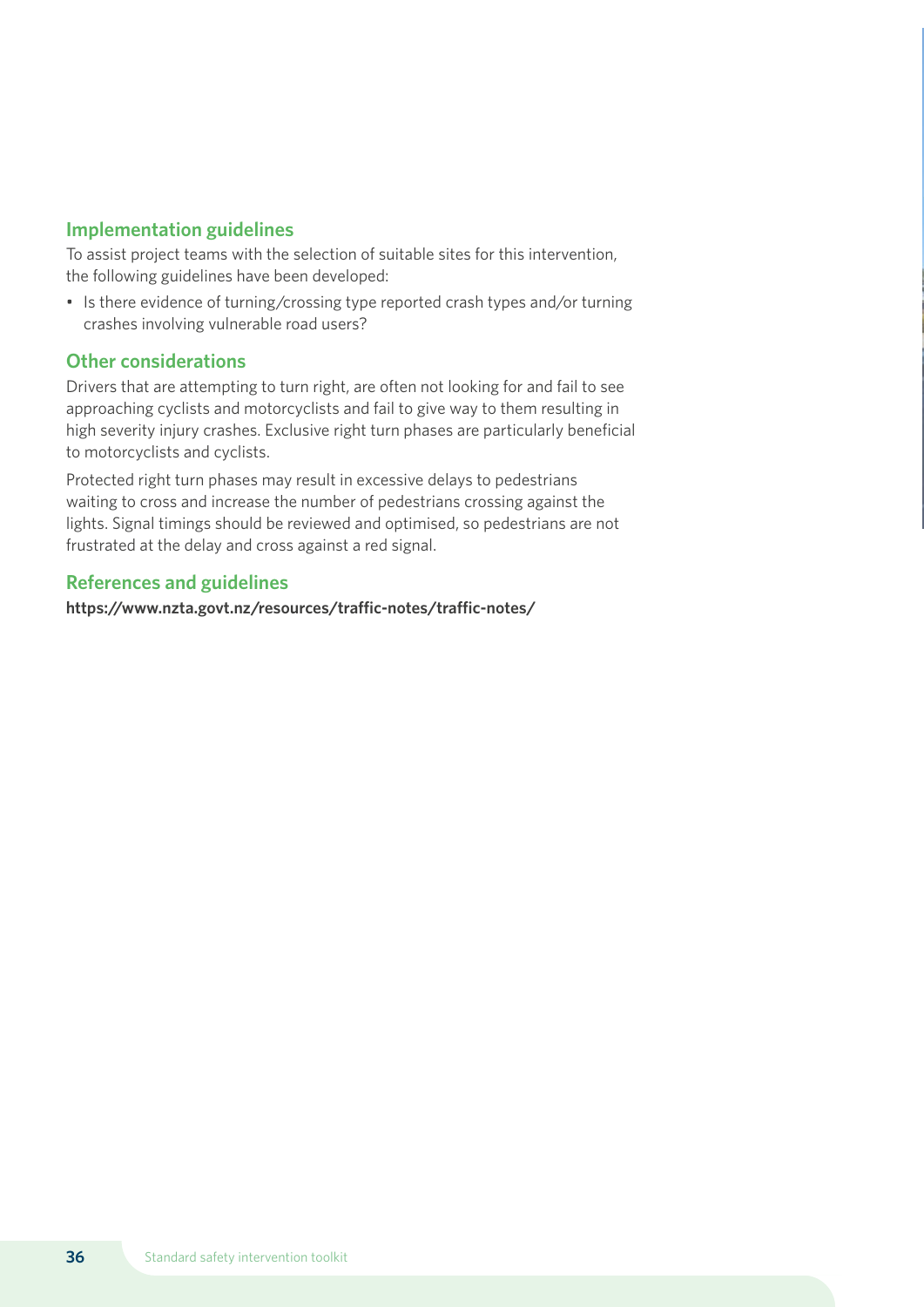## <span id="page-36-0"></span>Mid-block raised pedestrian crossing



**Assessed economics for streamlined investment pathway**

Applicable cost range: **\$0.03M - \$0.3M per site (based on an approx. 250 metre site length)** 

Assumed DSI reduction: **20%**

> Figure 16 Mid-block raised pedestrian crossing

Raised mid-block crossings facilitate movement between places that people want to go, but that are not well served by the existing traffic network. The raised pedestrian crossing can either be priority controlled (zebra crossing) or signalised depending on the volume of pedestrian and vehicles.

These pedestrian crossings, which commonly occur at schools, parks, museums, waterfronts and other destinations, have historically been overlooked or difficult to access, creating unsafe or unpredictable situations for both pedestrians and vehicles.

#### **Safe System intervention hierarchy**

Primary Safe System intervention

#### **Safe System treatment philosophy**

Safe System transformation and/or safer corridors

#### **Standard Safety Intervention (SSI) criteria**

For the project to meet the criteria for the streamlined investment pathway, the total project cost must fall between the applicable cost range and the meet criteria below:

- Urban Connectors, Activity Streets and Main Streets
- Posted speed limit is 60km/h and below.

The applicable cost range reflects the installation of the mid-block raised pedestrian crossing intervention and includes but is not limited to professional service fees, construction costs including establishment and traffic management, pavement construction, signage, pavement markings and drainage. The cost range does not allow for land acquisition, lighting and whole of life costs.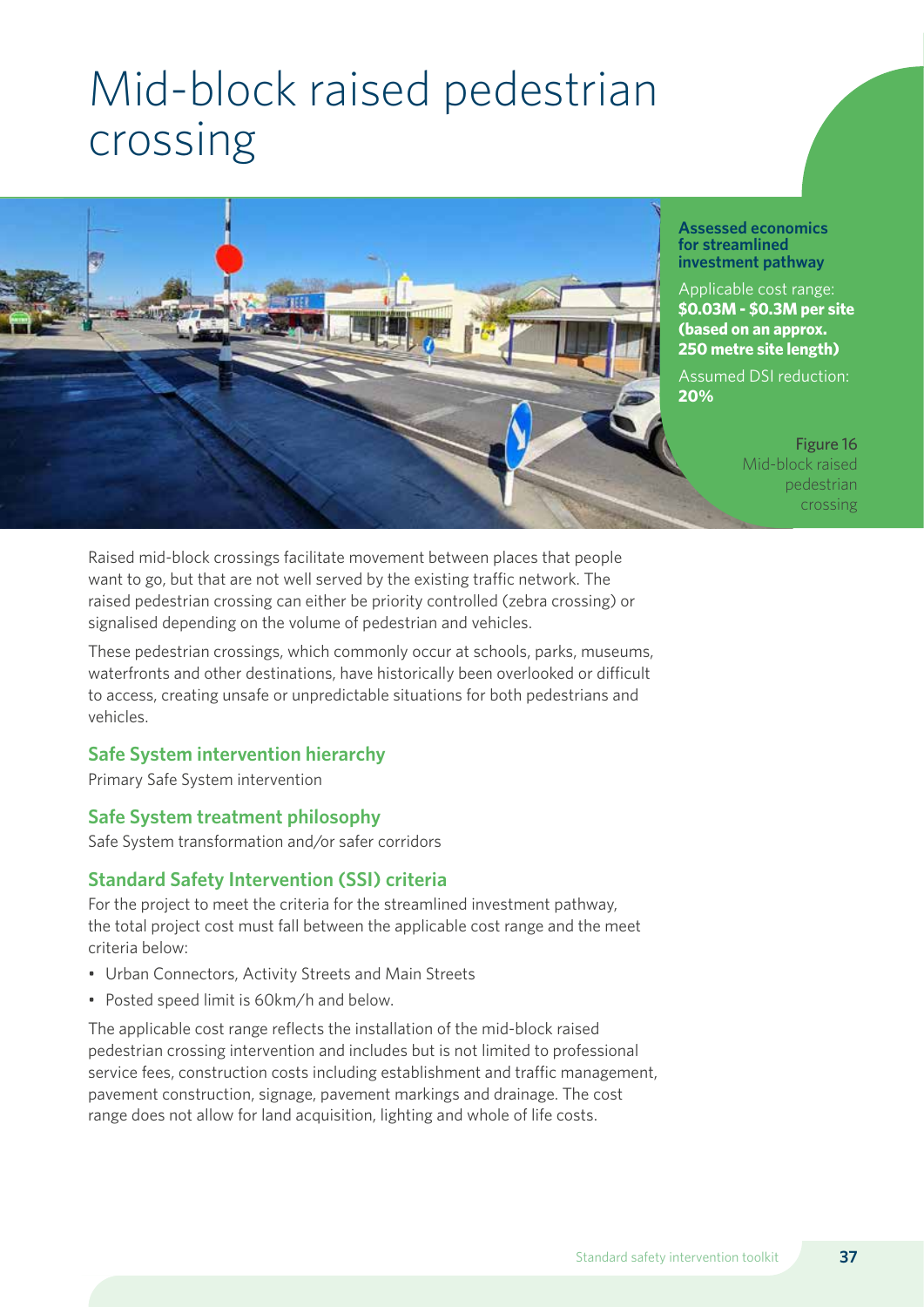#### **Implementation guidelines**

To assist project teams with the selection of suitable sites for mid-block raised pedestrian crossing intervention, the following guidelines have been developed:

- Is there is a need for a priority pedestrian crossing?
- Is there evidence of pedestrian related crashes or near misses?

#### **Other considerations**

The use of the raised mid-block raised pedestrian crossings can be applied to locations where there is existing crossing infrastructure including zebra crossing, and central refuge islands.

Parked vehicles, street furniture and/or vegetation in advance of a crossing needs to be removed to ensure pedestrians are more visible to motorists and cars more visible to pedestrians. This may be accomplished by restricting parking and/or installing a curb extension.

At key access points to parks, schools and waterfronts, and at intersections with local streets, raised crossings increase visibility, driver stopping behaviour, and create a safer pedestrian crossing environment.

Priority controlled crossings should be highlighted using additional warning signage, high visibility lighting and markings and traffic calming features, such as build outs and midblock curb extensions. To achieve the safety benefits of the raised platforms they need to be installed at a minimum height of 75mm and between 100mm. The length of the ramp on the approach and departure side of the table will determine the ride quality.

Where mid-block pedestrian crossings are in a low volume downtown commercial or neighbourhood residential area, a designer may consider the application of a shared street treatment. Specific street design including street furniture and landscaping may be required to make the street self-explaining and manage speeds to below 30km/h.

Walking speeds should always be estimated conservatively with additional allowances where needed:

- Some pedestrians, notably the elderly, who can take up to 1.5 seconds longer to start crossing.
- People at the back of a large group of pedestrians, who will take some time to enter the crossing.
- If the crossing is narrow, there may be obstructions and delays between pedestrians walking in opposite directions.

#### **References and guidelines**

**[https://www.nzta.govt.nz/assets/resources/pedestrian-planning-guide/docs/](https://www.nzta.govt.nz/assets/resources/pedestrian-planning-guide/docs/pedestrianplanning-guide.pd) [pedestrianplanning-guide.pdf](https://www.nzta.govt.nz/assets/resources/pedestrian-planning-guide/docs/pedestrianplanning-guide.pd)**

**[https://austroads.com.au/network-operations/network-management/](https://austroads.com.au/network-operations/network-management/pedestrian-facilityselection-tool) [pedestrian-facilityselection-tool](https://austroads.com.au/network-operations/network-management/pedestrian-facilityselection-tool)**

**<https://www.nzta.govt.nz/resources/traffic-control-devices-manual/>**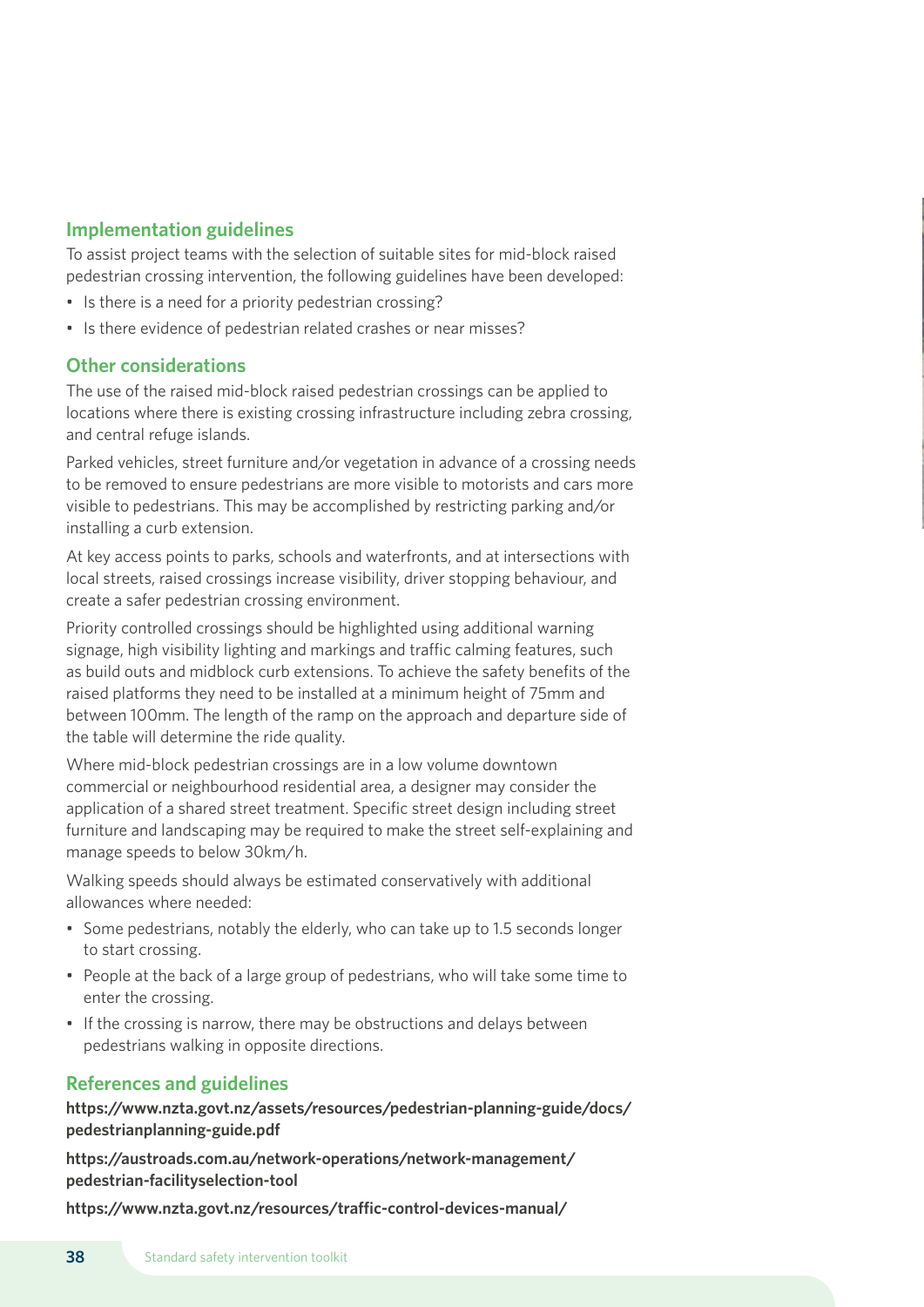## <span id="page-38-0"></span>Skid resistance at high-risk locations



**Assessed economics for streamlined investment pathway**

Applicable cost range: **\$0.03M - \$0.3M per site (based on an approx. 250 metre site length)** 

Assumed DSI reduction: **20%**

> Figure 17 Skid resistance

Skid resistance is a very complex issue that includes factors such as speed, water and/or detritus, macro and micro texture and stone shape. There are strong proven relationships between skid resistance values and crash rates in both wet and dry conditions.

Enhancement to the skid resistance at high-risk locations may include, but not be limited to, the approaches to railway level crossings, traffic signals, pedestrian crossings, one lane bridges and rural high-risk curves (out of context) and/or curves that are less than 250m radius and up to 400m radius.

#### **Safe System intervention hierarchy**

Supporting Safe System intervention

#### **Safe System treatment philosophy**

Safety management and/or safer corridors

#### **Standard Safety Intervention (SSI) criteria**

For the project to meet the criteria for the streamlined investment pathway, the total project cost must fall between the applicable cost range and the meet criteria below:

- 2 or more skid related crashes.
- Speed limit 50km/h and above.
- A high-risk location as defined as above.

The applicable cost range reflects the installation of improved skid resistance at high-risk locations and includes but is not limited to professional service fees, construction costs including establishment and traffic management, high friction surface and pavement markings. The cost range does not allow for pavement or surfacing defects and whole of life costs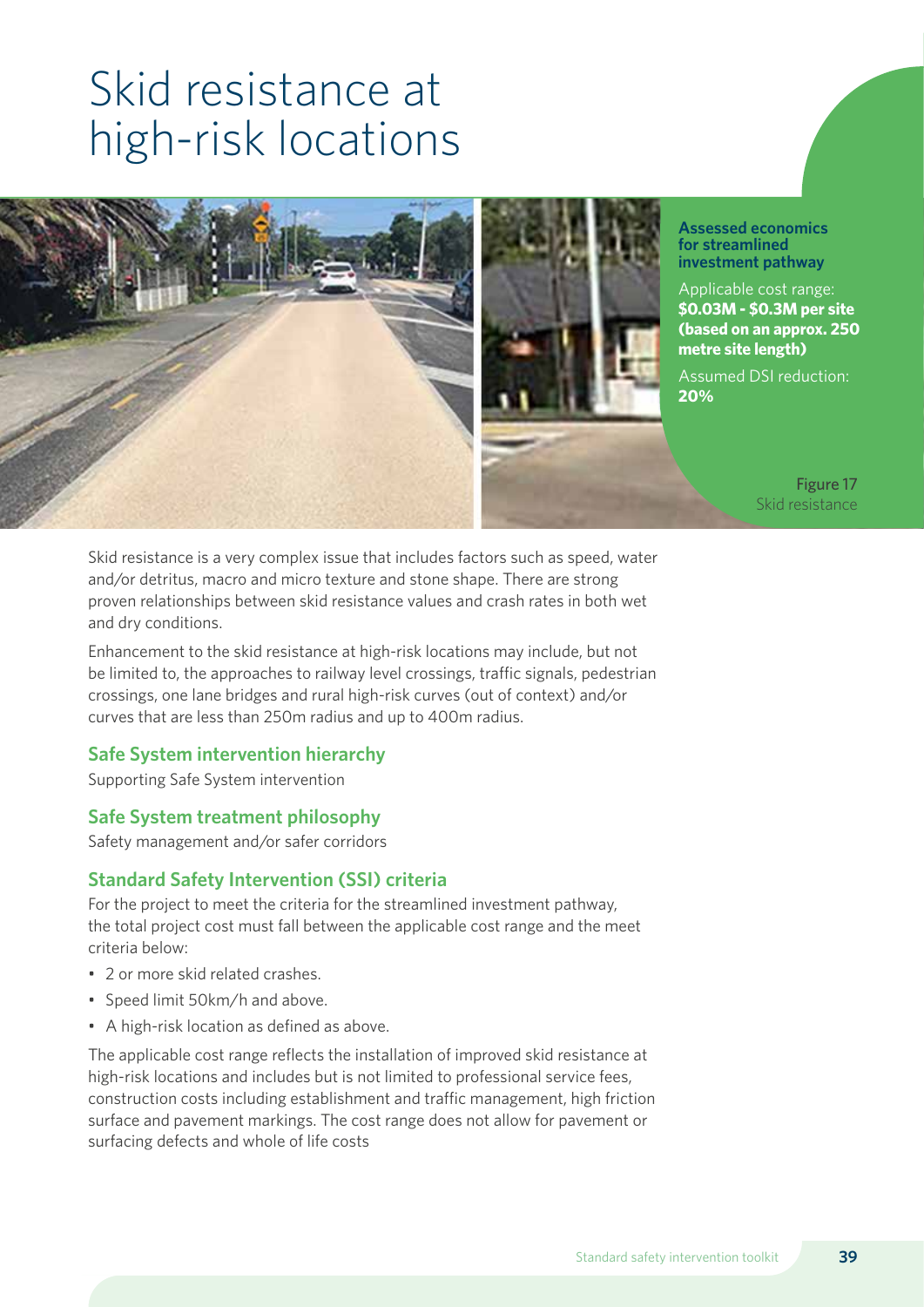#### **Implementation guidelines**

Skid resistance levels and requirements can be determined in variety of ways. These include regular network surveys, such as the annual SCRIM survey that is undertaken on the state highway network, high-risk site surveys using smaller trailer type devices or the British pendulum meter.

Desired minimum levels of skid resistance for various situations can be found in the Waka Kotahi's T10 specification, however providing even higher levels of skid resistance at high-risk sites is often very beneficial and cost effective.

Methods for improving skid resistance include water blasting (temporary), scabbling, resurfacing with higher polished stone value aggregates, melter slag, or specific manufactured products such as calcium bauxite.

To assist project teams with the selection of suitable sites for skid resistance at high-risk locations intervention, the following guidelines have been developed:

- Is there evidence of crashes or near misses related to the poor skid performance on bends, approaches to intersections, crossing etc?
- Where improved skid resistance will reduce stopping distances and likelihood of crashes.

However, implementation should not be restricted to these situations. It should be considered at high-risk locations referred to above where improved skid resistance and shortened stopping distances will reduce the likelihood and/or severity or crashes, as similar BCRs are likely to be achieved.

#### **Other considerations**

Ensure that the surface drainage is appropriate as it will lead to increased water depths on the road surface. Attention should be given to crossfall, grades, moving crowns and similar surface features.

Consider the surface contaminants that affect the skid resistance such as bitumen, oil, grease, tyre rubber, mud, clay and organic (plant) matter.

Consideration needs to be given to the pavement construction and condition, as well as the sub-surface as this needs to be good condition when considering high friction surfacing types. Poor pavement or exiting surface condition can lead to premature failure of high friction surfacing.

Consider what the treatment life will be and what crash migration might occur when high skid resistance treatments are used at some sites, but not adjacent to similar situations. Skid resistance will continue to deteriorate over time, especially in high demand, high volume sites.

#### **References and guidelines**

**[https://www.nzta.govt.nz/assets/resources/skid-resistance-investigation](https://www.nzta.govt.nz/assets/resources/skid-resistance-investigation-treatmentselection/docs/T10-)[treatmentselection/docs/T10-skid-resistance-investigation-treatment](https://www.nzta.govt.nz/assets/resources/skid-resistance-investigation-treatmentselection/docs/T10-)[selection-201306.pdf](https://www.nzta.govt.nz/assets/resources/skid-resistance-investigation-treatmentselection/docs/T10-)**

**[https://www.nzta.govt.nz/assets/resources/skid-resistance](https://www.nzta.govt.nz/assets/resources/skid-resistance-investigationtreatment-selection/docs/T10-)[investigationtreatment-selection/docs/T10-Notes-to-specification-for](https://www.nzta.govt.nz/assets/resources/skid-resistance-investigationtreatment-selection/docs/T10-)[highway-skid-resistancemanagement-201306.pdf](https://www.nzta.govt.nz/assets/resources/skid-resistance-investigationtreatment-selection/docs/T10-)**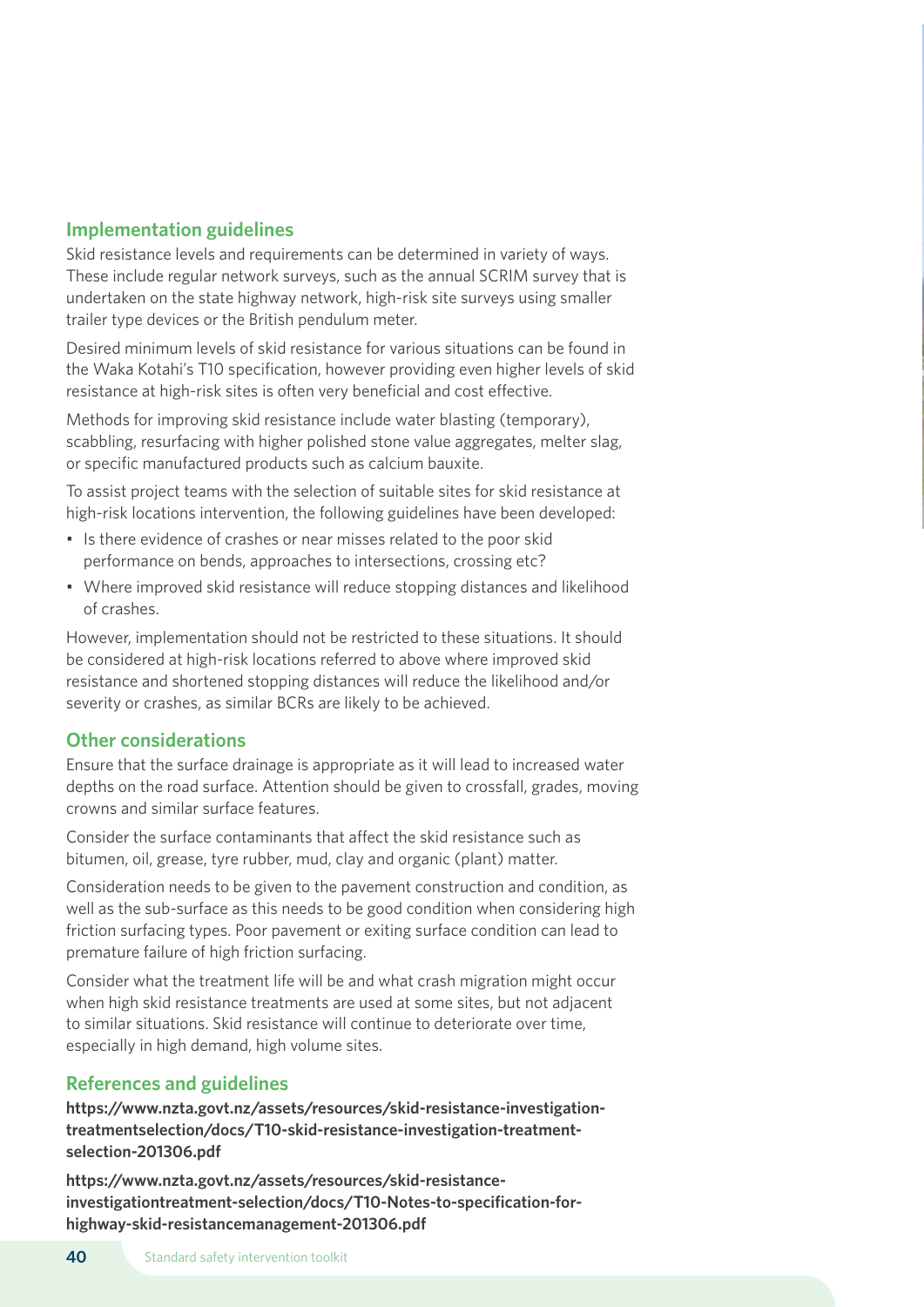# <span id="page-40-0"></span>Signage and marking



**Assessed economics for streamlined investment pathway**

Applicable cost range: **Up to \$0.1M per km** 

Assumed DSI reduction: **10%**

> Figure 18 Signs and markings delineation upgrades

Signs and marking delineation upgrades may include but are not limited to the installation and/or upgrading of several traffic control devices, centreline, edge lines, reflective raised pavement markers (RRPMS), edge marker posts and curve warning signage.

#### **Safe System intervention hierarchy**

Supporting Safe System intervention

#### **Safe System treatment philosophy**

Safety management and/or safer corridors

#### **Standard Safety Intervention (SSI) criteria**

For the project to meet the criteria for the streamlined investment pathway, the total project cost must fall between the applicable cost range and the meet criteria below:

- AADT is greater than 1000 vehicles per day.
- Posted speed limit is 60km/h or higher.

The applicable cost range reflects the installation of the signs and marking delineation upgrades intervention on an existing corridor and includes but is not limited to professional service fees, construction costs including establishment and traffic management, installation of high-performance pavement markings including RRPMS, edge marker posts and signage. The cost range does not allow for audio tactile pavement markings or whole of life costs.

#### **Implementation guidelines/site selection**

To assist project teams with the selection of suitable sites for signs and marking delineation upgrades, the following guidelines have been developed:

- On corridors where there are inconsistences of the delineation.
- Evidence of loss of control and night-time type of crashes.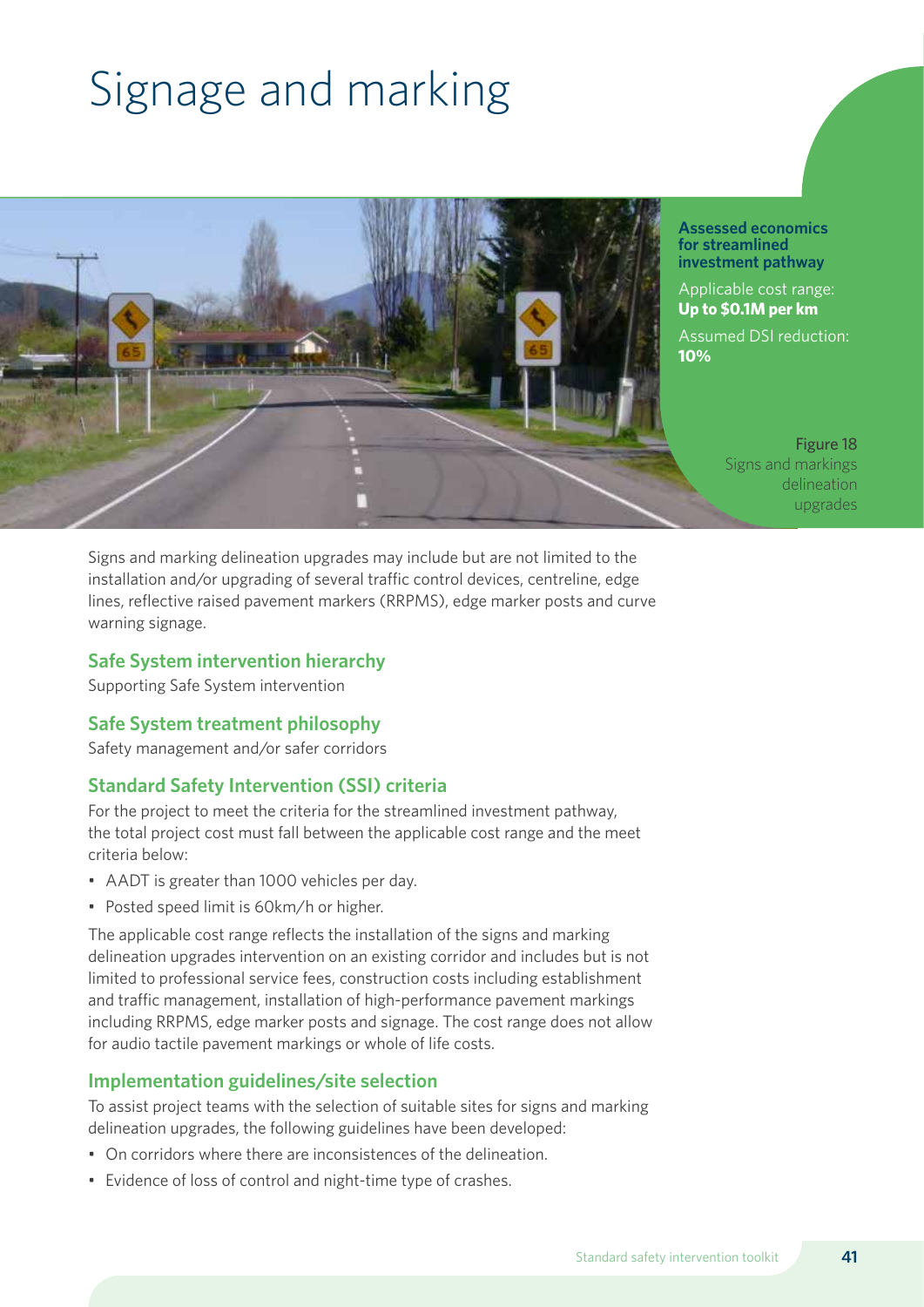#### **Other considerations**

Edge lines can reduce shoulder damage, reducing maintenance costs and aid in curve negotiation.

Edge marker posts (EMPs) should be used where other sources of delineation (such as line marking) are not sufficient and cannot be correctly placed.

Any gaps in the sequence of EMPs reduces the overall effectiveness of the delineation.

Visibility of the chevron signs in both directions needs to be considered and a sign for one direction should not be visible to traffic travelling in the opposite direction.

#### **References and guidelines**

**<https://www.nzta.govt.nz/resources/motsam/part-1/>**

**<https://www.nzta.govt.nz/resources/motsam/part-2/>**

**[https://www.nzta.govt.nz/resources/traffic-control-devices-manual/index.](https://www.nzta.govt.nz/resources/traffic-control-devices-manual/index.html) [html](https://www.nzta.govt.nz/resources/traffic-control-devices-manual/index.html)**

**[https://www.nzta.govt.nz/resources/traffic-notes/traffic-notes/](https://www.nzta.govt.nz/resources/traffic-notes/traffic-notes/ )**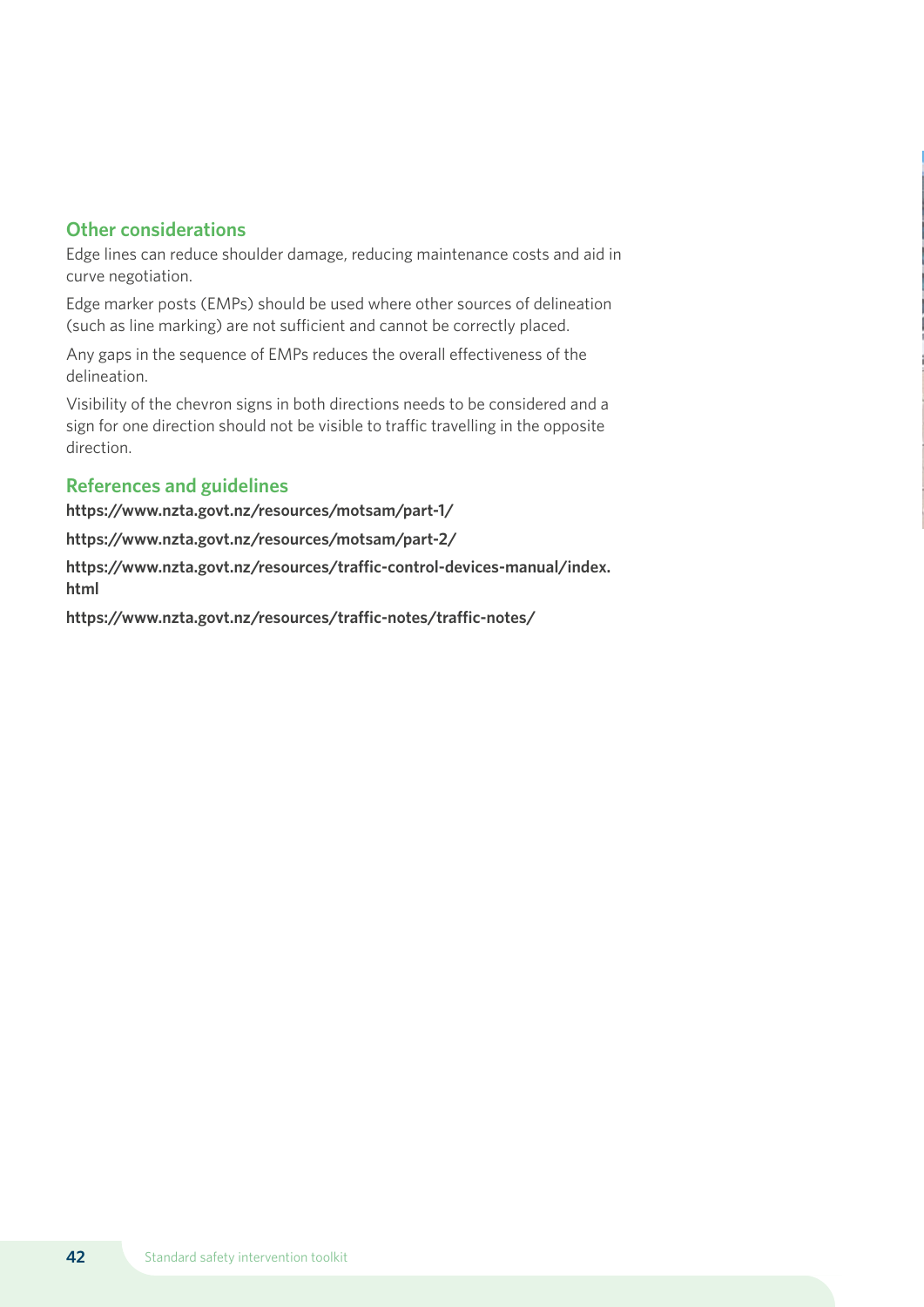## <span id="page-42-0"></span>Speed management (speed limit changes)



Speed management includes changes to the posted speed limit on corridors and/ or outsides school in line with the current speed management guide and rule.

Speed limits need to reflect the risk on a road as safe speed limits help to minimise the severity of crashes when they occur.

Speed and road safety are inversely correlated. In that context, speed limit reduction has a significant positive impact on road safety.

#### **Safe System intervention hierarchy**

Supporting Safe System intervention

#### **Safe System treatment philosophy**

Safety management and/or safer corridors

#### **Standard Safety Intervention (SSI) criteria**

For the project to meet the criteria for the streamlined investment pathway, the total project cost must fall between the applicable cost range and the meet criteria below:

• The safe and appropriate speed is less than the current posted speed limit

The applicable cost range allows for but is not limited to the professional service fees, construction costs including establishment and traffic management, installation of the signs and marking changes require to support the speed limit change.

#### **Implementation guidelines/site selection**

Speed limit changes will need to be aligned to the current rule and speed management guidance.

#### **References and guidelines**

**[https://www.nzta.govt.nz/assets/Safety/docs/speed-management-resources/](https://www.nzta.govt.nz/assets/Safety/docs/speed-management-resources/speed-management-guide-first-) [speed-management-guide-first-edition-201611.pdf](https://www.nzta.govt.nz/assets/Safety/docs/speed-management-resources/speed-management-guide-first-)**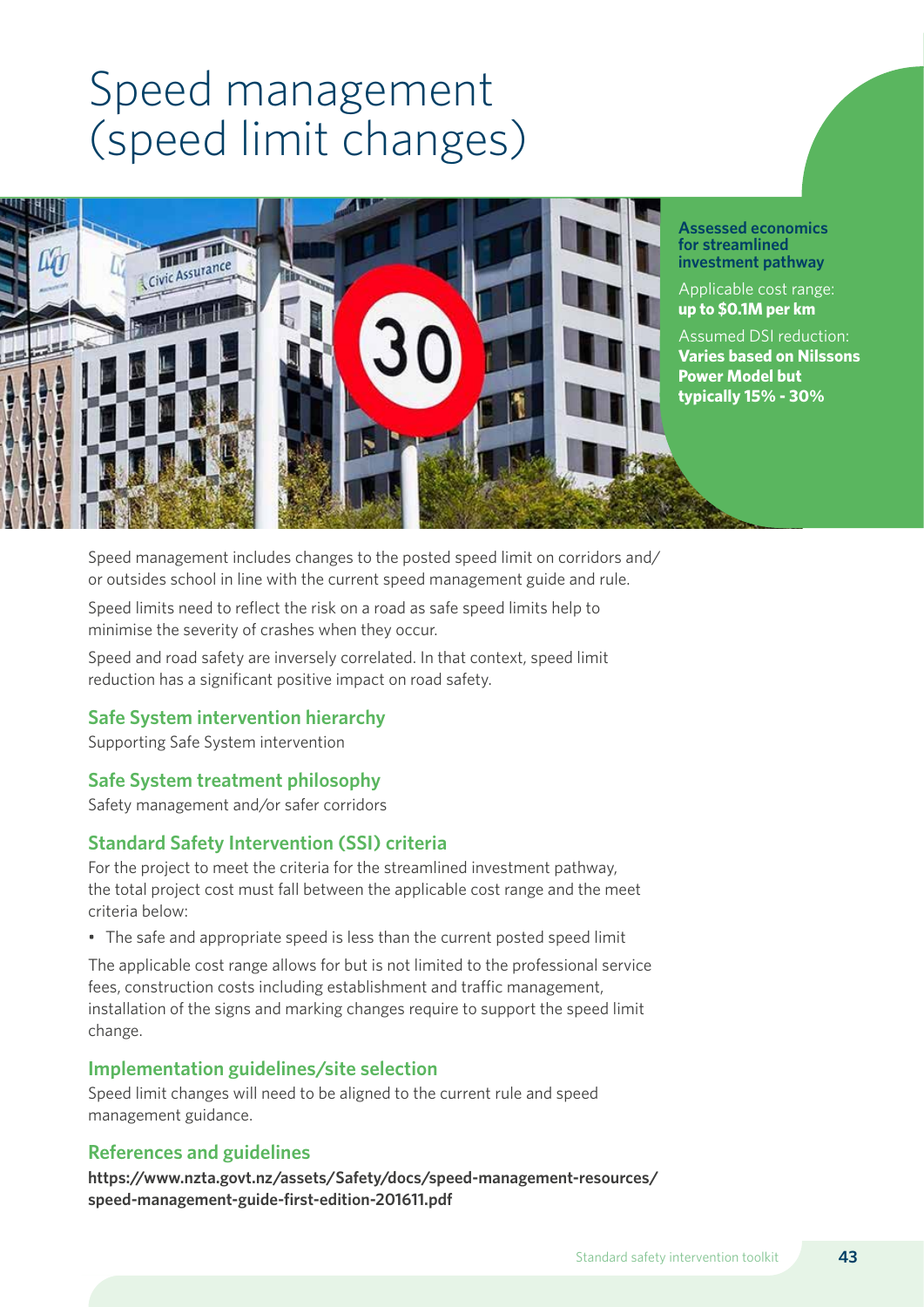# <span id="page-43-0"></span>Traffic calming



**Assessed economics for streamlined investment pathway**

Applicable cost range: **\$0.2M to \$1M per km**

Assumed DSI reduction: **30%**

Traffic calming describes a range of techniques used to manage road users and the road environment to ensure speeds are appropriate to the local environment and the safety of other road users. When implemented correctly, traffic calming offers advantages to vulnerable road users, encourages modal choice and helps manage travel demand.

The visual appearance of any street should make it clear to a driver what is expected of them and what speed is reasonable. The design features and processes used to achieve this are known as traffic calming or traffic management.

#### **Safe System intervention hierarchy**

Primary Safe System intervention

#### **Safe System treatment philosophy**

Safe System transformation and/or safer corridors

#### **Standard Safety Intervention (SSI) criteria**

For the project to meet the criteria for the streamlined investment pathway, the total project cost must fall between the applicable cost range and the meet criteria below:

- Activity Streets, Main Streets or City Place
- Posted speed limit is 60km/h and below
- 2 or more injury crashes per km in 5 years

The applicable cost range reflects the installation of traffic calming devices on an existing corridor or site and includes but is not limited to professional service fees, construction costs including establishment and traffic management, high friction surface and pavement markings. The cost range does not allow for pavement or surfacing defects and whole of life costs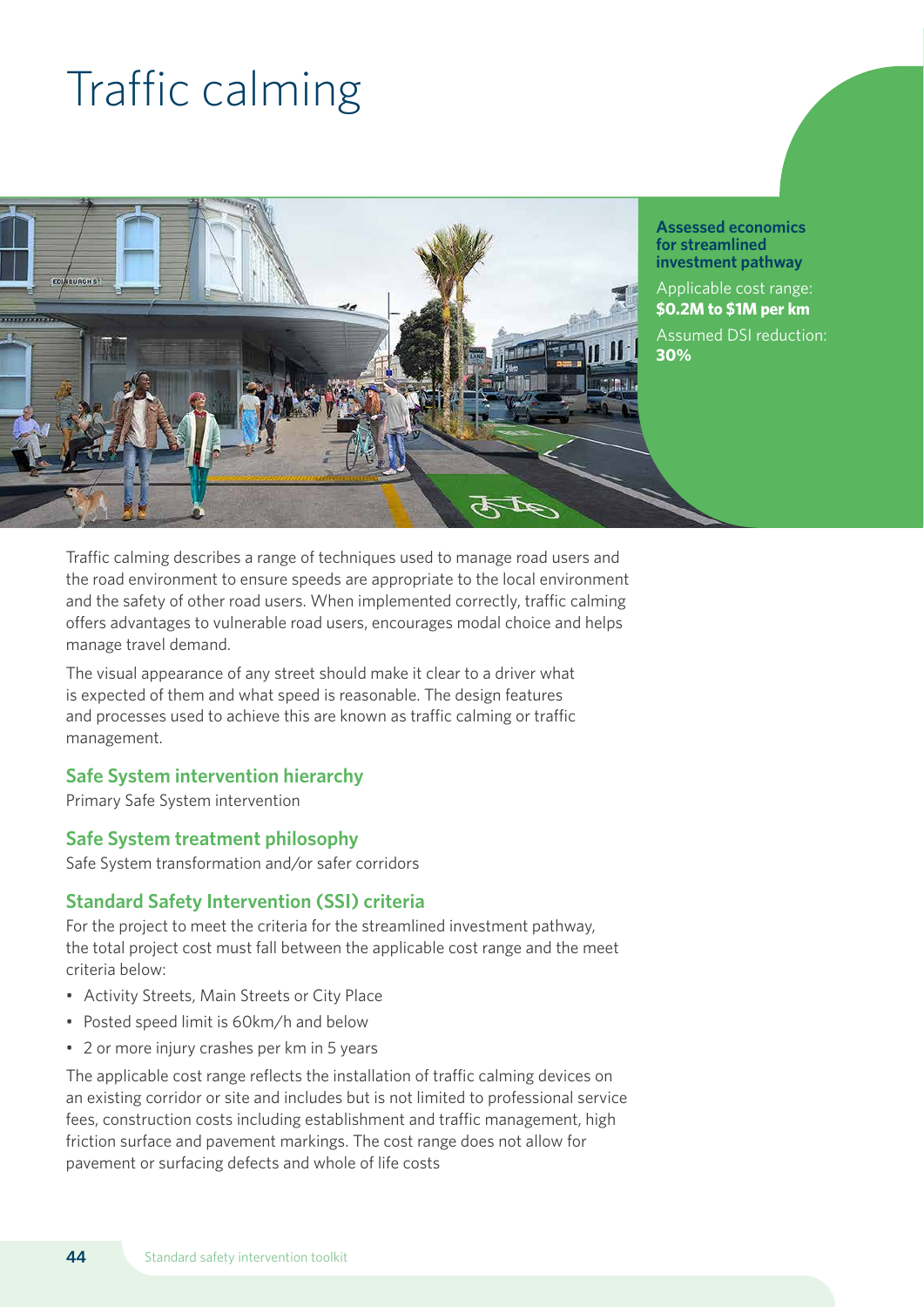#### **Implementation guidelines/site selection**

To assist project teams with the selection of suitable sites for signs and marking delineation upgrades, the following guidelines have been developed:

Traffic calming features can be combined as a package but generally fall into the following groups:

- vertical features
- horizontal features
- traffic management and control
- traffic signs and road markings
- zonal treatments.

#### **References and guidelines**

**[https://www.nzta.govt.nz/assets/planning/process/trial-ip-toolkit/docs/](https://www.nzta.govt.nz/assets/planning/process/trial-ip-toolkit/docs/traffic-calming.pdf) [traffic-calming.pdf](https://www.nzta.govt.nz/assets/planning/process/trial-ip-toolkit/docs/traffic-calming.pdf)**

**<https://www.onlinepublications.austroads.com.au/items/AP-T330-17>**

**<https://nacto.org/publication/urban-street-design-guide/>**

**[https://www.nzta.govt.nz/walking-cycling-and-public-transport/cycling/](https://www.nzta.govt.nz/walking-cycling-and-public-transport/cycling/cycling-standards-and-guidance) [cycling-standards-and-guidance/cycling-network-guidance/](https://www.nzta.govt.nz/walking-cycling-and-public-transport/cycling/cycling-standards-and-guidance)**

**<https://austroads.com.au/publications/road-safety/ap-r498-15>**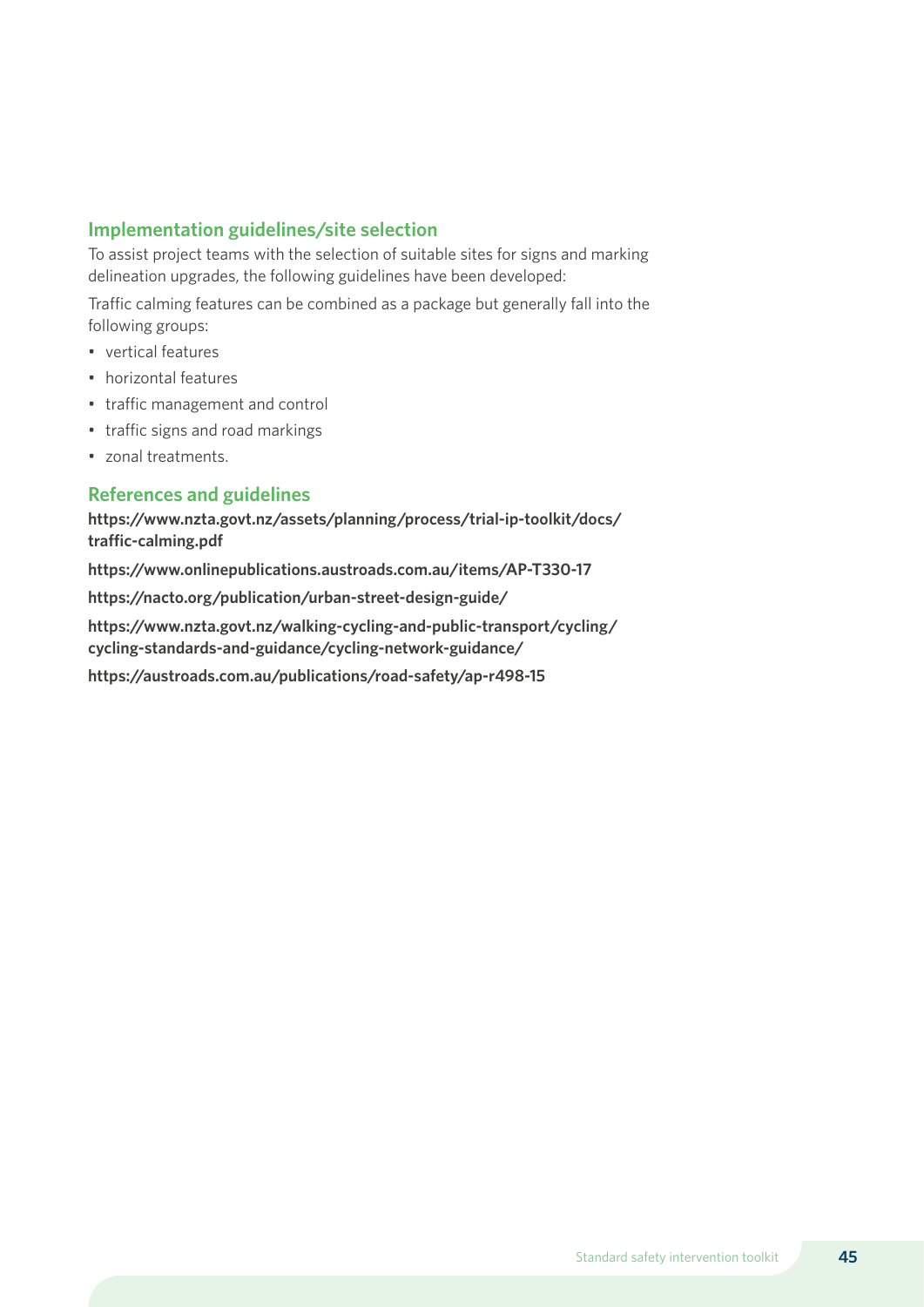## <span id="page-45-0"></span>Summary of assessed economics of standard safety interventions

| <b>Intervention</b>                                             | <b>Standard Safety</b><br><b>Intervention (SSI)</b><br>criteria                                                                                                                                 | Low<br>cost           | <b>Medium</b><br>cost | <b>High</b><br>cost     |
|-----------------------------------------------------------------|-------------------------------------------------------------------------------------------------------------------------------------------------------------------------------------------------|-----------------------|-----------------------|-------------------------|
| <b>Continuous 3-barrier</b><br>(median and roadside<br>barrier) | • AADT 10,000 or greater<br>Collective risk medium-<br>$\bullet$<br>high or greater or<br>predictive collective risk<br>medium-high or greater<br>• Speed Limit 80 km/hr and<br>above           | \$2 million<br>per km | \$3 million<br>per km | \$5 million<br>per km   |
| <b>Median barrier</b>                                           | • AADT 6,000 or greater<br>Collective risk medium-<br>۰<br>high or greater or<br>predictive collective risk<br>medium-high or greater<br>Speed Limit 80 km/hr and<br>۰<br>above                 | \$1 million<br>per km | \$2 million<br>per km | \$4 million<br>per km   |
| <b>Wide centreline</b>                                          | • AADT 3,000 or greater<br>Collective risk medium-<br>۰<br>high risk or greater or<br>predictive collective risk<br>medium-high or greater<br>• Speed limit 80 km/hr and<br>above               | \$250,000<br>per km   | \$700,000<br>per km   | \$1.5 million<br>per km |
| Roadside barrier at<br>high risk locations                      | • AADT 1,000 or greater<br>Collective risk medium risk<br>٠<br>or greater or predictive<br>collective risk medium or<br>greater<br>Speed limit 60 km/hr and<br>۰<br>above                       | \$100,000<br>per km   | \$250,000<br>per km   | \$600,000<br>per km     |
| Shoulder widening at<br>high risk curves                        | • Is a high risk or out of<br>context curve?<br>AADT 1,000 or greater<br>۰<br>Collective risk high risk or<br>۰<br>predictive collective risk<br>high<br>Speed Limit 80 km/hr and<br>۰<br>above | \$200,000<br>per site | \$325,000<br>per site | \$450,000<br>per site   |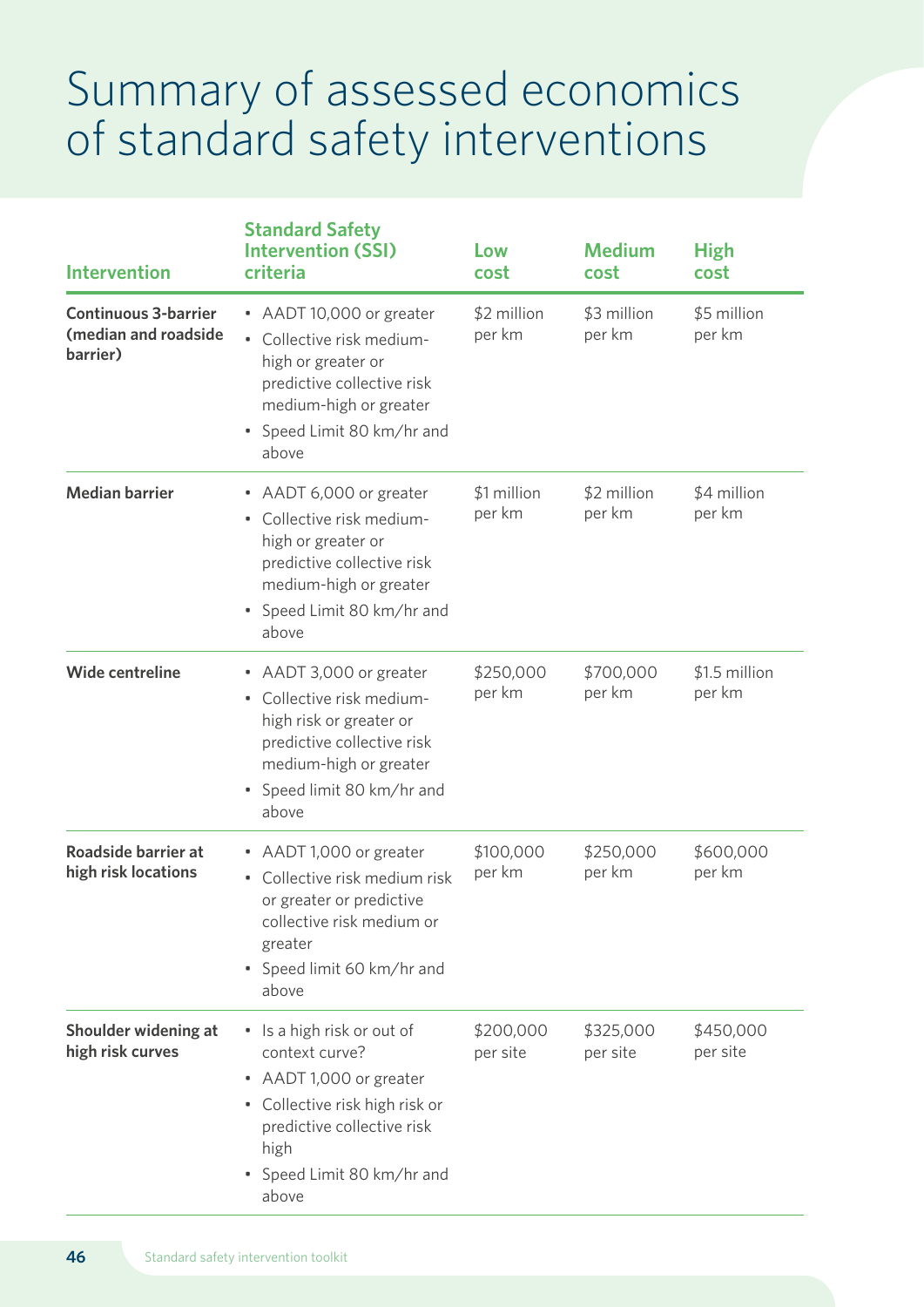| <b>Audio Tactile</b><br><b>Pavement Marking</b><br>(ATPM)                                                             | • AADT 1,000 or greater<br>• Speed limit 80 km/hr and<br>above                                                                       | \$10,000<br>per km       | \$15,000<br>per km      | \$50,000<br>per km      |
|-----------------------------------------------------------------------------------------------------------------------|--------------------------------------------------------------------------------------------------------------------------------------|--------------------------|-------------------------|-------------------------|
| <b>Intersection speed</b><br>zone                                                                                     | • Medium-high or greater<br>intersection Risk<br>• Speed limit 80km/hr and<br>above                                                  | Up to \$500,000 per site |                         |                         |
| Roundabout                                                                                                            | Intersection collective risk<br>$\bullet$<br>medium-high or greater                                                                  | \$500,000<br>per site    | \$3 million<br>per site | \$6 million<br>per site |
| <b>Raised safety</b><br>platforms (at<br>existing signalised<br>intersection/<br>roundabouts)                         | Intersection collective risk<br>medium-high or greater<br>• 3 or more injury crash<br>types<br>Speed limit 60km/hr and<br>۰<br>below | \$300,000<br>per site    | \$400,000<br>per site   | \$2 million<br>per site |
| <b>Signalised</b><br>intersection with<br>raised safety<br>platforms (from an<br>uncontrolled/priority<br>controlled) | • 3 or more injury crash<br>types<br>• Speed limit is between<br>30km/hr and 80km/hr                                                 | \$500,000<br>per site    | \$200,000<br>per site   | \$2 million<br>per site |
| <b>Midblock raised</b><br>pedestrian crossing                                                                         | • Urban connectors, activity<br>streets and main streets<br>• Speed limit 60 km/hr and<br>below                                      | \$100,000<br>per site    | \$160,000<br>per site   | \$750,000<br>per site   |
| Skid resistance at<br>high risk locations                                                                             | • 2 or more wet skid crashes<br>• Speed limit 50km/hr and<br>above<br>A high-risk location as<br>۰<br>defined in the description     | \$30,000<br>per site     | \$120,000<br>per site   | \$300,000<br>per site   |
| <b>Signage and markings</b>                                                                                           | • AADT 1,000 or greater<br>• Speed limit 60 km/hr and<br>above                                                                       | Up to \$100,000 per km   |                         |                         |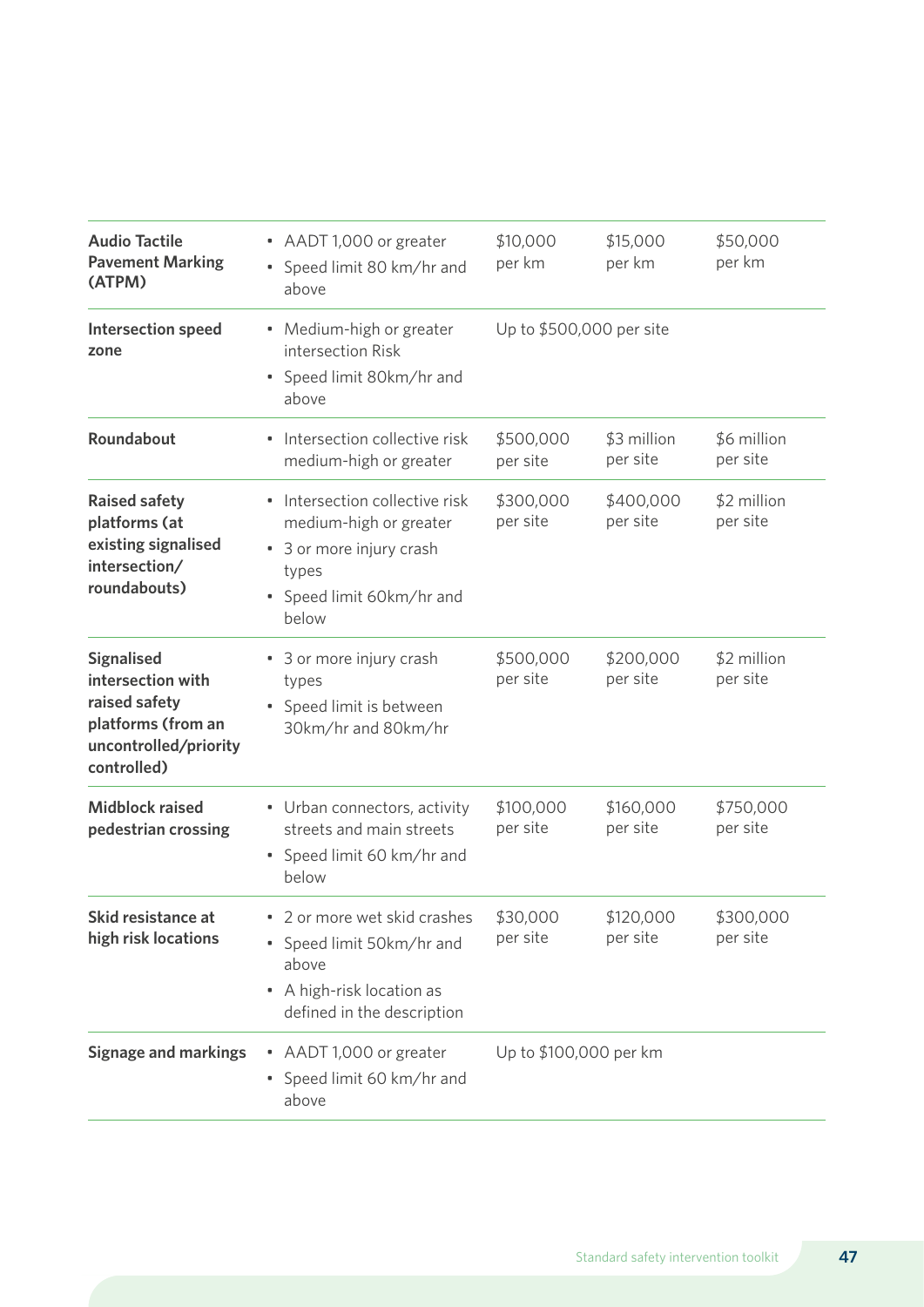| Speed management<br>(speed limit changes) | • The safe and appropriate<br>speed is less than the<br>current posted speed limit      | Up to \$100,000 per km |                       |                         |
|-------------------------------------------|-----------------------------------------------------------------------------------------|------------------------|-----------------------|-------------------------|
| <b>Traffic calming</b>                    | • Activity streets, main<br>streets and city hub<br>• Speed limit 60 km/hr and<br>below | \$200,000<br>per site  | \$400,000<br>per site | \$1 million<br>per site |
|                                           | • 2 or more injury crashes<br>per km in 5 years                                         |                        |                       |                         |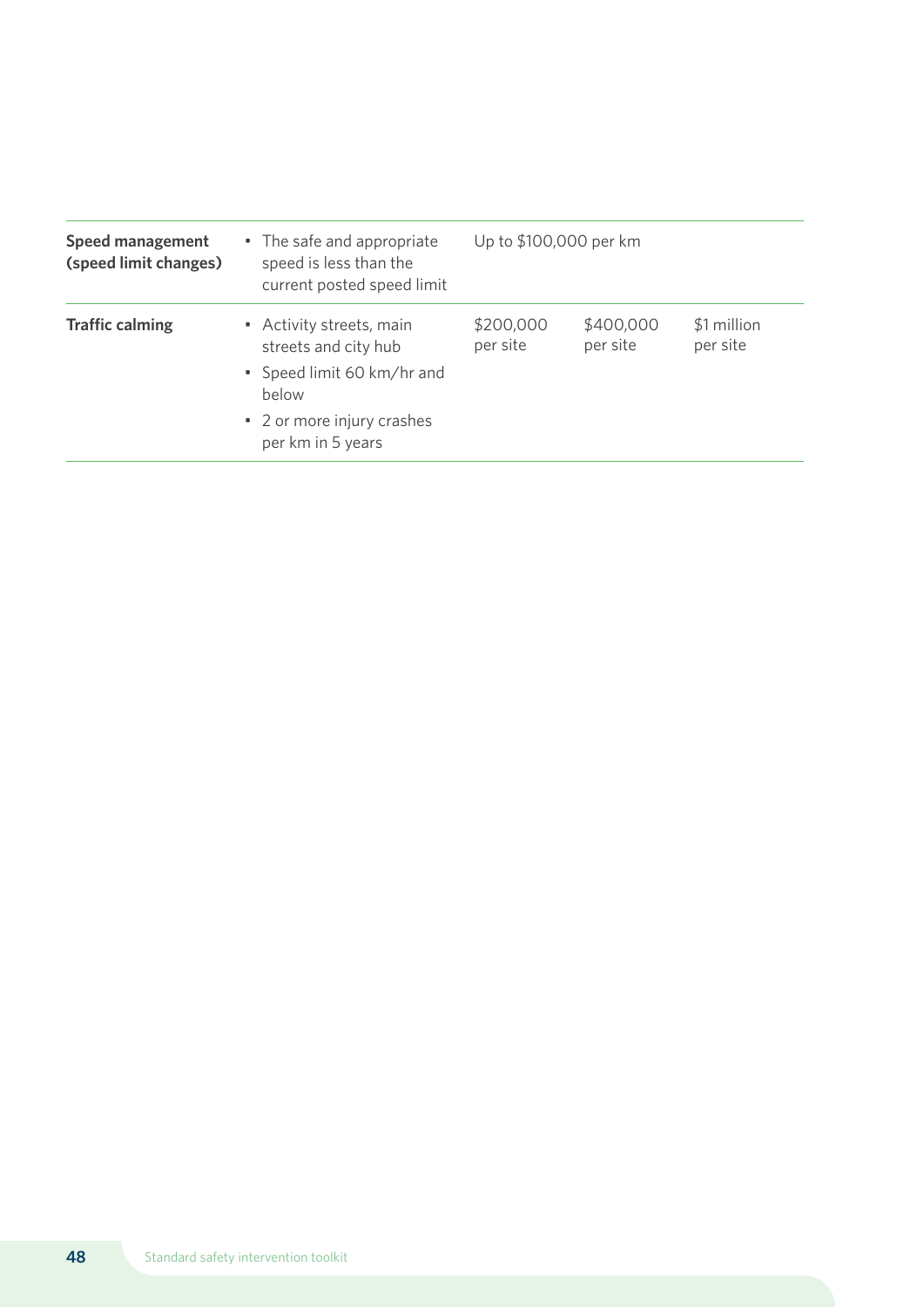## <span id="page-48-0"></span>Summary of DSI effectiveness of standard safety interventions

| <b>Standard Safety</b><br>intervention                          | <b>DSI effectiveness references and research</b>                                                                                                                                                                                                                                                                                                                                                                                                                                                                                                                                                                                                                                                                                                                                                                                                                                                                                                                                                       | <b>SSI Toolkit</b><br><b>Assumed DSI</b><br><b>Reduction</b> |
|-----------------------------------------------------------------|--------------------------------------------------------------------------------------------------------------------------------------------------------------------------------------------------------------------------------------------------------------------------------------------------------------------------------------------------------------------------------------------------------------------------------------------------------------------------------------------------------------------------------------------------------------------------------------------------------------------------------------------------------------------------------------------------------------------------------------------------------------------------------------------------------------------------------------------------------------------------------------------------------------------------------------------------------------------------------------------------------|--------------------------------------------------------------|
| <b>Continuous 3-barrier</b><br>(median and roadside<br>barrier) | • 92% Reduction in head on DSI, 67% reduction in all<br>DSI, 34% reduction in intersection& other: Safe Roads<br>NZ Rural SH mid barrier site before/after study Feb<br>2018<br>• 70% - Flexible median barriers (undivided rural<br>highways): Austroad's Road Safety Engineering Toolkit<br>Austroads Research Report AP-R560-18: Towards Safe<br>System Infrastructure - A compendium of Current<br>Knowledge March 2018<br>- 87% for severe head on and road departure on the<br>Hume Hwy<br>- 83% for severe head on and road departure on the<br>Eastern Fwy                                                                                                                                                                                                                                                                                                                                                                                                                                     | 75%                                                          |
| <b>Median barrier</b>                                           | • 92% Reduction in head on DSI, 67% reduction in all<br>DSI: Safe Roads NZ Rural SH mid barrier site before/<br>after study Feb 2018<br>• 60% Reduction or more: IRAP safety tool kit<br>• 70% - Flexible median barriers (undivided rural<br>highways): Austroad's Road Safety Engineering Toolkit<br>• Austroads Research Report AP-R560-18: Towards Safe<br>System Infrastructure - A compendium of Current<br>Knowledge March 2018<br>- Queensland - Bruce Hwy Head on and loss of<br>control over centreline crashes reduced by 75%.<br>Reduced fatal crashes by 75%<br>- Ray, Silvestri et al. (2009) 100% reduction in<br>median cross over incursions and >90% reduction<br>in cross median road departures<br>- DoT (2009) 64% reduction in severe injury median<br>crashes<br>- 44% reduction in fatal median crashes<br>- FHWA and Turner-Fairbank Highway Research<br>Centre (2008) 83% reduction in fatal cross median<br>crashes<br>- 89% reduction in all cross median casualty crashes | 65%                                                          |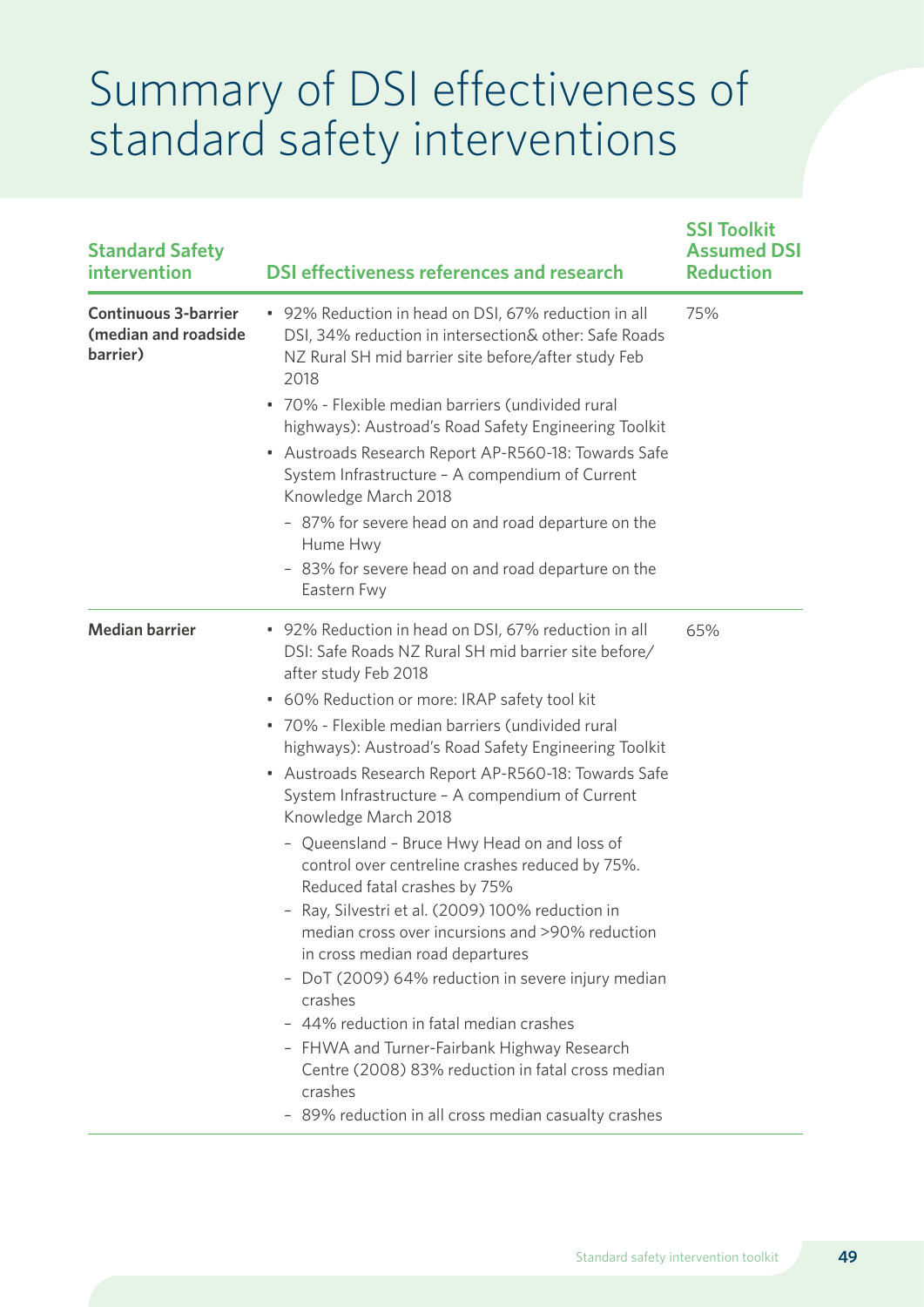| <b>Wide centreline</b>                                    | • 50-80% reduction in head-on; 60% reduction in<br>all crash types: Austroad's AP-R519 16 Guidance on<br>median and centreline treatments to reduce head-on<br>casualties.<br>• 20-60% Reduction in DSI: NZTA Wide Centreline<br>Trial<br>• 10-25%: IRAP Toolkit<br>• 67% reduction in severe crashes Bruce Highway<br>before/after study: TMR Queensland                                                                                                                                         | 35% |
|-----------------------------------------------------------|---------------------------------------------------------------------------------------------------------------------------------------------------------------------------------------------------------------------------------------------------------------------------------------------------------------------------------------------------------------------------------------------------------------------------------------------------------------------------------------------------|-----|
| Roadside barrier at<br>high risk locations                | • 45% reduction in run off road injury crashes: HRRRG<br>• 40% reduction in all crashes: HRRRG<br>83-87% reduction in severe crashes: Austroad's AP-<br>$\bullet$<br>R498-15 Improving the Performance of Safe System<br>Infrastructure                                                                                                                                                                                                                                                           | 30% |
| <b>Audio Tactile</b><br><b>Pavement Marking</b><br>(ATPM) | • 30% reduction in run off road crashes for edgeline<br>& 30% reduction in head-on crashes for centreline:<br>NZTA EEM Crash Compendium<br>Average 27% reduction in crashes, 32% reduction in<br>run-off-road crashes, 42% reduction in fatal crashes:<br>HRRRG ('the usability and safety of audio tactile<br>profiled roads markings' 2009 NZTA research report<br>365)<br>• 10-25%: IRAP Toolkit<br>20% reduction for edgeline and 15% for centrelines:<br>٠<br>Austroad's road safety toolkit | 20% |
| Shoulder widening at<br>high risk curves                  | • 14-30% reduction in ROR crashes: HRRRG<br>30% reduction in ROR casualty crashes - sealing<br>$\bullet$<br>existing unsealed shoulder (0.6-1.0 m): Road Safety<br><b>Engineering Toolkit</b><br>25-40% reduction: IRAP Toolkit                                                                                                                                                                                                                                                                   | 25% |
| <b>Intersection speed</b><br>zone                         | 69% reduction in Fatal and Serious crashes: Waka<br>Kotahi Intersection speed zone Safe System case<br>study                                                                                                                                                                                                                                                                                                                                                                                      | 65% |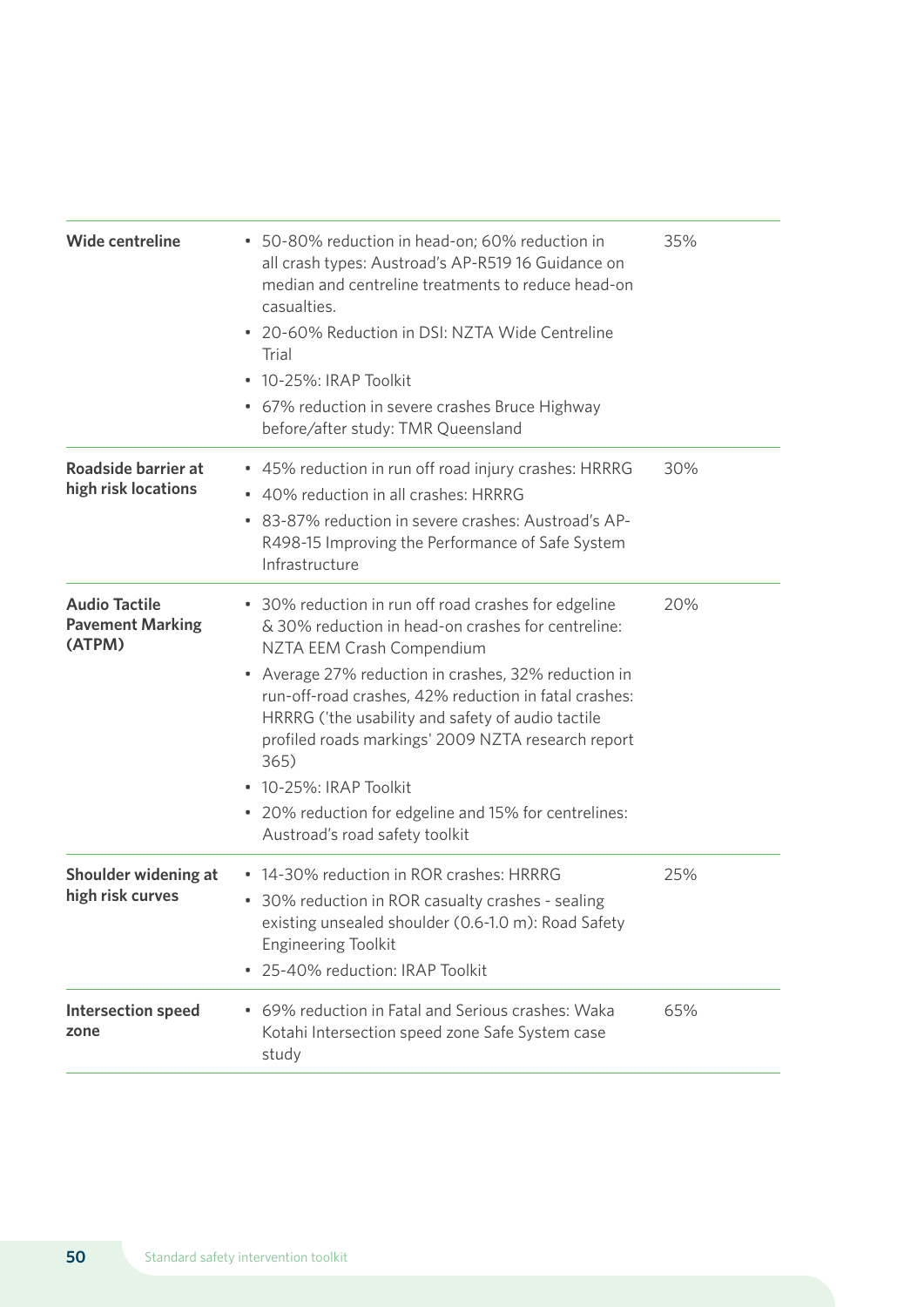| Roundabout                                                                                                            | • 75% reduction in death and serious injury equivalents:<br>Waka Kotahi rural roundabout Safe System case study<br>• 90% reduction in serious and fatal crashes: HRIG<br>• 70% for rural roundabout: Austroad's Road Safety<br><b>Engineering Toolkit</b><br>• 65% Reduction in casualties: Austroad's AP-R556-<br>17 Understanding and improving Safe System<br>intersection performance<br>• 75% reduction in crashes: Austroad's AP-T330-17<br>'Safe System infrastructure on mixed use arterials'<br>• 90% reduction in fatal and serious crashes & 25-80%<br>reduction in all crashes from uncontrolled intersection<br>(urban/rural not defined): HRRRG | 75% |
|-----------------------------------------------------------------------------------------------------------------------|---------------------------------------------------------------------------------------------------------------------------------------------------------------------------------------------------------------------------------------------------------------------------------------------------------------------------------------------------------------------------------------------------------------------------------------------------------------------------------------------------------------------------------------------------------------------------------------------------------------------------------------------------------------|-----|
| <b>Raised intersection</b><br>platforms (at<br>existing signalised<br>intersection/<br>roundabouts)                   | • 50% reduction in injury crashes: Bruce Corben (2014)<br>Criteria for the use of elevated stop lines at traffic<br>signals<br>• 53% reduction in casualty crashes (urban roads):<br>ARRB Criteria for the use of elevated stop lines at<br>traffic signals<br>• Reduction from 80km/h to 50km/h operating speed<br>will reduce risk of fatal side impact crashes by 65%<br>based on Nilsen curves<br>• 40% decrease in fatal and serious crash risk Source:<br>Jurewicz et al. (2016) based on Bahouth et al. (2014),<br>Davis (2001)                                                                                                                        | 40% |
| <b>Signalised</b><br>intersection with<br>raised safety<br>platforms (from an<br>uncontrolled/priority<br>controlled) | • 25% reduction in crashes for improving signal<br>conspicuity: HRIG 27-35% reduction for right turn<br>phases<br>35% reduction in all casualty crashes for fully<br>controlled right turn phase: Austroad's road safety<br>toolkit<br>• 25-40% reduction: IRAP Toolkit<br>• 15-30% reduction in all crashes from uncontrolled:<br><b>HRIG</b><br>50% reduction in injury crashes: Bruce Corben (2014)<br>$\bullet$<br>Criteria for the use of elevated stop lines at traffic<br>signals                                                                                                                                                                      | 55% |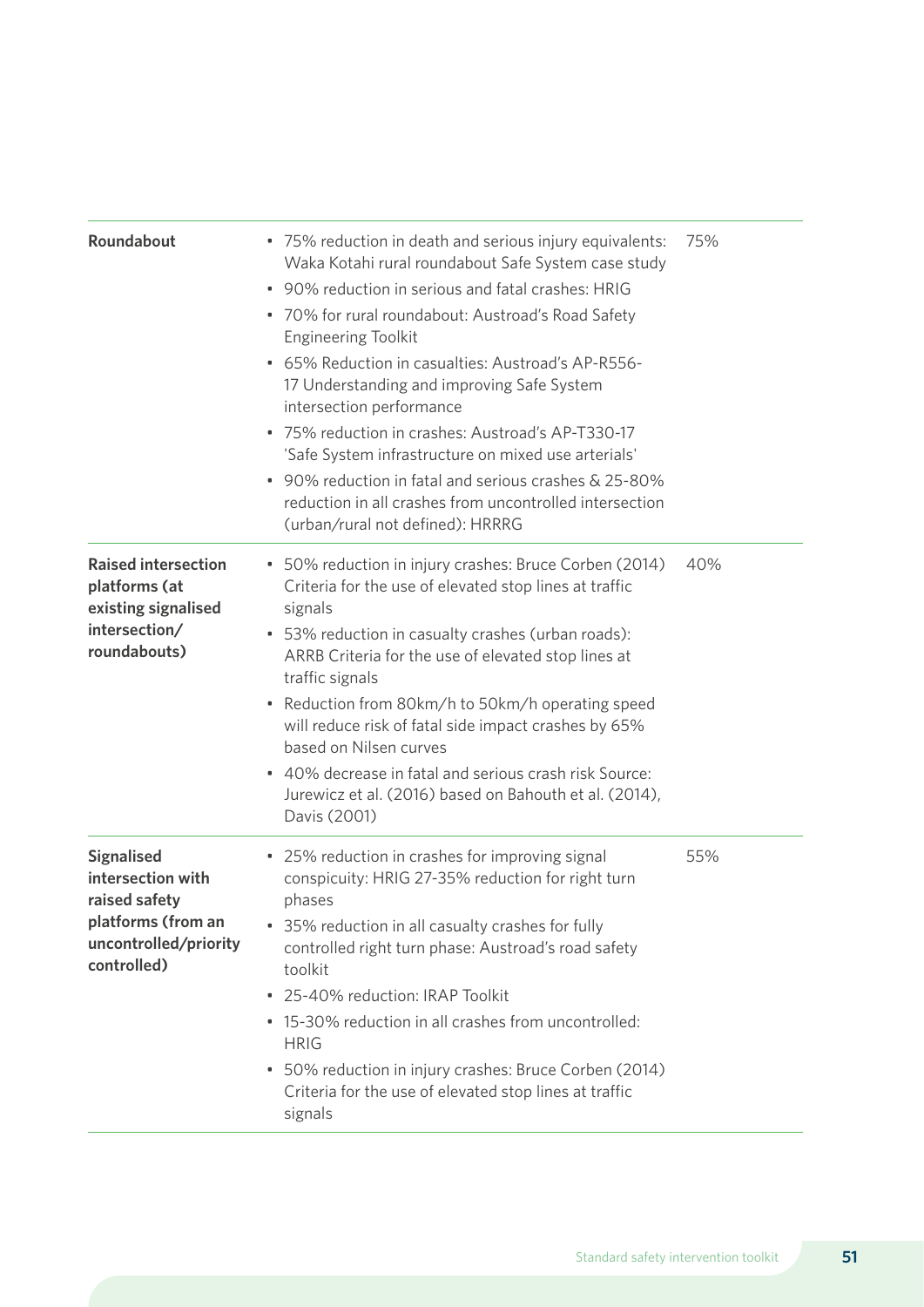| <b>Midblock raised</b><br>pedestrian crossing    | • 40% reduction in casualty crashes & 45% reduction<br>in vehicle-pedestrian crashes: Austroad's AP-T330-17<br>'Safe System infrastructure on mixed use arterials'<br>50% reduction in fatal and serious (interpolated<br>based on reducing impact speed from 60km/h to<br>40km/h): Source: Jurewicz et al. (2016) based on<br>Bahouth et al. (2014), Davis (2001)                                                                                                                                                                                                     | 40%                                                                      |
|--------------------------------------------------|------------------------------------------------------------------------------------------------------------------------------------------------------------------------------------------------------------------------------------------------------------------------------------------------------------------------------------------------------------------------------------------------------------------------------------------------------------------------------------------------------------------------------------------------------------------------|--------------------------------------------------------------------------|
| Skid resistance at<br>high risk locations        | • 40% wet road crashes (E&V)<br>• 25-40% (IRAP toolkit)<br>35% reduction in wet road & 20% in all crashes<br>٠<br>(HRRRG)                                                                                                                                                                                                                                                                                                                                                                                                                                              | 20%                                                                      |
| <b>Signage and markings</b>                      | • Install edgelines 10% reduction (assumes no<br>edgeline): NZTA EEM Crash Compendium<br>20-40% Reduction in crashes for improved signage:<br>$\bullet$<br><b>HRRRG</b>                                                                                                                                                                                                                                                                                                                                                                                                | 10%                                                                      |
| <b>Speed management</b><br>(speed limit changes) | • 30% reduction in death and serious injury equivalents:<br>Waka Kotahi speed Safe System case study                                                                                                                                                                                                                                                                                                                                                                                                                                                                   | Varies based on<br>Nilssons Power<br>Model but<br>typically 15% -<br>30% |
| <b>Traffic calming</b>                           | • Road Safety Observatory: Traffic Calming<br>- Bunn et al (2004) a reduction of 37% in fatal road<br>traffic incidents (RTI), 11% in injury RTIs and 5% in<br>all RTIs.<br>- RTI reductions of 86% have been reported for<br>schemes containing speed cushions at sites in<br>Huddersfield and Northampton. An average of<br>40% reduction in RTIs was seen at 4 sites where<br>thermoplastic 'thumps' were used.<br>• Safety cube: Traffic calming<br>Høye (2014) 35% reduction in injury crashes<br>(Elvik, 2001) 34% reduction in injury crashes on local<br>roads | 30%                                                                      |